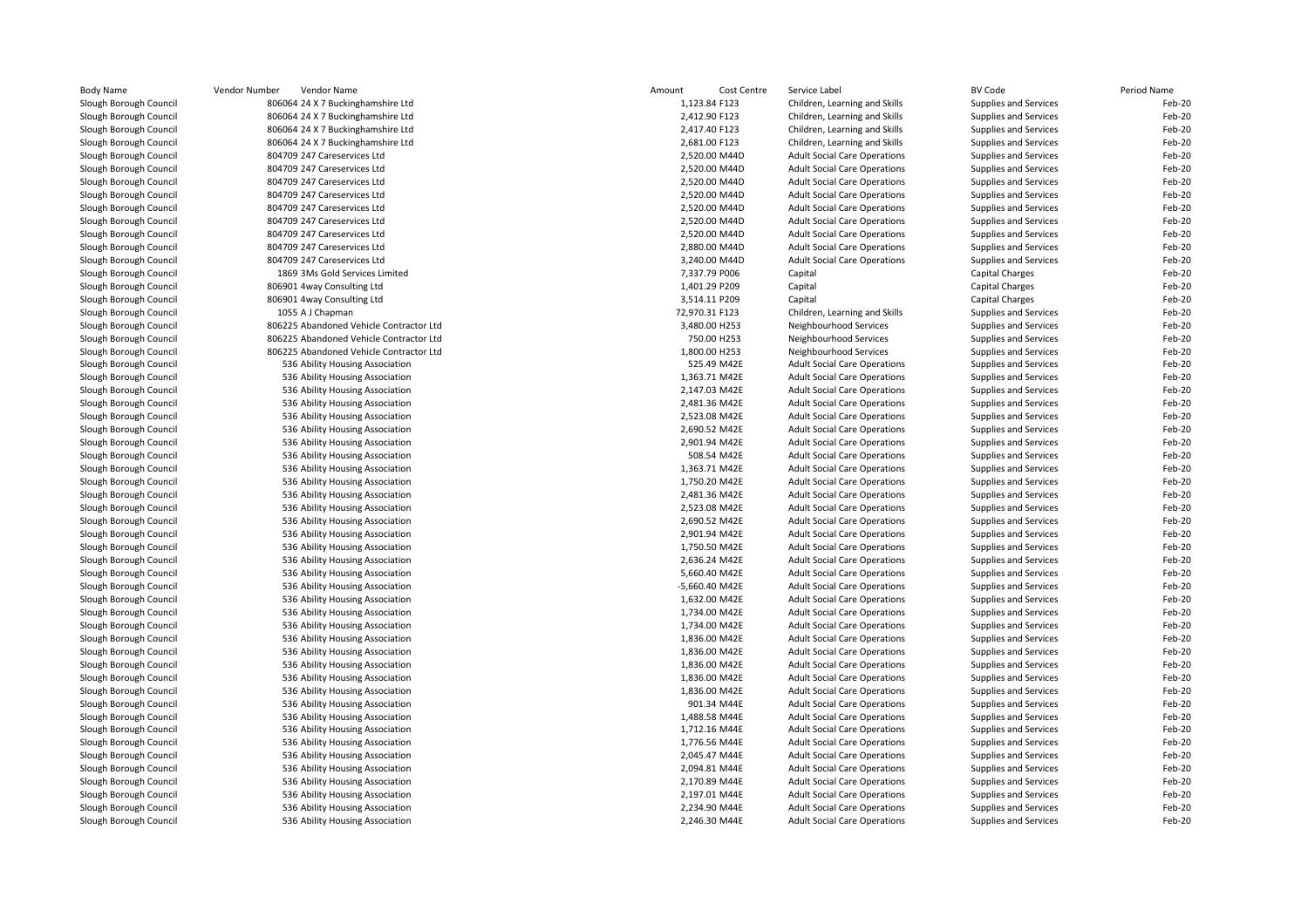| Slough Borough Council | 536 Ability Housing Association           | 2,391.21 M44E  | <b>Adult Social Care Operations</b> | Supplies and Services        | Feb-20 |
|------------------------|-------------------------------------------|----------------|-------------------------------------|------------------------------|--------|
| Slough Borough Council | 536 Ability Housing Association           | 2,568.34 M44E  | <b>Adult Social Care Operations</b> | Supplies and Services        | Feb-20 |
| Slough Borough Council | 536 Ability Housing Association           | 901.34 M44E    | <b>Adult Social Care Operations</b> | Supplies and Services        | Feb-20 |
| Slough Borough Council | 536 Ability Housing Association           | 1,488.58 M44E  | <b>Adult Social Care Operations</b> | Supplies and Services        | Feb-20 |
| Slough Borough Council | 536 Ability Housing Association           | 1,712.16 M44E  | <b>Adult Social Care Operations</b> | Supplies and Services        | Feb-20 |
| Slough Borough Council | 536 Ability Housing Association           | 1,719.25 M44E  | <b>Adult Social Care Operations</b> | Supplies and Services        | Feb-20 |
| Slough Borough Council | 536 Ability Housing Association           | 1,776.87 M44E  | <b>Adult Social Care Operations</b> | Supplies and Services        | Feb-20 |
| Slough Borough Council | 536 Ability Housing Association           | 2,000.04 M44E  | <b>Adult Social Care Operations</b> | Supplies and Services        | Feb-20 |
| Slough Borough Council | 536 Ability Housing Association           | 2,045.47 M44E  | <b>Adult Social Care Operations</b> | Supplies and Services        | Feb-20 |
| Slough Borough Council | 536 Ability Housing Association           | 2,094.81 M44E  | <b>Adult Social Care Operations</b> | Supplies and Services        | Feb-20 |
| Slough Borough Council | 536 Ability Housing Association           | 2,170.58 M44E  | <b>Adult Social Care Operations</b> | Supplies and Services        | Feb-20 |
| Slough Borough Council | 536 Ability Housing Association           | 2,197.01 M44E  | <b>Adult Social Care Operations</b> | <b>Supplies and Services</b> | Feb-20 |
| Slough Borough Council | 536 Ability Housing Association           | 2,203.65 M44E  | <b>Adult Social Care Operations</b> | Supplies and Services        | Feb-20 |
| Slough Borough Council | 536 Ability Housing Association           | 2,234.90 M44E  | <b>Adult Social Care Operations</b> | Supplies and Services        | Feb-20 |
| Slough Borough Council | 536 Ability Housing Association           | 2,280.45 M44E  | <b>Adult Social Care Operations</b> | Supplies and Services        | Feb-20 |
| Slough Borough Council | 536 Ability Housing Association           | 2,348.56 M44E  | <b>Adult Social Care Operations</b> | Supplies and Services        | Feb-20 |
| Slough Borough Council | 536 Ability Housing Association           | 2,568.34 M44E  | <b>Adult Social Care Operations</b> | Supplies and Services        | Feb-20 |
| Slough Borough Council | 536 Ability Housing Association           | 2,000.04 M44E  | <b>Adult Social Care Operations</b> | Supplies and Services        | Feb-20 |
| Slough Borough Council | 536 Ability Housing Association           | 2.206.89 M44E  | <b>Adult Social Care Operations</b> | Supplies and Services        | Feb-20 |
| Slough Borough Council |                                           | 2,630.27 M44E  |                                     |                              | Feb-20 |
|                        | 536 Ability Housing Association           | 2,800.00 D508  | <b>Adult Social Care Operations</b> | Supplies and Services        | Feb-20 |
| Slough Borough Council | 806909 Activate Learning                  |                | Major Infrastructure Projects       | Supplies and Services        |        |
| Slough Borough Council | 499 Adult Dyslexia Centre                 | 696.00 F210    | Communities and Lesiure             | TP-Other Bodies              | Feb-20 |
| Slough Borough Council | 2855 Advance Housing & Support Ltd        | 700.00 M42F    | <b>Adult Social Care Operations</b> | Supplies and Services        | Feb-20 |
| Slough Borough Council | 2855 Advance Housing & Support Ltd        | 980.00 M42F    | <b>Adult Social Care Operations</b> | Supplies and Services        | Feb-20 |
| Slough Borough Council | 2855 Advance Housing & Support Ltd        | 1,050.00 M42F  | <b>Adult Social Care Operations</b> | Supplies and Services        | Feb-20 |
| Slough Borough Council | 2855 Advance Housing & Support Ltd        | 1,120.00 M42F  | <b>Adult Social Care Operations</b> | Supplies and Services        | Feb-20 |
| Slough Borough Council | 2855 Advance Housing & Support Ltd        | 1,540.00 M42F  | <b>Adult Social Care Operations</b> | Supplies and Services        | Feb-20 |
| Slough Borough Council | 2855 Advance Housing & Support Ltd        | 1,820.00 M42F  | <b>Adult Social Care Operations</b> | <b>Supplies and Services</b> | Feb-20 |
| Slough Borough Council | 2135 Adventure Learning Childcare Limited | 11,310.58 F909 | <b>DSG</b>                          | Supplies and Services        | Feb-20 |
| Slough Borough Council | 1603 Advision Security Ltd                | 1,765.00 A07M  | <b>Adult Social Care Operations</b> | Premises                     | Feb-20 |
| Slough Borough Council | 805178 AFM Transport Limited              | 4,655.97 D880  | Direct Service Organisation (DSO)   | Supplies and Services        | Feb-20 |
| Slough Borough Council | 805178 AFM Transport Limited              | 807.19 D880    | Direct Service Organisation (DSO)   | <b>Supplies and Services</b> | Feb-20 |
| Slough Borough Council | 805178 AFM Transport Limited              | 2,061.63 D880  | Direct Service Organisation (DSO)   | Supplies and Services        | Feb-20 |
| Slough Borough Council | 805178 AFM Transport Limited              | 5,249.31 D880  | Direct Service Organisation (DSO)   | Supplies and Services        | Feb-20 |
| Slough Borough Council | 805318 AH Planning Ltd                    | 9,520.00 D012  | Major Infrastructure Projects       | Supplies and Services        | Feb-20 |
| Slough Borough Council | 2470 Ahs Ltd                              | 1,235.00 D760  | Direct Service Organisation (DSO)   | Supplies and Services        | Feb-20 |
| Slough Borough Council | 2470 Ahs Ltd                              | 1,190.00 D750  | Direct Service Organisation (DSO)   | Supplies and Services        | Feb-20 |
| Slough Borough Council | 2301 Aik Saath                            | 10,000.00 H235 | <b>Regulatory Services</b>          | Supplies and Services        | Feb-20 |
| Slough Borough Council | 1976 Alex Murray                          | 950.00 C322    | Communities and Lesiure             | Supplies and Services        | Feb-20 |
| Slough Borough Council | 806861 AllScaff Plc                       | 2,000.00 C061  | <b>Customer and Communications</b>  | Supplies and Services        | Feb-20 |
| Slough Borough Council | 2956 Alpha Parking Limited                | 995.00 D124    | Planning and Transport              | Supplies and Services        | Feb-20 |
| Slough Borough Council | 2197 Altwood Housing Ltd                  | 630.00 H205    | <b>Strategic Housing Services</b>   | Supplies and Services        | Feb-20 |
| Slough Borough Council | 2197 Altwood Housing Ltd                  | 675.00 H205    | <b>Strategic Housing Services</b>   | Supplies and Services        | Feb-20 |
| Slough Borough Council | 2197 Altwood Housing Ltd                  | 714.00 H205    | <b>Strategic Housing Services</b>   | Supplies and Services        | Feb-20 |
| Slough Borough Council | 2197 Altwood Housing Ltd                  | 744.00 H205    | <b>Strategic Housing Services</b>   | Supplies and Services        | Feb-20 |
| Slough Borough Council | 2197 Altwood Housing Ltd                  | 870.00 H205    | <b>Strategic Housing Services</b>   | Supplies and Services        | Feb-20 |
| Slough Borough Council | 2197 Altwood Housing Ltd                  | 930.00 H205    | <b>Strategic Housing Services</b>   | <b>Supplies and Services</b> | Feb-20 |
| Slough Borough Council | 2197 Altwood Housing Ltd                  | 930.00 H205    | <b>Strategic Housing Services</b>   | Supplies and Services        | Feb-20 |
| Slough Borough Council | 2197 Altwood Housing Ltd                  | 930.00 H205    | <b>Strategic Housing Services</b>   | Supplies and Services        | Feb-20 |
| Slough Borough Council | 2197 Altwood Housing Ltd                  | 930.00 H205    | <b>Strategic Housing Services</b>   | Supplies and Services        | Feb-20 |
| Slough Borough Council | 2197 Altwood Housing Ltd                  | 930.00 H205    | <b>Strategic Housing Services</b>   | Supplies and Services        | Feb-20 |
| Slough Borough Council | 2197 Altwood Housing Ltd                  | 930.00 H205    | <b>Strategic Housing Services</b>   | <b>Supplies and Services</b> | Feb-20 |
| Slough Borough Council | 2197 Altwood Housing Ltd                  | 1,860.00 H205  | <b>Strategic Housing Services</b>   | Supplies and Services        | Feb-20 |
| Slough Borough Council | 2197 Altwood Housing Ltd                  | 1,705.00 H205  | <b>Strategic Housing Services</b>   | Supplies and Services        | Feb-20 |
| Slough Borough Council | 2197 Altwood Housing Ltd                  | 744.00 A01P    | Public Health                       | Supplies and Services        | Feb-20 |
| Slough Borough Council | 86 Altwood Properties Ltd                 | 53,694.51 H205 | <b>Strategic Housing Services</b>   | Premises                     | Feb-20 |
| Slough Borough Council | 3137 Applegarth Care Home Ltd             | 3,200.00 M25C  | <b>Adult Social Care Operations</b> | Supplies and Services        | Feb-20 |
|                        |                                           |                |                                     |                              |        |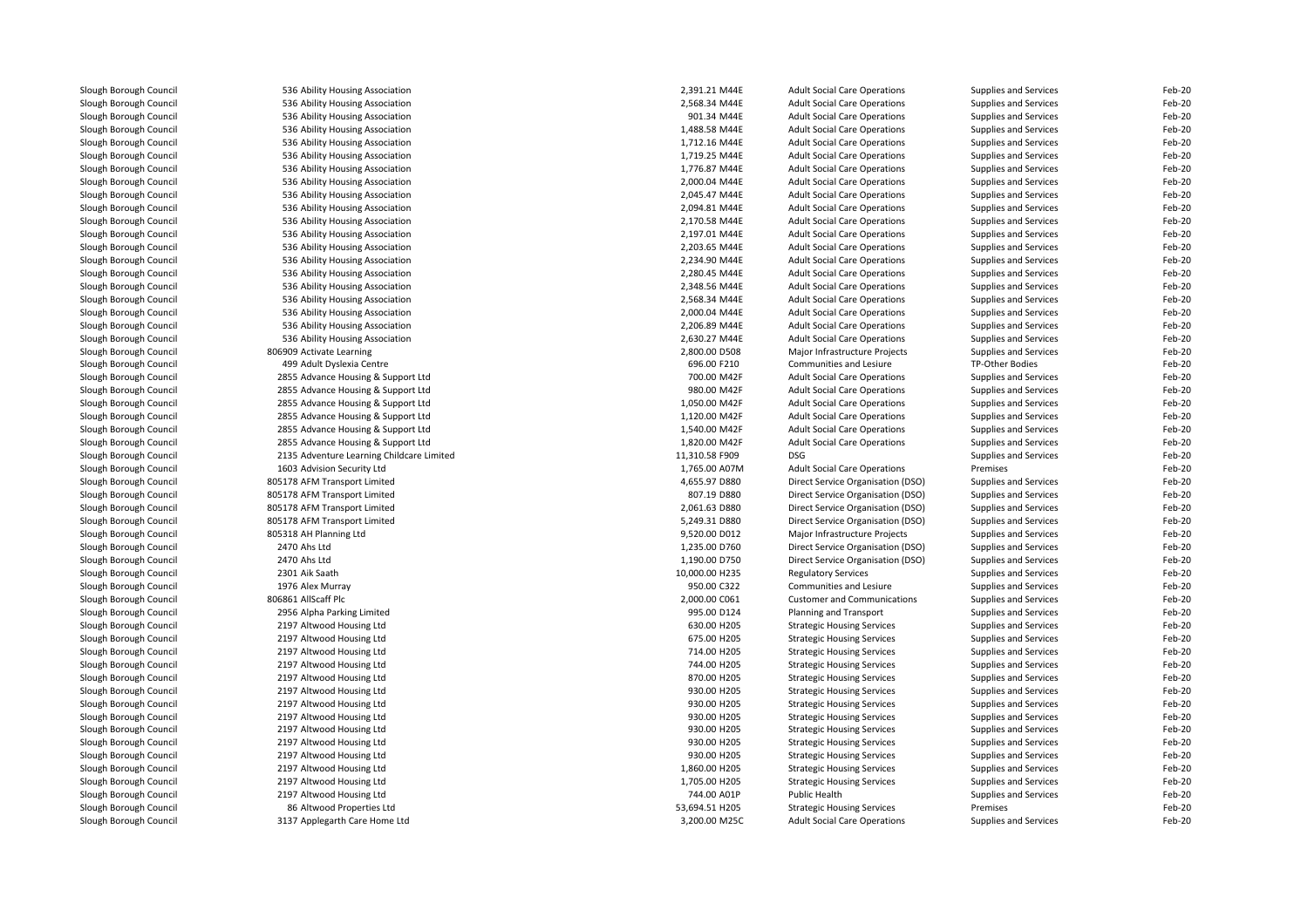| Slough Borough Council | 3137 Applegarth Care Home Ltd                                  | 2,800.00 M25C   | <b>Adult Social Care Operations</b> | Supplies and Services             | Feb-20 |
|------------------------|----------------------------------------------------------------|-----------------|-------------------------------------|-----------------------------------|--------|
| Slough Borough Council | 3137 Applegarth Care Home Ltd                                  | 3,200.00 M25C   | <b>Adult Social Care Operations</b> | Supplies and Services             | Feb-20 |
| Slough Borough Council | 3137 Applegarth Care Home Ltd                                  | 3,400.00 M25C   | <b>Adult Social Care Operations</b> | Supplies and Services             | Feb-20 |
| Slough Borough Council | 3137 Applegarth Care Home Ltd                                  | 2,860.00 M27C   | <b>Adult Social Care Operations</b> | Supplies and Services             | Feb-20 |
| Slough Borough Council | 3137 Applegarth Care Home Ltd                                  | 3,000.00 M27C   | <b>Adult Social Care Operations</b> | Supplies and Services             | Feb-20 |
| Slough Borough Council | 511 Aquaneed Limited                                           | 8,297.23 P006   | Capital                             | Capital Charges                   | Feb-20 |
| Slough Borough Council | 3350 Arbour Vale School                                        | 416,495.27 E509 | DSG                                 | Supplies and Services             | Feb-20 |
| Slough Borough Council | 2073 Arc Preschool                                             | 9,786.10 F909   | <b>DSG</b>                          | Supplies and Services             | Feb-20 |
| Slough Borough Council | 818 Arco Ltd                                                   | 1,161.16 C104   | Communities and Lesiure             | <b>Supplies and Services</b>      | Feb-20 |
| Slough Borough Council | 831 Argos Business Solutions Ltd                               | 509.77 D305     | <b>Customer and Communications</b>  | Supplies and Services             | Feb-20 |
| Slough Borough Council | 420 Ashburn Estate Agents                                      | 118,790.00 H205 | <b>Strategic Housing Services</b>   | Premises                          | Feb-20 |
| Slough Borough Council | 3666 Assisted Living South West                                | 3,130.28 M26E   | <b>Adult Social Care Operations</b> | Supplies and Services             | Feb-20 |
| Slough Borough Council | 804324 Astoria Healthcare                                      | 4,207.01 M27F   | <b>Adult Social Care Operations</b> | Supplies and Services             | Feb-20 |
| Slough Borough Council | 570 Atkins Limited                                             | 3,259.00 P053   | Capital                             | Capital Charges                   | Feb-20 |
| Slough Borough Council | 570 Atkins Limited                                             | 18,909.40 P053  | Capital                             | Capital Charges                   | Feb-20 |
| Slough Borough Council | 807093 Aurora Fireworks Ltd                                    | 1,500.00 C043   | <b>Customer and Communications</b>  | Supplies and Services             | Feb-20 |
| Slough Borough Council | 827 B & M Care                                                 | 3,107.14 M25C   | <b>Adult Social Care Operations</b> | Supplies and Services             | Feb-20 |
| Slough Borough Council | 484 Baker Ross                                                 | 787.02 C104     | Communities and Lesiure             | <b>Supplies and Services</b>      | Feb-20 |
| Slough Borough Council | 1973 Bates Office Services Limited                             | 1,008.00 P193   | Capital                             | Capital Charges                   | Feb-20 |
| Slough Borough Council | 3370 Baylis Court School                                       | 2,545.89 E709   | DSG                                 | Supplies and Services             | Feb-20 |
| Slough Borough Council | 1444 Baylis Media Ltd                                          | 2,908.24 H219   | Neighbourhood Services              | <b>Supplies and Services</b>      | Feb-20 |
|                        | 807107 Beacon Partnership LLP                                  | 14,000.00 P432  |                                     |                                   | Feb-20 |
| Slough Borough Council |                                                                |                 | Capital                             | Capital Charges                   |        |
| Slough Borough Council | 609 Beechwood Secondary School                                 | 8,708.33 E519   | DSG                                 | Supplies and Services             | Feb-20 |
| Slough Borough Council | 611 Berkshire College Of Agriculture                           | 45,923.82 F558  | <b>DSG</b>                          | <b>Supplies and Services</b>      | Feb-20 |
| Slough Borough Council | 612 Berkshire Healthcare Nhs Foundation Trust                  | 3,315.86 A07M   | <b>Adult Social Care Operations</b> | <b>Agency Staff</b>               | Feb-20 |
| Slough Borough Council | 612 Berkshire Healthcare Nhs Foundation Trust                  | 8,833.33 A07M   | <b>Adult Social Care Operations</b> | <b>Agency Staff</b>               | Feb-20 |
| Slough Borough Council | 612 Berkshire Healthcare Nhs Foundation Trust                  | 6,582.00 A07R   | <b>Adult Social Care Operations</b> | Supplies and Services             | Feb-20 |
| Slough Borough Council | 806987 Better Life Care Ltd                                    | 8,668.00 M44E   | <b>Adult Social Care Operations</b> | Supplies and Services             | Feb-20 |
| Slough Borough Council | 806987 Better Life Care Ltd                                    | 8,668.00 M44E   | <b>Adult Social Care Operations</b> | Supplies and Services             | Feb-20 |
| Slough Borough Council | 806987 Better Life Care Ltd                                    | 8,959.00 M44E   | <b>Adult Social Care Operations</b> | Supplies and Services             | Feb-20 |
| Slough Borough Council | 1736 Bevan Brittan Llp                                         | 2,414.96 P128   | Capital                             | Supplies and Services             | Feb-20 |
| Slough Borough Council | 1736 Bevan Brittan Llp                                         | 2,496.50 P128   | Capital                             | Capital Charges                   | Feb-20 |
| Slough Borough Council | 3611 Birch Assist Ltd T/A Bluebird Care (South Bucks & Slough) | 2,478.00 M44C   | <b>Adult Social Care Operations</b> | Supplies and Services             | Feb-20 |
| Slough Borough Council | 3611 Birch Assist Ltd T/A Bluebird Care (South Bucks & Slough) | 2,268.00 M44D   | <b>Adult Social Care Operations</b> | Supplies and Services             | Feb-20 |
| Slough Borough Council | 3076 Birketts Llp                                              | 15,036.00 P405  | Capital                             | Capital Charges                   | Feb-20 |
| Slough Borough Council | 803828 Blue Willow Day Nursery Ltd                             | 11,544.20 F909  | DSG                                 | Supplies and Services             | Feb-20 |
| Slough Borough Council | 1341 Bluesky International Ltd                                 | 600.00 D206     | Planning and Transport              | Supplies and Services             | Feb-20 |
| Slough Borough Council | 1815 Botanica Nurseries Ltd                                    | 2,075.00 P193   | Capital                             | Capital Charges                   | Feb-20 |
| Slough Borough Council | 513 Bracknell Forest Borough Council                           | 1,620.00 F123   | Children, Learning and Skills       | Supplies and Services             | Feb-20 |
| Slough Borough Council | 2856 Brain Injury Rehabilitation Trust                         | 4,979.71 M26E   | <b>Adult Social Care Operations</b> | Supplies and Services             | Feb-20 |
| Slough Borough Council | 2856 Brain Injury Rehabilitation Trust                         | 6,661.71 M27C   | <b>Adult Social Care Operations</b> | Supplies and Services             | Feb-20 |
| Slough Borough Council | 805179 Braywood Tree Surgery Ltd                               | 4,025.76 D760   | Direct Service Organisation (DSO)   | Supplies and Services             | Feb-20 |
| Slough Borough Council | 805179 Braywood Tree Surgery Ltd                               | 5,494.76 D760   | Direct Service Organisation (DSO)   | Supplies and Services             | Feb-20 |
| Slough Borough Council | 805179 Braywood Tree Surgery Ltd                               | 1,495.00 P220   | Capital                             | Capital Charges                   | Feb-20 |
| Slough Borough Council | 805179 Braywood Tree Surgery Ltd                               | 1,690.00 P220   | Capital                             | Capital Charges                   | Feb-20 |
| Slough Borough Council | 805817 Bright World Nurseries                                  | 16,948.93 F909  | DSG                                 | Supplies and Services             | Feb-20 |
| Slough Borough Council | 184 British Computer Society                                   | 500.00 F210     | Communities and Lesiure             | Supplies and Services             | Feb-20 |
| Slough Borough Council | 949 British Parking Association                                | 1,822.00 D123   | Planning and Transport              | Supplies and Services             | Feb-20 |
| Slough Borough Council | 615 British Red Cross                                          | 647.00 D900     | Direct Service Organisation (DSO)   | Indirect Employee Expenses        | Feb-20 |
| Slough Borough Council | 615 British Red Cross                                          | 647.00 D900     | Direct Service Organisation (DSO)   | Indirect Employee Expenses        | Feb-20 |
| Slough Borough Council | 615 British Red Cross                                          | 647.00 D900     | Direct Service Organisation (DSO)   | <b>Indirect Employee Expenses</b> | Feb-20 |
| Slough Borough Council | 615 British Red Cross                                          | 647.00 D900     | Direct Service Organisation (DSO)   | Indirect Employee Expenses        | Feb-20 |
| Slough Borough Council | 615 British Red Cross                                          | 647.00 D900     | Direct Service Organisation (DSO)   | Indirect Employee Expenses        | Feb-20 |
| Slough Borough Council | 504 Britwell Baptist Pre School                                | 5,166.19 F909   | DSG                                 | <b>Supplies and Services</b>      | Feb-20 |
| Slough Borough Council | 806260 BRUSHWOOD JUNIOR SCHOOL                                 | 13,839.00 F552  | <b>DSG</b>                          | <b>Supplies and Services</b>      | Feb-20 |
| Slough Borough Council | 620 Buckinghamshire County Council                             | 1,031.72 D512   | Major Infrastructure Projects       | Premises                          | Feb-20 |
| Slough Borough Council | 620 Buckinghamshire County Council                             | 3,737.24 D512   | Major Infrastructure Projects       | Premises                          | Feb-20 |
|                        |                                                                |                 |                                     |                                   |        |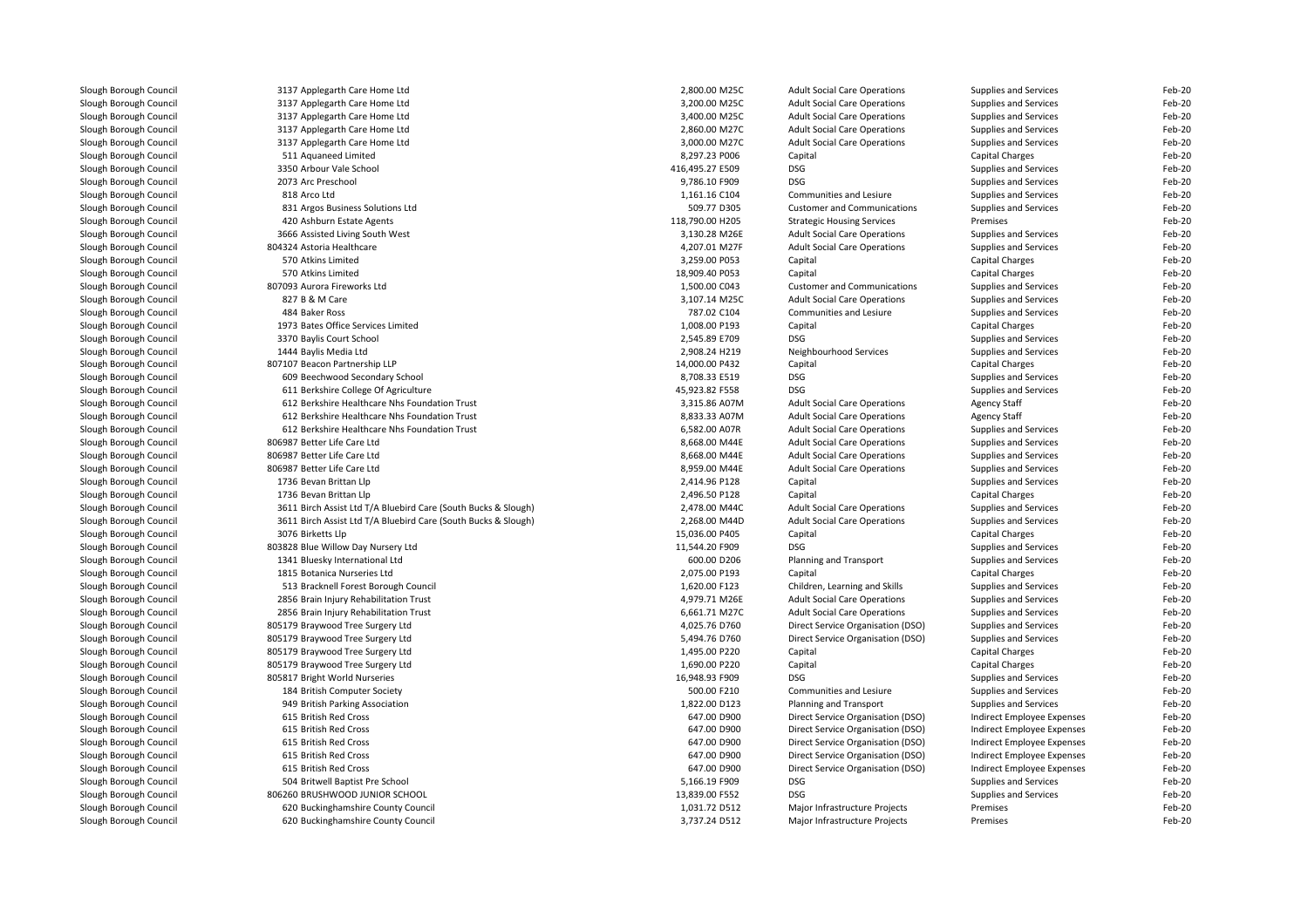| Slough Borough Council | 741 Bunnies Pre-School                                                   | 4,114.38 F909  | <b>DSG</b>                          | Supplies and Services        | Feb-20           |
|------------------------|--------------------------------------------------------------------------|----------------|-------------------------------------|------------------------------|------------------|
| Slough Borough Council | 803553 BUPA CARE HOME (CFH CARE)                                         | 2,867.86 M25D  | <b>Adult Social Care Operations</b> | Supplies and Services        | Feb-20           |
| Slough Borough Council | 804448 Bupa Care Homes (ANS) Ltd                                         | 5,473.71 M15D  | <b>Adult Social Care Operations</b> | Supplies and Services        | Feb-20           |
| Slough Borough Council | 804448 Bupa Care Homes (ANS) Ltd                                         | 5,978.57 M18C  | <b>Adult Social Care Operations</b> | Supplies and Services        | Feb-20           |
| Slough Borough Council | 806806 Bymead House                                                      | 3,800.00 M18C  | <b>Adult Social Care Operations</b> | Supplies and Services        | Feb-20           |
| Slough Borough Council | 2177 C F Roberts (Electrical Contractors)Plc                             | 54,490.13 P180 | Capital                             | Capital Charges              | Feb-20           |
| Slough Borough Council | 629 C.H.O.I.C.E Limited                                                  | 7,624.56 M26E  | <b>Adult Social Care Operations</b> | Supplies and Services        | Feb-20           |
| Slough Borough Council | 629 C.H.O.I.C.E Limited                                                  | 8,700.00 M26E  | <b>Adult Social Care Operations</b> | Supplies and Services        | Feb-20           |
| Slough Borough Council | 629 C.H.O.I.C.E Limited                                                  | 9,166.15 M26E  | <b>Adult Social Care Operations</b> | Supplies and Services        | Feb-20           |
| Slough Borough Council | 629 C.H.O.I.C.E Limited                                                  | 9,754.52 M26E  | <b>Adult Social Care Operations</b> | Supplies and Services        | Feb-20           |
| Slough Borough Council | 629 C.H.O.I.C.E Limited                                                  | 10,062.83 M26E | <b>Adult Social Care Operations</b> | Supplies and Services        | Feb-20           |
| Slough Borough Council | 629 C.H.O.I.C.E Limited                                                  | 10,062.83 M26E | <b>Adult Social Care Operations</b> | Supplies and Services        | Feb-20           |
| Slough Borough Council | 629 C.H.O.I.C.E Limited                                                  | 10,288.12 M26E | <b>Adult Social Care Operations</b> | Supplies and Services        | Feb-20           |
| Slough Borough Council | 629 C.H.O.I.C.E Limited                                                  | 10,708.88 M26E | <b>Adult Social Care Operations</b> | Supplies and Services        | Feb-20           |
| Slough Borough Council | 629 C.H.O.I.C.E Limited                                                  | 8,174.73 M42E  | <b>Adult Social Care Operations</b> | Supplies and Services        | Feb-20           |
| Slough Borough Council | 629 C.H.O.I.C.E Limited                                                  | 4,431.49 M44D  | <b>Adult Social Care Operations</b> | Supplies and Services        | Feb-20           |
| Slough Borough Council | 1057 Caci Limited                                                        | 9,563.00 B039  | <b>Customer and Communications</b>  | Supplies and Services        | Feb-20           |
| Slough Borough Council | 2881 Calcot Services For Children Limited                                | -4,476.00 F462 | <b>DSG</b>                          | Supplies and Services        | Feb-20           |
| Slough Borough Council | 2881 Calcot Services For Children Limited                                | 29.094.00 F462 | <b>DSG</b>                          | Supplies and Services        | Feb-20           |
| Slough Borough Council | 807129 Calcot Services for Children Ltd (Eton Dorney Therapeutic School) | 21,387.50 F551 | <b>DSG</b>                          | Supplies and Services        | Feb-20           |
| Slough Borough Council | 806455 Cambridge Online Education Ltd                                    | 2,000.00 F446  | <b>DSG</b>                          | Supplies and Services        | Feb-20           |
| Slough Borough Council | 805883 Camelot Care Homes Ltd                                            |                |                                     |                              |                  |
|                        |                                                                          | 2,900.00 M17C  | <b>Adult Social Care Operations</b> | Supplies and Services        | Feb-20<br>Feb-20 |
| Slough Borough Council | 623 Canon (Uk) Ltd                                                       | 2,603.25 K059  | <b>Customer and Communications</b>  | Supplies and Services        |                  |
| Slough Borough Council | 623 Canon (Uk) Ltd                                                       | 11,995.06 K059 | <b>Customer and Communications</b>  | Supplies and Services        | Feb-20           |
| Slough Borough Council | 737 Capita Business Services Ltd                                         | 41,791.85 P084 | Capital                             | Capital Charges              | Feb-20           |
| Slough Borough Council | 806971 Capital Staffing Services Ltd                                     | 2,579.40 F446  | <b>DSG</b>                          | Supplies and Services        | Feb-20           |
| Slough Borough Council | 804861 Care Management Group Ltd                                         | 2.213.44 M44F  | <b>Adult Social Care Operations</b> | Supplies and Services        | Feb-20           |
| Slough Borough Council | 805621 Care Staff Services                                               | 504.60 A07R    | <b>Adult Social Care Operations</b> | Supplies and Services        | Feb-20           |
| Slough Borough Council | 805621 Care Staff Services                                               | 564.00 M44C    | <b>Adult Social Care Operations</b> | Supplies and Services        | Feb-20           |
| Slough Borough Council | 805621 Care Staff Services                                               | 594.00 M44C    | <b>Adult Social Care Operations</b> | Supplies and Services        | Feb-20           |
| Slough Borough Council | 805621 Care Staff Services                                               | 605.70 M44C    | <b>Adult Social Care Operations</b> | Supplies and Services        | Feb-20           |
| Slough Borough Council | 805621 Care Staff Services                                               | 758.10 M44C    | <b>Adult Social Care Operations</b> | Supplies and Services        | Feb-20           |
| Slough Borough Council | 805621 Care Staff Services                                               | 792.00 M44C    | <b>Adult Social Care Operations</b> | Supplies and Services        | Feb-20           |
| Slough Borough Council | 805621 Care Staff Services                                               | 792.00 M44C    | <b>Adult Social Care Operations</b> | Supplies and Services        | Feb-20           |
| Slough Borough Council | 805621 Care Staff Services                                               | 837.00 M44C    | <b>Adult Social Care Operations</b> | Supplies and Services        | Feb-20           |
| Slough Borough Council | 805621 Care Staff Services                                               | 882.00 M44C    | <b>Adult Social Care Operations</b> | Supplies and Services        | Feb-20           |
| Slough Borough Council | 805621 Care Staff Services                                               | 967.50 M44C    | <b>Adult Social Care Operations</b> | Supplies and Services        | Feb-20           |
| Slough Borough Council | 805621 Care Staff Services                                               | 1,008.00 M44C  | <b>Adult Social Care Operations</b> | Supplies and Services        | Feb-20           |
| Slough Borough Council | 805621 Care Staff Services                                               | 1,134.00 M44C  | <b>Adult Social Care Operations</b> | Supplies and Services        | Feb-20           |
| Slough Borough Council | 805621 Care Staff Services                                               | 1,152.00 M44C  | <b>Adult Social Care Operations</b> | Supplies and Services        | Feb-20           |
| Slough Borough Council | 805621 Care Staff Services                                               | 1,242.00 M44C  | <b>Adult Social Care Operations</b> | Supplies and Services        | Feb-20           |
| Slough Borough Council | 805621 Care Staff Services                                               | 1,260.00 M44C  | <b>Adult Social Care Operations</b> | Supplies and Services        | Feb-20           |
| Slough Borough Council | 805621 Care Staff Services                                               | 1,260.00 M44C  | <b>Adult Social Care Operations</b> | Supplies and Services        | Feb-20           |
| Slough Borough Council | 805621 Care Staff Services                                               | 1,422.00 M44C  | <b>Adult Social Care Operations</b> | Supplies and Services        | Feb-20           |
| Slough Borough Council | 805621 Care Staff Services                                               | 1,497.30 M44C  | <b>Adult Social Care Operations</b> | Supplies and Services        | Feb-20           |
| Slough Borough Council | 805621 Care Staff Services                                               | 1,512.00 M44C  | <b>Adult Social Care Operations</b> | Supplies and Services        | Feb-20           |
| Slough Borough Council | 805621 Care Staff Services                                               | 1,764.00 M44C  | <b>Adult Social Care Operations</b> | Supplies and Services        | Feb-20           |
| Slough Borough Council | 805621 Care Staff Services                                               | 1,909.80 M44C  | <b>Adult Social Care Operations</b> | Supplies and Services        | Feb-20           |
| Slough Borough Council | 805621 Care Staff Services                                               | 2,394.60 M44C  | <b>Adult Social Care Operations</b> | Supplies and Services        | Feb-20           |
| Slough Borough Council | 805621 Care Staff Services                                               | 2,520.00 M44C  | <b>Adult Social Care Operations</b> | Supplies and Services        | Feb-20           |
| Slough Borough Council | 805621 Care Staff Services                                               | 720.00 M44C    | <b>Adult Social Care Operations</b> | Supplies and Services        | Feb-20           |
| Slough Borough Council | 805621 Care Staff Services                                               | 774.00 M44C    | <b>Adult Social Care Operations</b> | <b>Supplies and Services</b> | Feb-20           |
| Slough Borough Council | 805621 Care Staff Services                                               | 1,140.00 M44C  | <b>Adult Social Care Operations</b> | Supplies and Services        | Feb-20           |
| Slough Borough Council | 805621 Care Staff Services                                               | 1,494.90 M44C  | <b>Adult Social Care Operations</b> | Supplies and Services        | Feb-20           |
| Slough Borough Council | 805621 Care Staff Services                                               | 1,764.00 M44C  | <b>Adult Social Care Operations</b> | Supplies and Services        | Feb-20           |
| Slough Borough Council | 805621 Care Staff Services                                               | 765.00 M44D    | <b>Adult Social Care Operations</b> | Supplies and Services        | Feb-20           |
| Slough Borough Council | 805621 Care Staff Services                                               | 855.00 M44D    | <b>Adult Social Care Operations</b> | Supplies and Services        | Feb-20           |
|                        |                                                                          |                |                                     |                              |                  |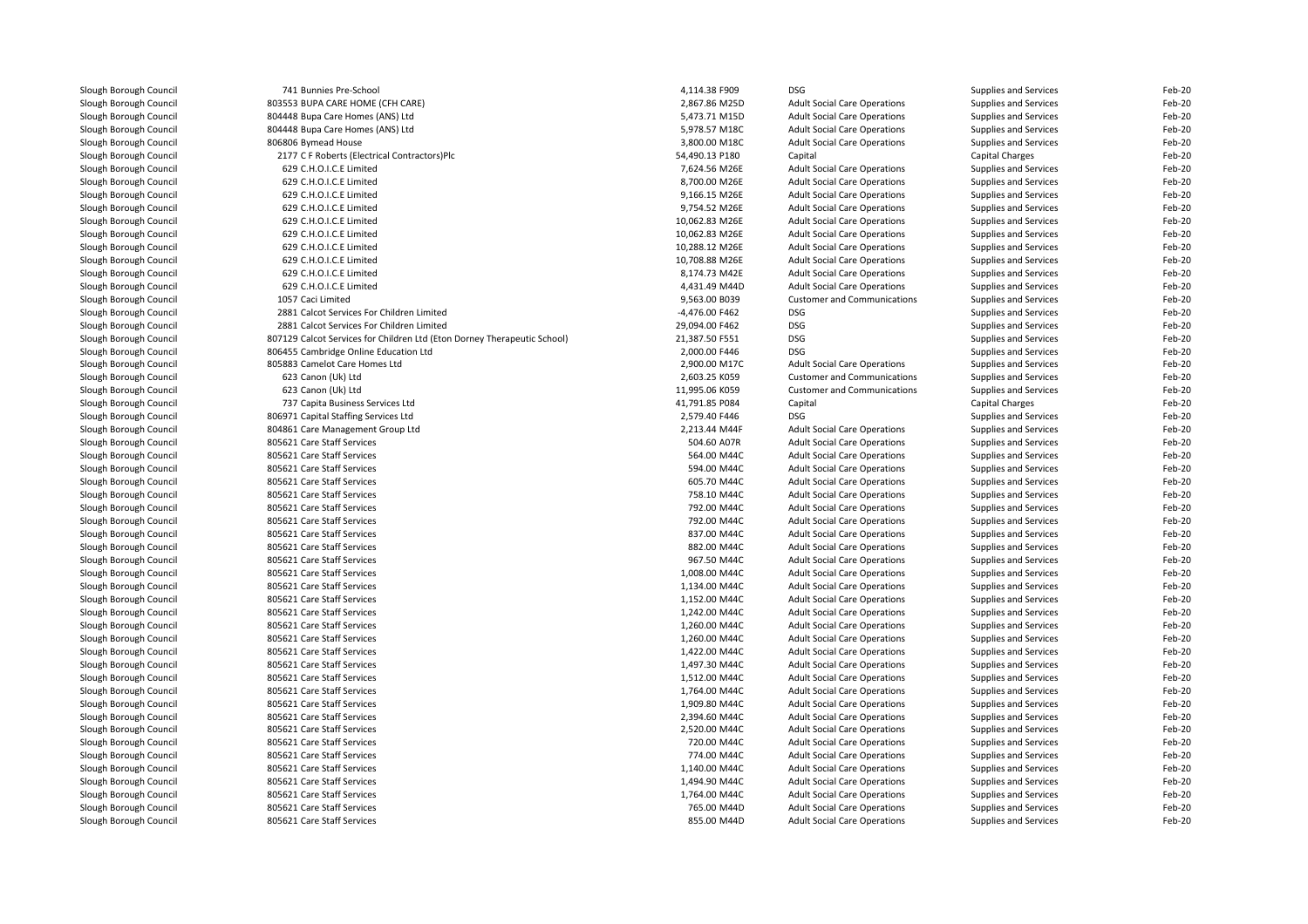| Slough Borough Council | 805621 Care Staff Services             | 927.00 M44D    | <b>Adult Social Care Operations</b> | Supplies and Services        | Feb-20 |
|------------------------|----------------------------------------|----------------|-------------------------------------|------------------------------|--------|
| Slough Borough Council | 805621 Care Staff Services             | 1,125.00 M44D  | <b>Adult Social Care Operations</b> | Supplies and Services        | Feb-20 |
| Slough Borough Council | 805621 Care Staff Services             | 1,203.60 M44D  | <b>Adult Social Care Operations</b> | <b>Supplies and Services</b> | Feb-20 |
| Slough Borough Council | 805621 Care Staff Services             | 1,313.70 M44D  | <b>Adult Social Care Operations</b> | Supplies and Services        | Feb-20 |
| Slough Borough Council | 805621 Care Staff Services             | 2,151.30 M44D  | <b>Adult Social Care Operations</b> | Supplies and Services        | Feb-20 |
| Slough Borough Council | 805621 Care Staff Services             | 733.50 M44D    | <b>Adult Social Care Operations</b> | Supplies and Services        | Feb-20 |
| Slough Borough Council | 805621 Care Staff Services             | 873.00 M44D    | <b>Adult Social Care Operations</b> | Supplies and Services        | Feb-20 |
| Slough Borough Council | 805621 Care Staff Services             | 1,008.00 M44E  | <b>Adult Social Care Operations</b> | Supplies and Services        | Feb-20 |
| Slough Borough Council | 805621 Care Staff Services             | 648.00 M44F    | <b>Adult Social Care Operations</b> | <b>Supplies and Services</b> | Feb-20 |
| Slough Borough Council | 805621 Care Staff Services             | 756.00 M44F    | <b>Adult Social Care Operations</b> | Supplies and Services        | Feb-20 |
| Slough Borough Council | 805621 Care Staff Services             | 864.00 M44F    | <b>Adult Social Care Operations</b> | Supplies and Services        | Feb-20 |
| Slough Borough Council | 805621 Care Staff Services             | 972.00 M44F    | <b>Adult Social Care Operations</b> | Supplies and Services        | Feb-20 |
| Slough Borough Council | 805621 Care Staff Services             | 666.00 M45C    | <b>Adult Social Care Operations</b> | Supplies and Services        | Feb-20 |
| Slough Borough Council | 805621 Care Staff Services             | 1,360.50 M48C  | <b>Adult Social Care Operations</b> | Supplies and Services        | Feb-20 |
| Slough Borough Council | 1162 Care Uk Community Partnership Ltd | 2,644.80 M15D  | <b>Adult Social Care Operations</b> | Supplies and Services        | Feb-20 |
| Slough Borough Council | 1162 Care Uk Community Partnership Ltd | 3,465.40 M15D  | <b>Adult Social Care Operations</b> | Supplies and Services        | Feb-20 |
| Slough Borough Council | 1162 Care Uk Community Partnership Ltd | 3,465.40 M15D  | <b>Adult Social Care Operations</b> | Supplies and Services        | Feb-20 |
| Slough Borough Council | 1162 Care Uk Community Partnership Ltd | 3,465.40 M15D  | <b>Adult Social Care Operations</b> | Supplies and Services        | Feb-20 |
| Slough Borough Council | 1162 Care Uk Community Partnership Ltd | 3,465.40 M17C  | <b>Adult Social Care Operations</b> | Supplies and Services        | Feb-20 |
| Slough Borough Council | 1162 Care Uk Community Partnership Ltd | 3,465.40 M17C  | <b>Adult Social Care Operations</b> | Supplies and Services        | Feb-20 |
| Slough Borough Council | 1162 Care Uk Community Partnership Ltd | 3,465.40 M17C  | <b>Adult Social Care Operations</b> | Supplies and Services        | Feb-20 |
| Slough Borough Council | 1162 Care Uk Community Partnership Ltd | 3,617.28 M17C  | <b>Adult Social Care Operations</b> | Supplies and Services        | Feb-20 |
| Slough Borough Council | 1162 Care Uk Community Partnership Ltd | 3,617.28 M17C  | <b>Adult Social Care Operations</b> | Supplies and Services        | Feb-20 |
| Slough Borough Council | 1162 Care Uk Community Partnership Ltd | 3,617.28 M17C  | <b>Adult Social Care Operations</b> | Supplies and Services        | Feb-20 |
| Slough Borough Council | 1162 Care Uk Community Partnership Ltd | 3,617.28 M17C  | <b>Adult Social Care Operations</b> | Supplies and Services        | Feb-20 |
| Slough Borough Council | 1162 Care Uk Community Partnership Ltd | 3,617.28 M17C  | <b>Adult Social Care Operations</b> | Supplies and Services        | Feb-20 |
| Slough Borough Council | 1162 Care Uk Community Partnership Ltd | 3,617.28 M17C  | <b>Adult Social Care Operations</b> | Supplies and Services        | Feb-20 |
| Slough Borough Council | 1162 Care Uk Community Partnership Ltd | 19,895.04 M17C | <b>Adult Social Care Operations</b> | Supplies and Services        | Feb-20 |
|                        | 1162 Care Uk Community Partnership Ltd | 3,465.40 M18C  |                                     |                              | Feb-20 |
| Slough Borough Council |                                        |                | <b>Adult Social Care Operations</b> | Supplies and Services        | Feb-20 |
| Slough Borough Council | 1162 Care Uk Community Partnership Ltd | 3,465.40 M18C  | <b>Adult Social Care Operations</b> | Supplies and Services        |        |
| Slough Borough Council | 1162 Care Uk Community Partnership Ltd | 3,465.40 M18C  | <b>Adult Social Care Operations</b> | Supplies and Services        | Feb-20 |
| Slough Borough Council | 1162 Care Uk Community Partnership Ltd | 3,465.40 M18C  | <b>Adult Social Care Operations</b> | Supplies and Services        | Feb-20 |
| Slough Borough Council | 1162 Care Uk Community Partnership Ltd | 3,465.40 M18C  | <b>Adult Social Care Operations</b> | Supplies and Services        | Feb-20 |
| Slough Borough Council | 1162 Care Uk Community Partnership Ltd | 3,465.40 M18C  | <b>Adult Social Care Operations</b> | Supplies and Services        | Feb-20 |
| Slough Borough Council | 1162 Care Uk Community Partnership Ltd | 3,465.40 M18C  | <b>Adult Social Care Operations</b> | Supplies and Services        | Feb-20 |
| Slough Borough Council | 1162 Care Uk Community Partnership Ltd | 3,465.40 M18C  | <b>Adult Social Care Operations</b> | Supplies and Services        | Feb-20 |
| Slough Borough Council | 1162 Care Uk Community Partnership Ltd | 3,465.40 M18C  | <b>Adult Social Care Operations</b> | Supplies and Services        | Feb-20 |
| Slough Borough Council | 1162 Care Uk Community Partnership Ltd | 3,465.40 M18C  | <b>Adult Social Care Operations</b> | Supplies and Services        | Feb-20 |
| Slough Borough Council | 1162 Care Uk Community Partnership Ltd | 3,465.40 M18C  | <b>Adult Social Care Operations</b> | Supplies and Services        | Feb-20 |
| Slough Borough Council | 1162 Care Uk Community Partnership Ltd | 3,465.40 M18C  | <b>Adult Social Care Operations</b> | Supplies and Services        | Feb-20 |
| Slough Borough Council | 1162 Care Uk Community Partnership Ltd | 3,465.40 M18C  | <b>Adult Social Care Operations</b> | Supplies and Services        | Feb-20 |
| Slough Borough Council | 1162 Care Uk Community Partnership Ltd | 3,465.40 M18C  | <b>Adult Social Care Operations</b> | Supplies and Services        | Feb-20 |
| Slough Borough Council | 1162 Care Uk Community Partnership Ltd | 3,465.40 M18C  | <b>Adult Social Care Operations</b> | Supplies and Services        | Feb-20 |
| Slough Borough Council | 1162 Care Uk Community Partnership Ltd | 3,617.28 M18C  | <b>Adult Social Care Operations</b> | Supplies and Services        | Feb-20 |
| Slough Borough Council | 1162 Care Uk Community Partnership Ltd | 3,617.28 M18C  | <b>Adult Social Care Operations</b> | Supplies and Services        | Feb-20 |
| Slough Borough Council | 1162 Care Uk Community Partnership Ltd | 3,617.28 M18C  | <b>Adult Social Care Operations</b> | Supplies and Services        | Feb-20 |
| Slough Borough Council | 1162 Care Uk Community Partnership Ltd | 3,617.28 M18C  | <b>Adult Social Care Operations</b> | Supplies and Services        | Feb-20 |
| Slough Borough Council | 1162 Care Uk Community Partnership Ltd | 34,654.00 M18C | <b>Adult Social Care Operations</b> | Supplies and Services        | Feb-20 |
| Slough Borough Council | 1162 Care Uk Community Partnership Ltd | 3,175.20 M25C  | <b>Adult Social Care Operations</b> | Supplies and Services        | Feb-20 |
| Slough Borough Council | 1162 Care Uk Community Partnership Ltd | 3,175.20 M25C  | <b>Adult Social Care Operations</b> | Supplies and Services        | Feb-20 |
| Slough Borough Council | 1162 Care Uk Community Partnership Ltd | 3,175.20 M25C  | <b>Adult Social Care Operations</b> | Supplies and Services        | Feb-20 |
| Slough Borough Council | 1162 Care Uk Community Partnership Ltd | 3,175.20 M25C  | <b>Adult Social Care Operations</b> | Supplies and Services        | Feb-20 |
| Slough Borough Council | 1162 Care Uk Community Partnership Ltd | 3,175.20 M25C  | <b>Adult Social Care Operations</b> | Supplies and Services        | Feb-20 |
| Slough Borough Council | 1162 Care Uk Community Partnership Ltd | 3,175.20 M25C  | <b>Adult Social Care Operations</b> | Supplies and Services        | Feb-20 |
| Slough Borough Council | 1162 Care Uk Community Partnership Ltd | 3,175.20 M25C  | <b>Adult Social Care Operations</b> | Supplies and Services        | Feb-20 |
| Slough Borough Council | 1162 Care Uk Community Partnership Ltd | 41,277.60 M25C | <b>Adult Social Care Operations</b> | Supplies and Services        | Feb-20 |
| Slough Borough Council | 1162 Care Uk Community Partnership Ltd | 2,898.96 M25D  | <b>Adult Social Care Operations</b> | Supplies and Services        | Feb-20 |
|                        |                                        |                |                                     |                              |        |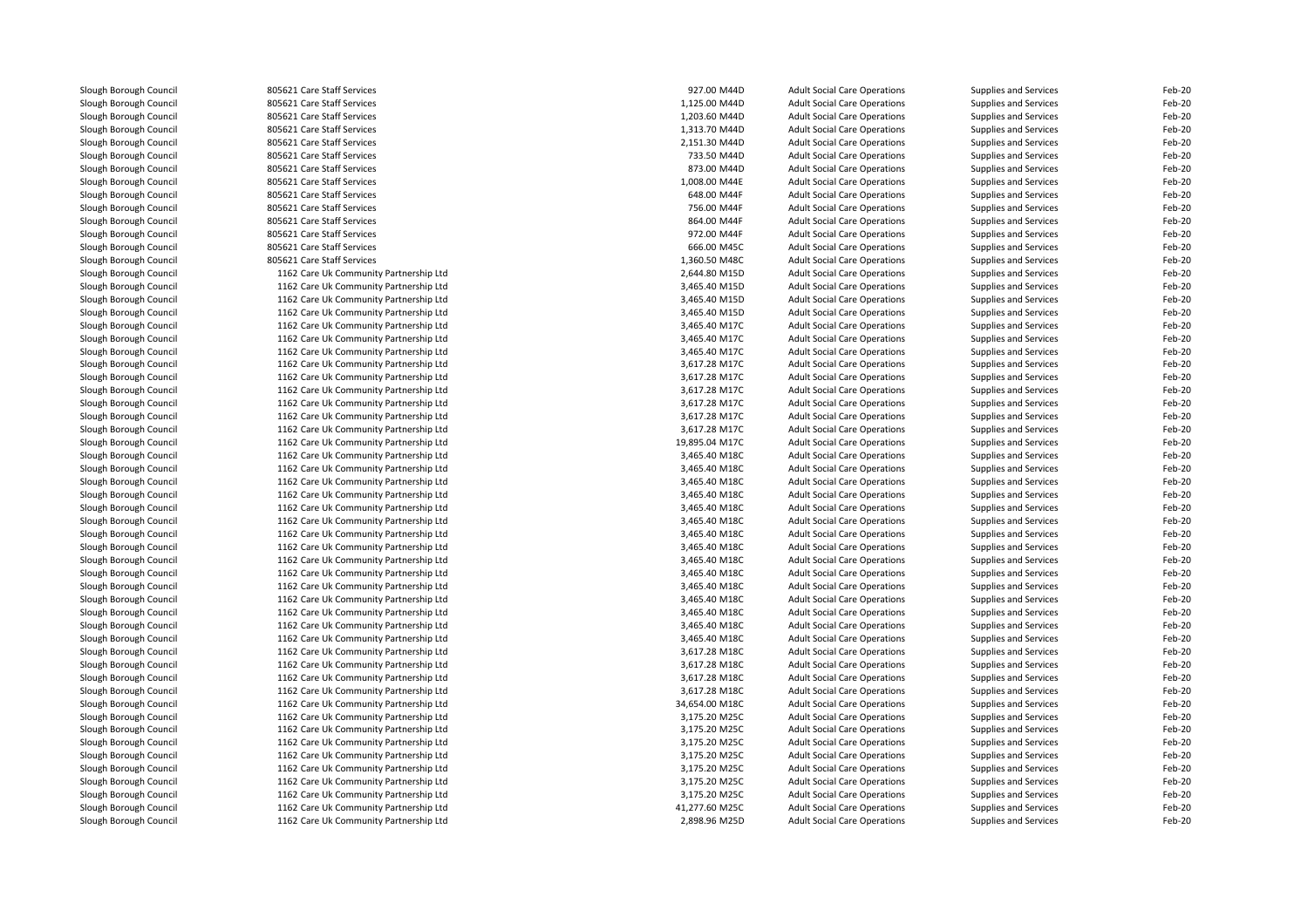| Slough Borough Council | 1162 Care Uk Community Partnership Ltd                              | 3,175.20 M26E   | <b>Adult Social Care Operations</b>            | Supplies and Services                    | Feb-20 |
|------------------------|---------------------------------------------------------------------|-----------------|------------------------------------------------|------------------------------------------|--------|
| Slough Borough Council | 1162 Care Uk Community Partnership Ltd                              | 3,465.40 M26E   | <b>Adult Social Care Operations</b>            | Supplies and Services                    | Feb-20 |
| Slough Borough Council | 1162 Care Uk Community Partnership Ltd                              | 3,108.80 M27C   | <b>Adult Social Care Operations</b>            | Supplies and Services                    | Feb-20 |
| Slough Borough Council | 1162 Care Uk Community Partnership Ltd                              | -15,384.04 M27C | <b>Adult Social Care Operations</b>            | Supplies and Services                    | Feb-20 |
| Slough Borough Council | 1162 Care Uk Community Partnership Ltd                              | 2,898.96 M27C   | <b>Adult Social Care Operations</b>            | Supplies and Services                    | Feb-20 |
| Slough Borough Council | 1162 Care Uk Community Partnership Ltd                              | 2,898.96 M27C   | <b>Adult Social Care Operations</b>            | Supplies and Services                    | Feb-20 |
| Slough Borough Council | 1162 Care Uk Community Partnership Ltd                              | 2,898.96 M27C   | <b>Adult Social Care Operations</b>            | Supplies and Services                    | Feb-20 |
| Slough Borough Council | 1162 Care Uk Community Partnership Ltd                              | 2,898.96 M27C   | <b>Adult Social Care Operations</b>            | Supplies and Services                    | Feb-20 |
| Slough Borough Council | 1162 Care Uk Community Partnership Ltd                              | 2,898.96 M27C   | <b>Adult Social Care Operations</b>            | Supplies and Services                    | Feb-20 |
| Slough Borough Council | 1162 Care Uk Community Partnership Ltd                              | 2,898.96 M27C   | <b>Adult Social Care Operations</b>            | Supplies and Services                    | Feb-20 |
| Slough Borough Council | 1162 Care Uk Community Partnership Ltd                              | 3,175.20 M27C   | <b>Adult Social Care Operations</b>            | Supplies and Services                    | Feb-20 |
| Slough Borough Council | 1162 Care Uk Community Partnership Ltd                              | 3,175.20 M27C   | <b>Adult Social Care Operations</b>            | Supplies and Services                    | Feb-20 |
| Slough Borough Council | 1162 Care Uk Community Partnership Ltd                              | 3,175.20 M27C   | <b>Adult Social Care Operations</b>            | Supplies and Services                    | Feb-20 |
| Slough Borough Council | 1162 Care Uk Community Partnership Ltd                              | 3,175.20 M27C   | <b>Adult Social Care Operations</b>            | Supplies and Services                    | Feb-20 |
| Slough Borough Council | 1162 Care Uk Community Partnership Ltd                              | 3,175.20 M27C   | <b>Adult Social Care Operations</b>            | Supplies and Services                    | Feb-20 |
| Slough Borough Council | 1162 Care Uk Community Partnership Ltd                              | 3,175.20 M27C   | <b>Adult Social Care Operations</b>            | Supplies and Services                    | Feb-20 |
| Slough Borough Council | 1162 Care Uk Community Partnership Ltd                              | 3,175.20 M27C   | <b>Adult Social Care Operations</b>            | Supplies and Services                    | Feb-20 |
| Slough Borough Council | 1162 Care Uk Community Partnership Ltd                              | 3,175.20 M27C   | <b>Adult Social Care Operations</b>            | Supplies and Services                    | Feb-20 |
|                        |                                                                     |                 |                                                |                                          |        |
| Slough Borough Council | 1162 Care Uk Community Partnership Ltd                              | 3,175.20 M27C   | <b>Adult Social Care Operations</b>            | Supplies and Services                    | Feb-20 |
| Slough Borough Council | 1162 Care Uk Community Partnership Ltd                              | 3,175.20 M27C   | <b>Adult Social Care Operations</b>            | Supplies and Services                    | Feb-20 |
| Slough Borough Council | 1162 Care Uk Community Partnership Ltd                              | 23,191.68 M27C  | <b>Adult Social Care Operations</b>            | Supplies and Services                    | Feb-20 |
| Slough Borough Council | 1162 Care Uk Community Partnership Ltd                              | 3,465.40 M28C   | <b>Adult Social Care Operations</b>            | Supplies and Services                    | Feb-20 |
| Slough Borough Council | 806808 Careline The Agency for Care Staff                           | 576.57 M44E     | <b>Adult Social Care Operations</b>            | Supplies and Services                    | Feb-20 |
| Slough Borough Council | 806808 Careline The Agency for Care Staff                           | 1,115.01 M44E   | <b>Adult Social Care Operations</b>            | Supplies and Services                    | Feb-20 |
| Slough Borough Council | 806808 Careline The Agency for Care Staff                           | 1,596.28 M44E   | <b>Adult Social Care Operations</b>            | Supplies and Services                    | Feb-20 |
| Slough Borough Council | 806808 Careline The Agency for Care Staff                           | 2,449.20 M44E   | <b>Adult Social Care Operations</b>            | Supplies and Services                    | Feb-20 |
| Slough Borough Council | 1497 Caroline Bridges                                               | 700.00 C322     | Communities and Lesiure                        | Supplies and Services                    | Feb-20 |
| Slough Borough Council | 1497 Caroline Bridges                                               | 1,375.50 C322   | Communities and Lesiure                        | Supplies and Services                    | Feb-20 |
| Slough Borough Council | 1497 Caroline Bridges                                               | 885.50 C322     | Communities and Lesiure                        | Supplies and Services                    | Feb-20 |
| Slough Borough Council | 1910 Carousel Buses Ltd                                             | 1,533.46 D512   | Major Infrastructure Projects                  | Supplies and Services                    | Feb-20 |
| Slough Borough Council | 34 Castle Gate Legal And Commercial Ltd                             | 4,679.66 F868   | Children, Learning and Skills                  | Supplies and Services                    | Feb-20 |
| Slough Borough Council | 804413 Castle Water                                                 | 1,301.13 B185   | <b>Building Management</b>                     | Premises                                 | Feb-20 |
| Slough Borough Council | 804413 Castle Water                                                 | 1,613.85 C019   | Communities and Lesiure                        | Premises                                 | Feb-20 |
| Slough Borough Council | 804413 Castle Water                                                 | 570.67 C019     | Communities and Lesiure                        | Premises                                 | Feb-20 |
| Slough Borough Council | 804413 Castle Water                                                 | 872.37 J015     | Housing Revenue Account                        | Premises                                 | Feb-20 |
| Slough Borough Council | 807014 Castledon School Academy Trust                               | 4,800.00 F551   | <b>DSG</b>                                     | Supplies and Services                    | Feb-20 |
| Slough Borough Council | 418 Castleview School                                               | 23,028.56 E239  | <b>DSG</b>                                     | Supplies and Services                    | Feb-20 |
| Slough Borough Council | 806397 CDMT - Council for Dance, Drama and Musical Theatre          | 4,230.00 C322   | Communities and Lesiure                        | Supplies and Services                    | Feb-20 |
| Slough Borough Council | 805174 Certas Energy                                                | 15,136.01 D910  | Direct Service Organisation (DSO)              | Supplies and Services                    | Feb-20 |
| Slough Borough Council | 805174 Certas Energy                                                | 814.20 D910     | Direct Service Organisation (DSO)              | Supplies and Services                    | Feb-20 |
| Slough Borough Council | 806920 Cetus Solutions Limited                                      | 12,659.00 B342  | Digital and Strategic IT                       | Supplies and Services                    | Feb-20 |
| Slough Borough Council | 806920 Cetus Solutions Limited                                      | 1,620.00 P084   | Capital                                        | <b>Capital Charges</b>                   | Feb-20 |
| Slough Borough Council | 2892 Chalfont Lodge                                                 | 3,107.14 M15D   | <b>Adult Social Care Operations</b>            | Supplies and Services                    | Feb-20 |
| Slough Borough Council | 2892 Chalfont Lodge                                                 | 5,592.86 M15D   | <b>Adult Social Care Operations</b>            | Supplies and Services                    | Feb-20 |
| Slough Borough Council | 2892 Chalfont Lodge                                                 | 8,285.71 M15F   | <b>Adult Social Care Operations</b>            | Supplies and Services                    | Feb-20 |
|                        | 2892 Chalfont Lodge                                                 | 5,592.86 M26E   |                                                |                                          | Feb-20 |
| Slough Borough Council | 807133 Challen Commercial Investigations Ltd t/a Ensafe Consultants | 1,100.00 P093   | <b>Adult Social Care Operations</b><br>Capital | Supplies and Services<br>Capital Charges | Feb-20 |
| Slough Borough Council | 2608 Chandos Lodge Nursing Home                                     | -2,285.71 M17C  |                                                | Supplies and Services                    | Feb-20 |
| Slough Borough Council |                                                                     |                 | <b>Adult Social Care Operations</b>            |                                          |        |
| Slough Borough Council | 2608 Chandos Lodge Nursing Home                                     | 3,000.00 M18C   | <b>Adult Social Care Operations</b>            | Supplies and Services                    | Feb-20 |
| Slough Borough Council | 2608 Chandos Lodge Nursing Home                                     | 3,600.00 M18C   | <b>Adult Social Care Operations</b>            | Supplies and Services                    | Feb-20 |
| Slough Borough Council | 807017 Chelmsford Safety Supplies Ltd                               | 962.49 D750     | Direct Service Organisation (DSO)              | Supplies and Services                    | Feb-20 |
| Slough Borough Council | 1877 Chelsie Innes                                                  | 2,000.00 C322   | Communities and Lesiure                        | Supplies and Services                    | Feb-20 |
| Slough Borough Council | 3114 Cherry Trees Day Nursery                                       | 29,974.33 F909  | <b>DSG</b>                                     | Supplies and Services                    | Feb-20 |
| Slough Borough Council | 2871 Cherry Trees Residential Care                                  | 607.14 M27F     | <b>Adult Social Care Operations</b>            | Supplies and Services                    | Feb-20 |
| Slough Borough Council | 2871 Cherry Trees Residential Care                                  | 1,553.57 M42F   | <b>Adult Social Care Operations</b>            | Supplies and Services                    | Feb-20 |
| Slough Borough Council | 803495 Christchurch Court Ltd                                       | 8,046.92 M15D   | <b>Adult Social Care Operations</b>            | Supplies and Services                    | Feb-20 |
| Slough Borough Council | 2561 Christies Care Ltd                                             | 4,404.00 M44D   | <b>Adult Social Care Operations</b>            | Supplies and Services                    | Feb-20 |
|                        |                                                                     |                 |                                                |                                          |        |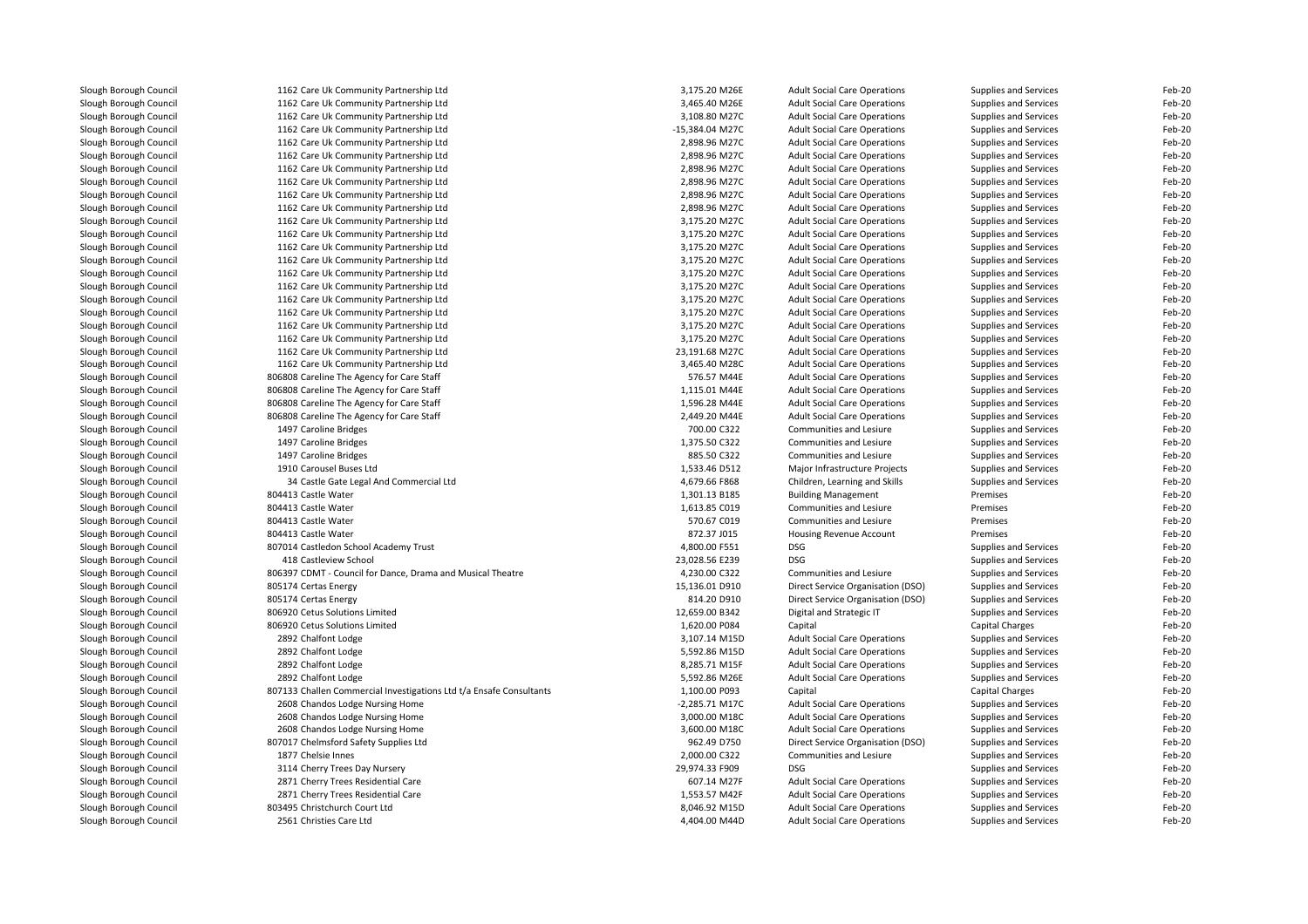| Slough Borough Council | 4000 Christopher Craig            | 577.50 C322   | Communities and Lesiure             | Supplies and Services | Feb-20 |
|------------------------|-----------------------------------|---------------|-------------------------------------|-----------------------|--------|
| Slough Borough Council | 3752 Chrome Tree Ltd              | 556.92 M44C   | <b>Adult Social Care Operations</b> | Supplies and Services | Feb-20 |
| Slough Borough Council | 3752 Chrome Tree Ltd              | 635.17 M44C   | <b>Adult Social Care Operations</b> | Supplies and Services | Feb-20 |
| Slough Borough Council | 3752 Chrome Tree Ltd              | 664.01 M44C   | <b>Adult Social Care Operations</b> | Supplies and Services | Feb-20 |
| Slough Borough Council | 3752 Chrome Tree Ltd              | 690.86 M44C   | <b>Adult Social Care Operations</b> | Supplies and Services | Feb-20 |
| Slough Borough Council | 3752 Chrome Tree Ltd              | 706.76 M44C   | <b>Adult Social Care Operations</b> | Supplies and Services | Feb-20 |
| Slough Borough Council | 3752 Chrome Tree Ltd              | 731.96 M44C   | <b>Adult Social Care Operations</b> | Supplies and Services | Feb-20 |
| Slough Borough Council | 3752 Chrome Tree Ltd              | 837.70 M44C   | <b>Adult Social Care Operations</b> | Supplies and Services | Feb-20 |
| Slough Borough Council | 3752 Chrome Tree Ltd              | 840.01 M44C   | <b>Adult Social Care Operations</b> | Supplies and Services | Feb-20 |
| Slough Borough Council | 3752 Chrome Tree Ltd              | 840.69 M44C   | <b>Adult Social Care Operations</b> | Supplies and Services | Feb-20 |
| Slough Borough Council | 3752 Chrome Tree Ltd              | 842.36 M44C   | <b>Adult Social Care Operations</b> | Supplies and Services | Feb-20 |
| Slough Borough Council | 3752 Chrome Tree Ltd              | 900.04 M44C   | <b>Adult Social Care Operations</b> | Supplies and Services | Feb-20 |
| Slough Borough Council | 3752 Chrome Tree Ltd              | 967.32 M44C   | <b>Adult Social Care Operations</b> | Supplies and Services | Feb-20 |
| Slough Borough Council | 3752 Chrome Tree Ltd              | 983.56 M44C   | <b>Adult Social Care Operations</b> | Supplies and Services | Feb-20 |
| Slough Borough Council | 3752 Chrome Tree Ltd              | 988.88 M44C   | <b>Adult Social Care Operations</b> | Supplies and Services | Feb-20 |
| Slough Borough Council | 3752 Chrome Tree Ltd              | 1,007.44 M44C | <b>Adult Social Care Operations</b> | Supplies and Services | Feb-20 |
| Slough Borough Council | 3752 Chrome Tree Ltd              | 1,056.17 M44C | <b>Adult Social Care Operations</b> | Supplies and Services | Feb-20 |
| Slough Borough Council | 3752 Chrome Tree Ltd              | 1,118.49 M44C | <b>Adult Social Care Operations</b> | Supplies and Services | Feb-20 |
| Slough Borough Council | 3752 Chrome Tree Ltd              | 1,246.12 M44C | <b>Adult Social Care Operations</b> | Supplies and Services | Feb-20 |
| Slough Borough Council | 3752 Chrome Tree Ltd              | 1,246.46 M44C | <b>Adult Social Care Operations</b> | Supplies and Services | Feb-20 |
|                        | 3752 Chrome Tree Ltd              | 1,249.77 M44C |                                     |                       | Feb-20 |
| Slough Borough Council |                                   |               | <b>Adult Social Care Operations</b> | Supplies and Services |        |
| Slough Borough Council | 3752 Chrome Tree Ltd              | 1,444.70 M44C | <b>Adult Social Care Operations</b> | Supplies and Services | Feb-20 |
| Slough Borough Council | 3752 Chrome Tree Ltd              | 1,836.89 M44C | <b>Adult Social Care Operations</b> | Supplies and Services | Feb-20 |
| Slough Borough Council | 3752 Chrome Tree Ltd              | 1.952.90 M44C | <b>Adult Social Care Operations</b> | Supplies and Services | Feb-20 |
| Slough Borough Council | 3752 Chrome Tree Ltd              | 2,208.35 M44C | <b>Adult Social Care Operations</b> | Supplies and Services | Feb-20 |
| Slough Borough Council | 3752 Chrome Tree Ltd              | 2,233.64 M44C | <b>Adult Social Care Operations</b> | Supplies and Services | Feb-20 |
| Slough Borough Council | 3752 Chrome Tree Ltd              | 2,263.84 M44C | <b>Adult Social Care Operations</b> | Supplies and Services | Feb-20 |
| Slough Borough Council | 3752 Chrome Tree Ltd              | 2,507.18 M44C | <b>Adult Social Care Operations</b> | Supplies and Services | Feb-20 |
| Slough Borough Council | 3752 Chrome Tree Ltd              | 3,042.22 M44C | <b>Adult Social Care Operations</b> | Supplies and Services | Feb-20 |
| Slough Borough Council | 3752 Chrome Tree Ltd              | 3,354.48 M44C | <b>Adult Social Care Operations</b> | Supplies and Services | Feb-20 |
| Slough Borough Council | 3752 Chrome Tree Ltd              | 839.71 M44C   | <b>Adult Social Care Operations</b> | Supplies and Services | Feb-20 |
| Slough Borough Council | 3752 Chrome Tree Ltd              | 708.42 M44C   | <b>Adult Social Care Operations</b> | Supplies and Services | Feb-20 |
| Slough Borough Council | 3752 Chrome Tree Ltd              | 757.49 M44C   | <b>Adult Social Care Operations</b> | Supplies and Services | Feb-20 |
| Slough Borough Council | 3752 Chrome Tree Ltd              | 765.45 M44C   | <b>Adult Social Care Operations</b> | Supplies and Services | Feb-20 |
| Slough Borough Council | 3752 Chrome Tree Ltd              | 1,150.32 M44C | <b>Adult Social Care Operations</b> | Supplies and Services | Feb-20 |
| Slough Borough Council | 3752 Chrome Tree Ltd              | 880.15 M44D   | <b>Adult Social Care Operations</b> | Supplies and Services | Feb-20 |
| Slough Borough Council | 3752 Chrome Tree Ltd              | 1,234.18 M44D | <b>Adult Social Care Operations</b> | Supplies and Services | Feb-20 |
| Slough Borough Council | 3752 Chrome Tree Ltd              | 627.86 M44F   | <b>Adult Social Care Operations</b> | Supplies and Services | Feb-20 |
| Slough Borough Council | 3752 Chrome Tree Ltd              | 2,227.03 M44F | <b>Adult Social Care Operations</b> | Supplies and Services | Feb-20 |
| Slough Borough Council | 3752 Chrome Tree Ltd              | 1,111.21 M48C | <b>Adult Social Care Operations</b> | Supplies and Services | Feb-20 |
| Slough Borough Council | 3752 Chrome Tree Ltd              | 1,135.73 M48C | <b>Adult Social Care Operations</b> | Supplies and Services | Feb-20 |
| Slough Borough Council | 3752 Chrome Tree Ltd              | 1,223.92 M48C | <b>Adult Social Care Operations</b> | Supplies and Services | Feb-20 |
| Slough Borough Council | 3752 Chrome Tree Ltd              | 1,378.73 M48C | <b>Adult Social Care Operations</b> | Supplies and Services | Feb-20 |
| Slough Borough Council | 3752 Chrome Tree Ltd              | 1,379.40 M48C | <b>Adult Social Care Operations</b> | Supplies and Services | Feb-20 |
| Slough Borough Council | 3752 Chrome Tree Ltd              | 2,928.52 M48C | <b>Adult Social Care Operations</b> | Supplies and Services | Feb-20 |
| Slough Borough Council | 1573 Cipfa Business Limited       | 950.00 C104   | Communities and Lesiure             | Supplies and Services | Feb-20 |
| Slough Borough Council | 2674 Cippenham Baptist Pre-School | 8,157.57 F909 | <b>DSG</b>                          | Supplies and Services | Feb-20 |
| Slough Borough Council | 767 Cippenham Infants School      | 7,083.33 E249 | <b>DSG</b>                          | Supplies and Services | Feb-20 |
| Slough Borough Council | 631 Cippenham Primary School      | 8,083.33 E729 | <b>DSG</b>                          | Supplies and Services | Feb-20 |
| Slough Borough Council | 806550 City Homecare Ltd          | 545.79 M44C   | <b>Adult Social Care Operations</b> | Supplies and Services | Feb-20 |
| Slough Borough Council | 806550 City Homecare Ltd          | 553.70 M44C   | <b>Adult Social Care Operations</b> | Supplies and Services | Feb-20 |
| Slough Borough Council | 806550 City Homecare Ltd          | 569.52 M44C   | <b>Adult Social Care Operations</b> | Supplies and Services | Feb-20 |
| Slough Borough Council | 806550 City Homecare Ltd          | 664.44 M44C   | <b>Adult Social Care Operations</b> | Supplies and Services | Feb-20 |
| Slough Borough Council | 806550 City Homecare Ltd          | 664.44 M44C   | <b>Adult Social Care Operations</b> | Supplies and Services | Feb-20 |
| Slough Borough Council | 806550 City Homecare Ltd          | 751.45 M44C   | <b>Adult Social Care Operations</b> | Supplies and Services | Feb-20 |
| Slough Borough Council | 806550 City Homecare Ltd          | 885.92 M44C   | <b>Adult Social Care Operations</b> | Supplies and Services | Feb-20 |
| Slough Borough Council | 806550 City Homecare Ltd          | 885.92 M44C   | <b>Adult Social Care Operations</b> | Supplies and Services | Feb-20 |
|                        |                                   |               |                                     |                       |        |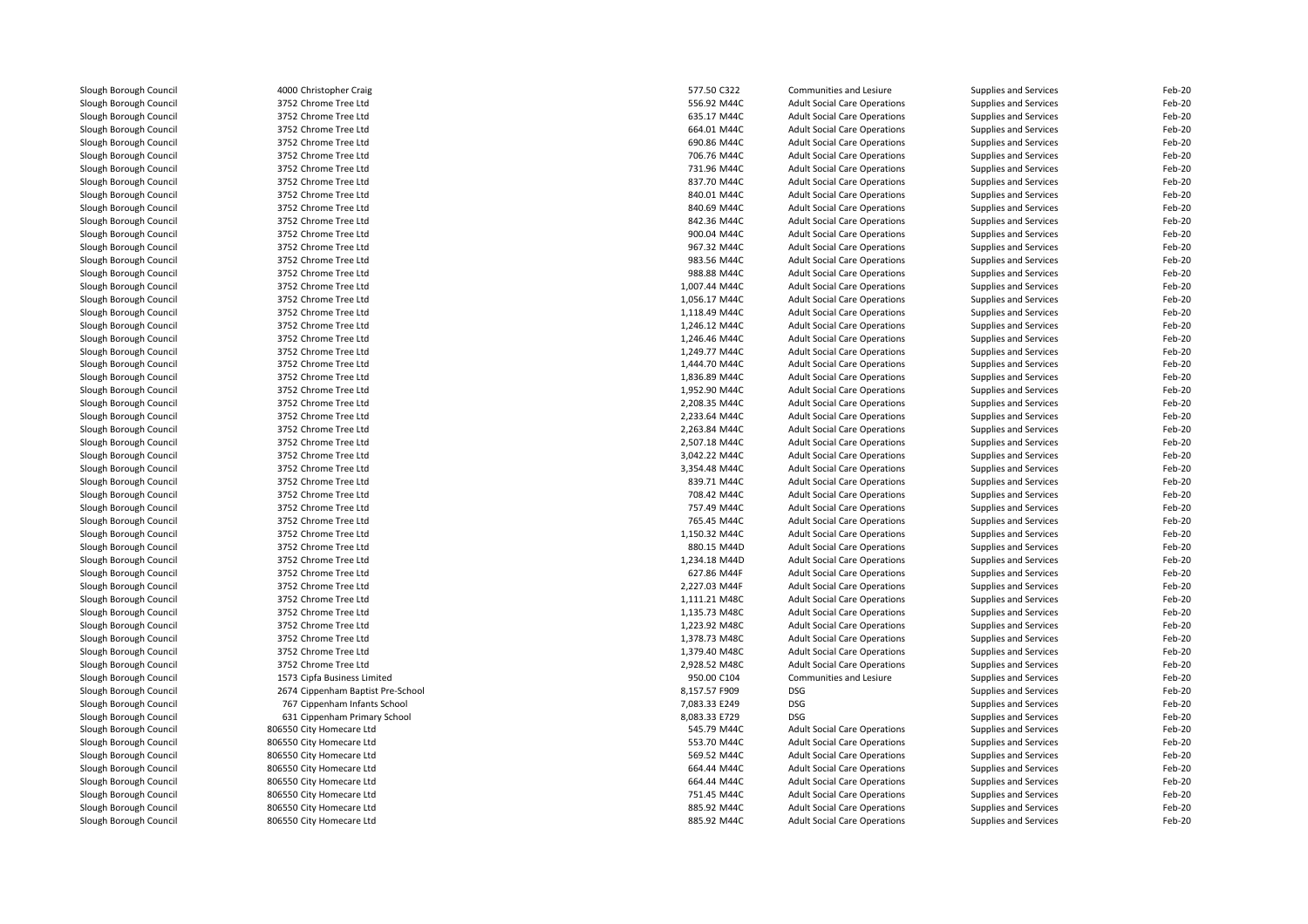| Slough Borough Council | 806550 City Homecare Ltd               | 1,024.34 M44C   | <b>Adult Social Care Operations</b> | Supplies and Services      | Feb-20 |
|------------------------|----------------------------------------|-----------------|-------------------------------------|----------------------------|--------|
| Slough Borough Council | 806550 City Homecare Ltd               | 1,107.40 M44C   | <b>Adult Social Care Operations</b> | Supplies and Services      | Feb-20 |
| Slough Borough Council | 806550 City Homecare Ltd               | 1,297.24 M44C   | <b>Adult Social Care Operations</b> | Supplies and Services      | Feb-20 |
| Slough Borough Council | 806550 City Homecare Ltd               | 1,352.61 M44C   | <b>Adult Social Care Operations</b> | Supplies and Services      | Feb-20 |
| Slough Borough Council | 806550 City Homecare Ltd               | 1,937.95 M44C   | <b>Adult Social Care Operations</b> | Supplies and Services      | Feb-20 |
| Slough Borough Council | 806550 City Homecare Ltd               | 2,214.80 M44C   | <b>Adult Social Care Operations</b> | Supplies and Services      | Feb-20 |
| Slough Borough Council | 806550 City Homecare Ltd               | 616.98 M44C     | <b>Adult Social Care Operations</b> | Supplies and Services      | Feb-20 |
| Slough Borough Council | 806550 City Homecare Ltd               | 664.44 M44C     | <b>Adult Social Care Operations</b> | Supplies and Services      | Feb-20 |
| Slough Borough Council | 806550 City Homecare Ltd               | 743.54 M44D     | <b>Adult Social Care Operations</b> | Supplies and Services      | Feb-20 |
| Slough Borough Council | 806550 City Homecare Ltd               | 775.18 M44D     | <b>Adult Social Care Operations</b> | Supplies and Services      | Feb-20 |
| Slough Borough Council | 806550 City Homecare Ltd               | 1,771.84 M44D   | <b>Adult Social Care Operations</b> | Supplies and Services      | Feb-20 |
| Slough Borough Council | 806550 City Homecare Ltd               | 664.44 M48C     | <b>Adult Social Care Operations</b> | Supplies and Services      | Feb-20 |
| Slough Borough Council | 1083 Civica Uk Limited                 | 20,000.00 B054  | Finance                             | Supplies and Services      | Feb-20 |
| Slough Borough Council | 1083 Civica Uk Limited                 | 37,962.42 B282  | Digital and Strategic IT            | Supplies and Services      | Feb-20 |
| Slough Borough Council | 1083 Civica Uk Limited                 | 500.00 C104     | Communities and Lesiure             | Supplies and Services      | Feb-20 |
| Slough Borough Council | 455 Ci Associates                      | 1,400.00 F146   | Children, Learning and Skills       | Indirect Employee Expenses | Feb-20 |
| Slough Borough Council | 1151 Claycots Primary School           | 11,250.00 F860  | Children, Learning and Skills       | Supplies and Services      | Feb-20 |
| Slough Borough Council | 1151 Claycots Primary School           | 596,526.74 E209 | <b>DSG</b>                          | Supplies and Services      | Feb-20 |
|                        |                                        |                 |                                     |                            |        |
| Slough Borough Council | 2461 Cobalt Telephone Technologies Ltd | 2,803.20 D123   | Planning and Transport              | Supplies and Services      | Feb-20 |
| Slough Borough Council | 3685 Coghlan Lodges Limited            | 1,788.00 M42F   | <b>Adult Social Care Operations</b> | Supplies and Services      | Feb-20 |
| Slough Borough Council | 3685 Coghlan Lodges Limited            | 2,058.00 M42F   | <b>Adult Social Care Operations</b> | Supplies and Services      | Feb-20 |
| Slough Borough Council | 3685 Coghlan Lodges Limited            | 2,258.00 M42F   | <b>Adult Social Care Operations</b> | Supplies and Services      | Feb-20 |
| Slough Borough Council | 3685 Coghlan Lodges Limited            | 2,316.72 M42F   | <b>Adult Social Care Operations</b> | Supplies and Services      | Feb-20 |
| Slough Borough Council | 3685 Coghlan Lodges Limited            | 2,316.80 M42F   | <b>Adult Social Care Operations</b> | Supplies and Services      | Feb-20 |
| Slough Borough Council | 3685 Coghlan Lodges Limited            | 1,788.00 M42F   | <b>Adult Social Care Operations</b> | Supplies and Services      | Feb-20 |
| Slough Borough Council | 3685 Coghlan Lodges Limited            | 2,258.00 M42F   | <b>Adult Social Care Operations</b> | Supplies and Services      | Feb-20 |
| Slough Borough Council | 3685 Coghlan Lodges Limited            | 2,316.72 M42F   | <b>Adult Social Care Operations</b> | Supplies and Services      | Feb-20 |
| Slough Borough Council | 3685 Coghlan Lodges Limited            | 2,316.80 M42F   | <b>Adult Social Care Operations</b> | Supplies and Services      | Feb-20 |
| Slough Borough Council | 3685 Coghlan Lodges Limited            | 2,116.04 M44D   | <b>Adult Social Care Operations</b> | Supplies and Services      | Feb-20 |
| Slough Borough Council | 3685 Coghlan Lodges Limited            | 2,116.04 M44D   | <b>Adult Social Care Operations</b> | Supplies and Services      | Feb-20 |
| Slough Borough Council | 805823 Collaborative Care Solutions    | 3,365.71 M44F   | <b>Adult Social Care Operations</b> | Supplies and Services      | Feb-20 |
| Slough Borough Council | 805823 Collaborative Care Solutions    | 3,365.71 M44F   | <b>Adult Social Care Operations</b> | Supplies and Services      | Feb-20 |
| Slough Borough Council | 805823 Collaborative Care Solutions    | 3,257.14 M44F   | <b>Adult Social Care Operations</b> | Supplies and Services      | Feb-20 |
| Slough Borough Council | 805823 Collaborative Care Solutions    | 3,365.71 M44F   | <b>Adult Social Care Operations</b> | Supplies and Services      | Feb-20 |
| Slough Borough Council | 805823 Collaborative Care Solutions    | 3,365.71 M44F   | <b>Adult Social Care Operations</b> | Supplies and Services      | Feb-20 |
| Slough Borough Council | 805823 Collaborative Care Solutions    | 3,257.14 M44F   | <b>Adult Social Care Operations</b> | Supplies and Services      | Feb-20 |
| Slough Borough Council | 286 Colnbrook C Of E Primary School    | 2,272.20 F550   | <b>DSG</b>                          | Supplies and Services      | Feb-20 |
| Slough Borough Council | 286 Colnbrook C Of E Primary School    | 19,118.37 E219  | <b>DSG</b>                          | Supplies and Services      | Feb-20 |
| Slough Borough Council | 3390 Colnbrook Village Hall            | 500.00 C037     | Communities and Lesiure             | Supplies and Services      | Feb-20 |
| Slough Borough Council | 2535 Comfort Care Services             | 1,631.25 M26E   | <b>Adult Social Care Operations</b> | Supplies and Services      | Feb-20 |
| Slough Borough Council | 2535 Comfort Care Services             | 1,625.04 M27F   | <b>Adult Social Care Operations</b> | Supplies and Services      | Feb-20 |
| Slough Borough Council | 2535 Comfort Care Services             | 2,465.00 M27F   | <b>Adult Social Care Operations</b> | Supplies and Services      | Feb-20 |
| Slough Borough Council | 2535 Comfort Care Services             | 1,737.11 M27F   | <b>Adult Social Care Operations</b> | Supplies and Services      | Feb-20 |
| Slough Borough Council | 2535 Comfort Care Services             | 1,737.11 M27F   | <b>Adult Social Care Operations</b> | Supplies and Services      | Feb-20 |
| Slough Borough Council | 2535 Comfort Care Services             | 1,681.07 M27F   | <b>Adult Social Care Operations</b> | Supplies and Services      | Feb-20 |
| Slough Borough Council | 2535 Comfort Care Services             | 1,681.07 M27F   | <b>Adult Social Care Operations</b> | Supplies and Services      | Feb-20 |
| Slough Borough Council | 2535 Comfort Care Services             | 1,737.11 M27F   | <b>Adult Social Care Operations</b> | Supplies and Services      | Feb-20 |
| Slough Borough Council | 2535 Comfort Care Services             | 3,474.21 M27F   | <b>Adult Social Care Operations</b> | Supplies and Services      | Feb-20 |
| Slough Borough Council | 2535 Comfort Care Services             | 725.00 M28C     | <b>Adult Social Care Operations</b> | Supplies and Services      | Feb-20 |
| Slough Borough Council | 2535 Comfort Care Services             | 652.50 M42E     | <b>Adult Social Care Operations</b> | Supplies and Services      | Feb-20 |
|                        | 2535 Comfort Care Services             | 725.00 M42E     |                                     |                            | Feb-20 |
| Slough Borough Council |                                        |                 | <b>Adult Social Care Operations</b> | Supplies and Services      |        |
| Slough Borough Council | 2535 Comfort Care Services             | 725.00 M42E     | <b>Adult Social Care Operations</b> | Supplies and Services      | Feb-20 |
| Slough Borough Council | 2535 Comfort Care Services             | 1,458.29 M42E   | <b>Adult Social Care Operations</b> | Supplies and Services      | Feb-20 |
| Slough Borough Council | 2535 Comfort Care Services             | 2,986.09 M42E   | <b>Adult Social Care Operations</b> | Supplies and Services      | Feb-20 |
| Slough Borough Council | 2535 Comfort Care Services             | 2,102.50 M42E   | <b>Adult Social Care Operations</b> | Supplies and Services      | Feb-20 |
| Slough Borough Council | 2535 Comfort Care Services             | 2,175.00 M42E   | <b>Adult Social Care Operations</b> | Supplies and Services      | Feb-20 |
| Slough Borough Council | 2535 Comfort Care Services             | 785.07 M42F     | <b>Adult Social Care Operations</b> | Supplies and Services      | Feb-20 |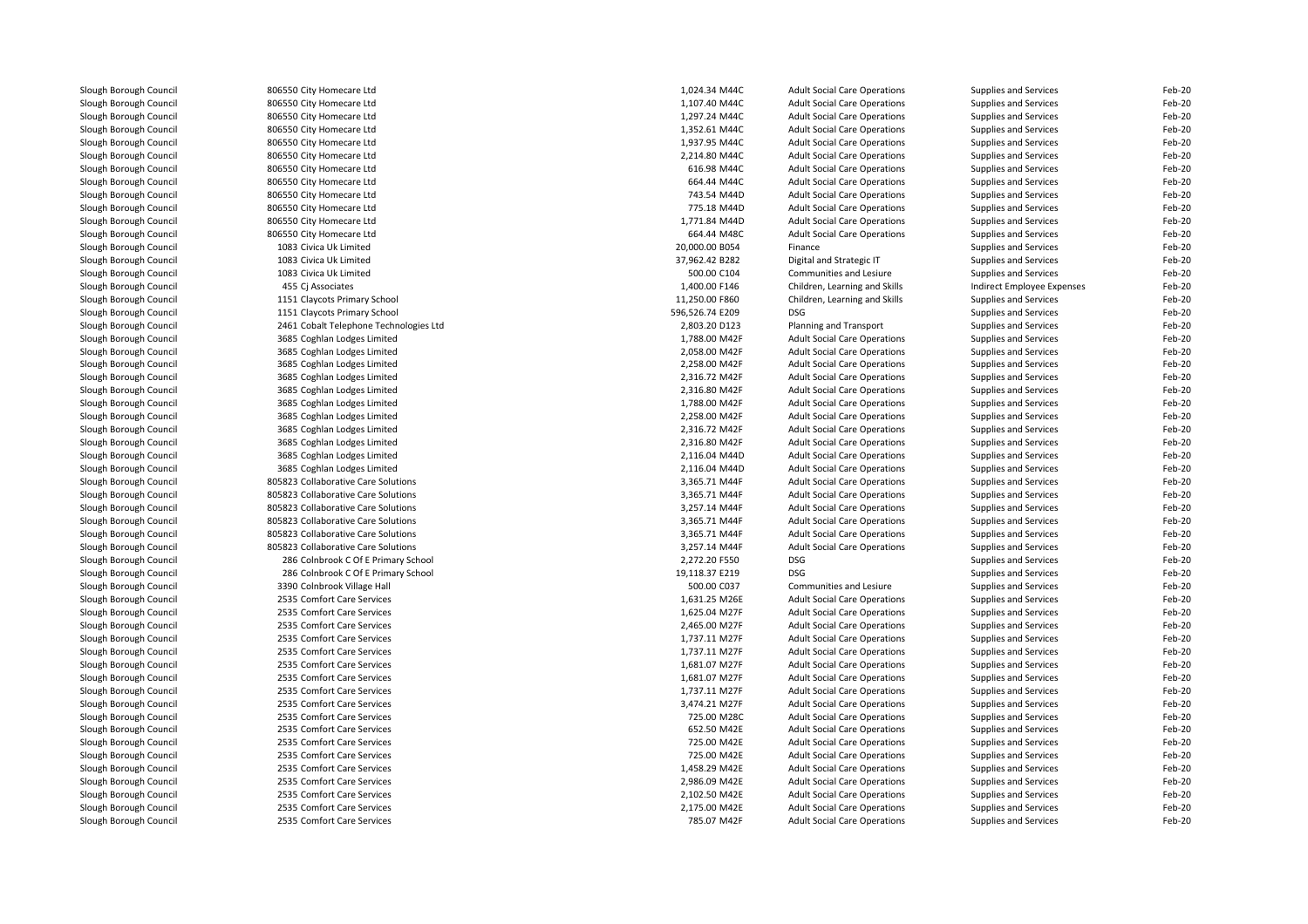| Slough Borough Council | 2535 Comfort Care Services                              | 785.07 M42F    | <b>Adult Social Care Operations</b> | Supplies and Services | Feb-20 |
|------------------------|---------------------------------------------------------|----------------|-------------------------------------|-----------------------|--------|
| Slough Borough Council | 2535 Comfort Care Services                              | 942.09 M42F    | <b>Adult Social Care Operations</b> | Supplies and Services | Feb-20 |
| Slough Borough Council | 2535 Comfort Care Services                              | 1,216.88 M42F  | <b>Adult Social Care Operations</b> | Supplies and Services | Feb-20 |
| Slough Borough Council | 2535 Comfort Care Services                              | 1,216.88 M42F  | <b>Adult Social Care Operations</b> | Supplies and Services | Feb-20 |
| Slough Borough Council | 2535 Comfort Care Services                              | 1,382.64 M42F  | <b>Adult Social Care Operations</b> | Supplies and Services | Feb-20 |
| Slough Borough Council | 2535 Comfort Care Services                              | 2,465.00 M42F  | <b>Adult Social Care Operations</b> | Supplies and Services | Feb-20 |
| Slough Borough Council | 2535 Comfort Care Services                              | 2,465.00 M42F  | <b>Adult Social Care Operations</b> | Supplies and Services | Feb-20 |
| Slough Borough Council | 2535 Comfort Care Services                              | 2,465.00 M42F  | <b>Adult Social Care Operations</b> | Supplies and Services | Feb-20 |
| Slough Borough Council | 2535 Comfort Care Services                              | 2,465.00 M42F  | <b>Adult Social Care Operations</b> | Supplies and Services | Feb-20 |
| Slough Borough Council | 2535 Comfort Care Services                              | 2,465.00 M42F  | <b>Adult Social Care Operations</b> | Supplies and Services | Feb-20 |
| Slough Borough Council | 2535 Comfort Care Services                              | 3,642.61 M42F  | <b>Adult Social Care Operations</b> | Supplies and Services | Feb-20 |
| Slough Borough Council | 2535 Comfort Care Services                              | 785.07 M42F    | <b>Adult Social Care Operations</b> | Supplies and Services | Feb-20 |
| Slough Borough Council | 2535 Comfort Care Services                              | 785.07 M42F    | <b>Adult Social Care Operations</b> | Supplies and Services | Feb-20 |
| Slough Borough Council | 2535 Comfort Care Services                              | 1,216.88 M42F  | <b>Adult Social Care Operations</b> | Supplies and Services | Feb-20 |
| Slough Borough Council | 2535 Comfort Care Services                              | 1,216.88 M42F  | <b>Adult Social Care Operations</b> | Supplies and Services | Feb-20 |
| Slough Borough Council | 2535 Comfort Care Services                              | 1,232.50 M42F  | <b>Adult Social Care Operations</b> | Supplies and Services | Feb-20 |
| Slough Borough Council | 2535 Comfort Care Services                              | 1,232.50 M42F  | <b>Adult Social Care Operations</b> | Supplies and Services | Feb-20 |
| Slough Borough Council | 2535 Comfort Care Services                              | 1,373.85 M42F  | <b>Adult Social Care Operations</b> | Supplies and Services | Feb-20 |
| Slough Borough Council | 2535 Comfort Care Services                              | 1,636.43 M42F  | <b>Adult Social Care Operations</b> | Supplies and Services | Feb-20 |
| Slough Borough Council | 2535 Comfort Care Services                              | 1,941.88 M42F  | <b>Adult Social Care Operations</b> | Supplies and Services | Feb-20 |
| Slough Borough Council | 2535 Comfort Care Services                              | 2,465.00 M42F  | <b>Adult Social Care Operations</b> | Supplies and Services | Feb-20 |
| Slough Borough Council | 2535 Comfort Care Services                              | 2.599.44 M42F  | <b>Adult Social Care Operations</b> | Supplies and Services | Feb-20 |
| Slough Borough Council | 2535 Comfort Care Services                              | 2,599.44 M42F  | <b>Adult Social Care Operations</b> | Supplies and Services | Feb-20 |
| Slough Borough Council | 2535 Comfort Care Services                              | 785.07 M42F    | <b>Adult Social Care Operations</b> | Supplies and Services | Feb-20 |
| Slough Borough Council | 2535 Comfort Care Services                              | 2,433.72 M42F  | <b>Adult Social Care Operations</b> | Supplies and Services | Feb-20 |
| Slough Borough Council | 2535 Comfort Care Services                              | 2,601.56 M42F  | <b>Adult Social Care Operations</b> | Supplies and Services | Feb-20 |
| Slough Borough Council | 2535 Comfort Care Services                              | 1,222.14 M44C  | <b>Adult Social Care Operations</b> | Supplies and Services | Feb-20 |
| Slough Borough Council | 2535 Comfort Care Services                              | 1,648.65 M44C  | <b>Adult Social Care Operations</b> | Supplies and Services | Feb-20 |
| Slough Borough Council | 2535 Comfort Care Services                              | 527.80 M44E    | <b>Adult Social Care Operations</b> | Supplies and Services | Feb-20 |
| Slough Borough Council | 2535 Comfort Care Services                              | 2,003.49 M44E  | <b>Adult Social Care Operations</b> | Supplies and Services | Feb-20 |
| Slough Borough Council | 2535 Comfort Care Services                              | 2,465.00 M44E  | <b>Adult Social Care Operations</b> | Supplies and Services | Feb-20 |
| Slough Borough Council | 2535 Comfort Care Services                              | 2,623.59 M44E  | <b>Adult Social Care Operations</b> | Supplies and Services | Feb-20 |
| Slough Borough Council | 2535 Comfort Care Services                              | 4,173.72 M44E  | <b>Adult Social Care Operations</b> | Supplies and Services | Feb-20 |
| Slough Borough Council | 2535 Comfort Care Services                              | 3,250.07 M44F  | <b>Adult Social Care Operations</b> | Supplies and Services | Feb-20 |
| Slough Borough Council | 2535 Comfort Care Services                              | 1,232.50 M44F  | <b>Adult Social Care Operations</b> | Supplies and Services | Feb-20 |
| Slough Borough Council | 2535 Comfort Care Services                              | 2,187.01 M44F  | <b>Adult Social Care Operations</b> | Supplies and Services | Feb-20 |
| Slough Borough Council | 2535 Comfort Care Services                              | 2,465.00 M44F  | <b>Adult Social Care Operations</b> | Supplies and Services | Feb-20 |
| Slough Borough Council | 2535 Comfort Care Services                              | 1,232.50 M44F  | <b>Adult Social Care Operations</b> | Supplies and Services | Feb-20 |
| Slough Borough Council | 2535 Comfort Care Services                              | 1,317.50 M44F  | <b>Adult Social Care Operations</b> | Supplies and Services | Feb-20 |
| Slough Borough Council | 2535 Comfort Care Services                              | 1,317.50 M44F  | <b>Adult Social Care Operations</b> | Supplies and Services | Feb-20 |
| Slough Borough Council | 2535 Comfort Care Services                              | 2,465.00 M81D  | <b>Adult Social Care Operations</b> | Supplies and Services | Feb-20 |
| Slough Borough Council | 806824 Commtas Itd                                      | 869.50 B409    | People                              | Supplies and Services | Feb-20 |
| Slough Borough Council | 3840 Community Housing And Therapy                      | 2,048.22 M80F  | <b>Adult Social Care Operations</b> | Supplies and Services | Feb-20 |
| Slough Borough Council | 807005 Complete Background Screening Ltd                | 520.00 B348    | People                              | Supplies and Services | Feb-20 |
| Slough Borough Council | 1437 Computerised & Digital Security Systems Ltd        | 1,875.00 K089  | <b>Regulatory Services</b>          | Supplies and Services | Feb-20 |
| Slough Borough Council | 1437 Computerised & Digital Security Systems Ltd        | 1,875.00 K089  | <b>Regulatory Services</b>          | Supplies and Services | Feb-20 |
| Slough Borough Council | 1437 Computerised & Digital Security Systems Ltd        | 3,790.00 P875  | Capital                             | Capital Charges       | Feb-20 |
| Slough Borough Council | 1772 Computershare Voucher Services                     | 6,446.25 B348  | People                              | Supplies and Services | Feb-20 |
| Slough Borough Council | 1288 Contract Security Services Ltd                     | 972.08 B014    | <b>Customer and Communications</b>  | Premises              | Feb-20 |
| Slough Borough Council | 1288 Contract Security Services Ltd                     | 972.08 B014    | <b>Customer and Communications</b>  | Premises              | Feb-20 |
| Slough Borough Council | 1288 Contract Security Services Ltd                     | 972.08 B054    | Finance                             | Premises              | Feb-20 |
| Slough Borough Council | 3290 Corporate Collections London Borough Of Hillingdon | 6,529.60 M26E  | <b>Adult Social Care Operations</b> | Supplies and Services | Feb-20 |
| Slough Borough Council | 167 Courtney Coaches Ltd                                | 6,911.55 D512  | Major Infrastructure Projects       | Supplies and Services | Feb-20 |
| Slough Borough Council | 167 Courtney Coaches Ltd                                | 16,567.16 D512 | Major Infrastructure Projects       | Supplies and Services | Feb-20 |
| Slough Borough Council | 167 Courtney Coaches Ltd                                | 17,669.53 D512 | Major Infrastructure Projects       | Supplies and Services | Feb-20 |
| Slough Borough Council | 167 Courtney Coaches Ltd                                | 18,080.81 D512 | Major Infrastructure Projects       | Supplies and Services | Feb-20 |
| Slough Borough Council | 167 Courtney Coaches Ltd                                | 18,354.17 D512 | Major Infrastructure Projects       | Supplies and Services | Feb-20 |
|                        |                                                         |                |                                     |                       |        |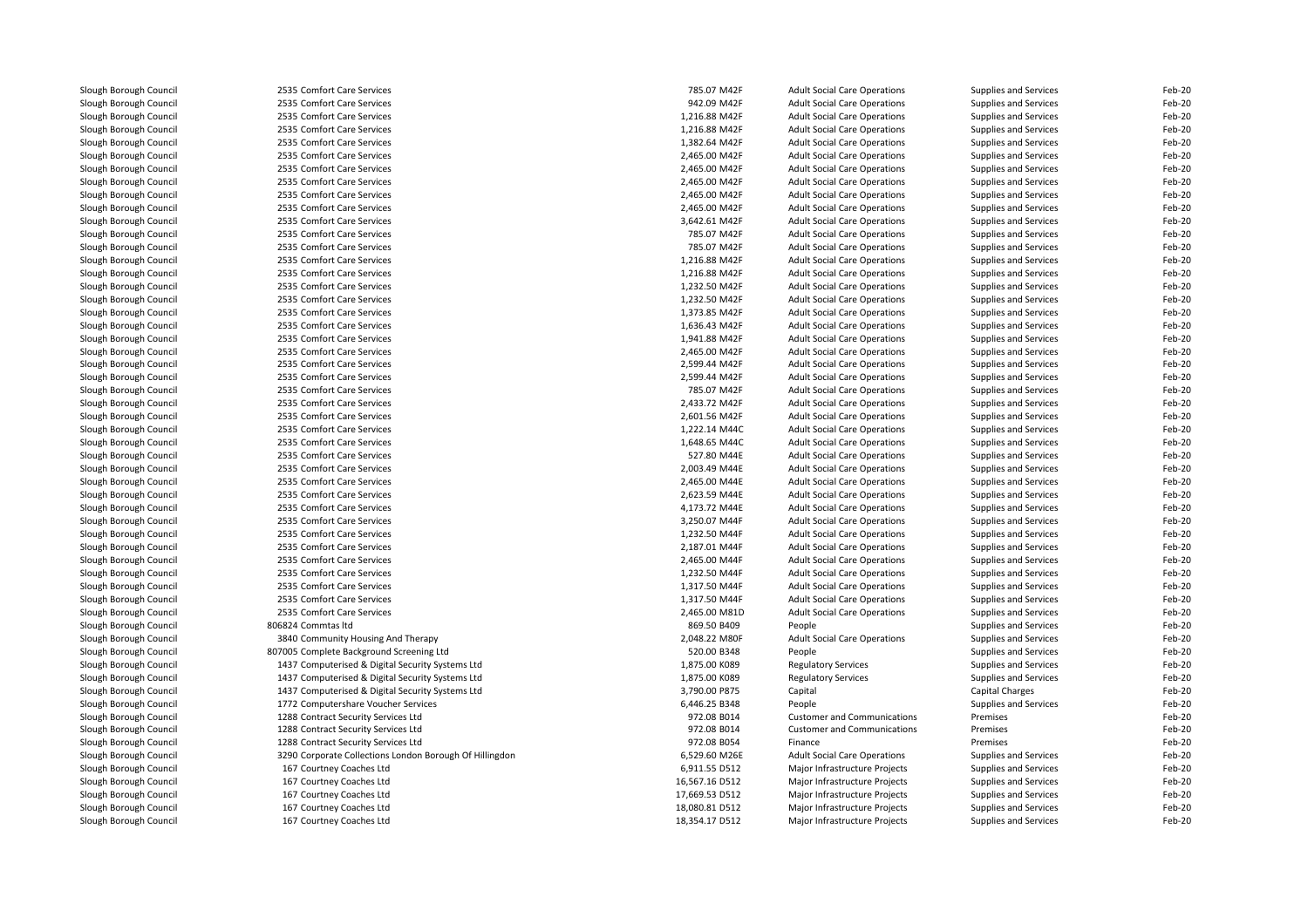| Slough Borough Council                           | 3670 Craegmoor Birches Grove Priory                      | 3,622.32 M27F                  | <b>Adult Social Care Operations</b>    | Supplies and Services        | Feb-20           |
|--------------------------------------------------|----------------------------------------------------------|--------------------------------|----------------------------------------|------------------------------|------------------|
| Slough Borough Council                           | 3670 Craegmoor Birches Grove Priory                      | 3,776.84 M27F                  | <b>Adult Social Care Operations</b>    | Supplies and Services        | Feb-20           |
| Slough Borough Council                           | 1638 Creative Support Ltd                                | 8,417.92 A02F                  | Adult Social Care Commissioning        | Supplies and Services        | Feb-20           |
| Slough Borough Council                           | 1638 Creative Support Ltd                                | 23,111.70 A02F                 | Adult Social Care Commissioning        | Supplies and Services        | Feb-20           |
| Slough Borough Council                           | 1638 Creative Support Ltd                                | 8,417.92 A02F                  | Adult Social Care Commissioning        | Supplies and Services        | Feb-20           |
| Slough Borough Council                           | 1638 Creative Support Ltd                                | 9,470.16 A02F                  | Adult Social Care Commissioning        | Supplies and Services        | Feb-20           |
| Slough Borough Council                           | 1638 Creative Support Ltd                                | 23,581.45 A02F                 | Adult Social Care Commissioning        | Supplies and Services        | Feb-20           |
| Slough Borough Council                           | 1638 Creative Support Ltd                                | 24,221.63 A02F                 | <b>Adult Social Care Commissioning</b> | Supplies and Services        | Feb-20           |
| Slough Borough Council                           | 1638 Creative Support Ltd                                | 989.01 M42E                    | <b>Adult Social Care Operations</b>    | Supplies and Services        | Feb-20           |
| Slough Borough Council                           | 1638 Creative Support Ltd                                | 1,065.60 M42E                  | <b>Adult Social Care Operations</b>    | Supplies and Services        | Feb-20           |
| Slough Borough Council                           | 1638 Creative Support Ltd                                | 1,165.50 M42E                  | <b>Adult Social Care Operations</b>    | Supplies and Services        | Feb-20           |
|                                                  |                                                          |                                |                                        |                              |                  |
| Slough Borough Council<br>Slough Borough Council | 1638 Creative Support Ltd                                | 1,220.78 M42E<br>1,325.34 M42E | <b>Adult Social Care Operations</b>    | Supplies and Services        | Feb-20<br>Feb-20 |
|                                                  | 1638 Creative Support Ltd                                |                                | <b>Adult Social Care Operations</b>    | Supplies and Services        |                  |
| Slough Borough Council                           | 1638 Creative Support Ltd                                | 1,365.30 M42E                  | <b>Adult Social Care Operations</b>    | Supplies and Services        | Feb-20           |
| Slough Borough Council                           | 1638 Creative Support Ltd                                | 1,391.94 M42E                  | <b>Adult Social Care Operations</b>    | Supplies and Services        | Feb-20           |
| Slough Borough Council                           | 1638 Creative Support Ltd                                | 1,431.90 M42E                  | <b>Adult Social Care Operations</b>    | Supplies and Services        | Feb-20           |
| Slough Borough Council                           | 1638 Creative Support Ltd                                | 1,437.23 M42E                  | <b>Adult Social Care Operations</b>    | Supplies and Services        | Feb-20           |
| Slough Borough Council                           | 1638 Creative Support Ltd                                | 1,558.44 M42E                  | <b>Adult Social Care Operations</b>    | Supplies and Services        | Feb-20           |
| Slough Borough Council                           | 1638 Creative Support Ltd                                | 1,565.10 M42E                  | <b>Adult Social Care Operations</b>    | Supplies and Services        | Feb-20           |
| Slough Borough Council                           | 1638 Creative Support Ltd                                | 2,041.29 M42E                  | <b>Adult Social Care Operations</b>    | Supplies and Services        | Feb-20           |
| Slough Borough Council                           | 1638 Creative Support Ltd                                | 2,657.34 M42E                  | <b>Adult Social Care Operations</b>    | Supplies and Services        | Feb-20           |
| Slough Borough Council                           | 1638 Creative Support Ltd                                | 3,456.54 M42E                  | <b>Adult Social Care Operations</b>    | Supplies and Services        | Feb-20           |
| Slough Borough Council                           | 1638 Creative Support Ltd                                | 599.40 M42E                    | <b>Adult Social Care Operations</b>    | Supplies and Services        | Feb-20           |
| Slough Borough Council                           | 1638 Creative Support Ltd                                | 1,198.80 M42E                  | <b>Adult Social Care Operations</b>    | Supplies and Services        | Feb-20           |
| Slough Borough Council                           | 1638 Creative Support Ltd                                | 599.40 M42E                    | <b>Adult Social Care Operations</b>    | Supplies and Services        | Feb-20           |
| Slough Borough Council                           | 1638 Creative Support Ltd                                | 666.00 M44C                    | <b>Adult Social Care Operations</b>    | Supplies and Services        | Feb-20           |
| Slough Borough Council                           | 1638 Creative Support Ltd                                | 666.00 M44C                    | <b>Adult Social Care Operations</b>    | Supplies and Services        | Feb-20           |
| Slough Borough Council                           | 1638 Creative Support Ltd                                | 549.45 M44D                    | <b>Adult Social Care Operations</b>    | Supplies and Services        | Feb-20           |
| Slough Borough Council                           | 1638 Creative Support Ltd                                | 699.30 M44E                    | <b>Adult Social Care Operations</b>    | Supplies and Services        | Feb-20           |
| Slough Borough Council                           | 1638 Creative Support Ltd                                | 932.40 M44E                    | <b>Adult Social Care Operations</b>    | Supplies and Services        | Feb-20           |
| Slough Borough Council                           | 1638 Creative Support Ltd                                | 932.40 M44E                    | <b>Adult Social Care Operations</b>    | Supplies and Services        | Feb-20           |
| Slough Borough Council                           | 1638 Creative Support Ltd                                | 965.70 M44E                    | <b>Adult Social Care Operations</b>    | Supplies and Services        | Feb-20           |
| Slough Borough Council                           | 1638 Creative Support Ltd                                | 1,215.45 M44E                  | <b>Adult Social Care Operations</b>    | Supplies and Services        | Feb-20           |
| Slough Borough Council                           | 1638 Creative Support Ltd                                | 699.30 M44E                    | <b>Adult Social Care Operations</b>    | Supplies and Services        | Feb-20           |
| Slough Borough Council                           | 1638 Creative Support Ltd                                | 799.20 M44E                    | <b>Adult Social Care Operations</b>    | Supplies and Services        | Feb-20           |
| Slough Borough Council                           | 1638 Creative Support Ltd                                | 932.40 M44E                    | <b>Adult Social Care Operations</b>    | Supplies and Services        | Feb-20           |
| Slough Borough Council                           | 1638 Creative Support Ltd                                | 965.70 M44E                    | <b>Adult Social Care Operations</b>    | Supplies and Services        | Feb-20           |
|                                                  |                                                          |                                |                                        |                              |                  |
| Slough Borough Council                           | 1638 Creative Support Ltd                                | 1,215.45 M44E                  | <b>Adult Social Care Operations</b>    | Supplies and Services        | Feb-20           |
| Slough Borough Council                           | 1638 Creative Support Ltd                                | 1,032.30 M44F                  | <b>Adult Social Care Operations</b>    | <b>Supplies and Services</b> | Feb-20           |
| Slough Borough Council                           | 1638 Creative Support Ltd                                | 1,032.30 M44F                  | <b>Adult Social Care Operations</b>    | Supplies and Services        | Feb-20           |
| Slough Borough Council                           | 1523 Criminal Records Bureau                             | 800.00 D316                    | <b>Regulatory Services</b>             | Supplies and Services        | Feb-20           |
| Slough Borough Council                           | 806542 Cripps LLP t/a Cripps Pemberton Greenish          | 565.50 P101                    | Capital                                | Capital Charges              | Feb-20           |
| Slough Borough Council                           | 806983 Critigom                                          | 2,294.19 B415                  | Economic Development                   | Supplies and Services        | Feb-20           |
| Slough Borough Council                           | 807131 Crowne Plaza Heathrow                             | 1,350.00 D012                  | Major Infrastructure Projects          | Supplies and Services        | Feb-20           |
| Slough Borough Council                           | 806063 Cruise Minibuses Ltd                              | 10,875.00 F123                 | Children, Learning and Skills          | Supplies and Services        | Feb-20           |
| Slough Borough Council                           | 806063 Cruise Minibuses Ltd                              | 14,500.00 F123                 | Children, Learning and Skills          | Supplies and Services        | Feb-20           |
| Slough Borough Council                           | 806900 CYXTERA TECHNOLOGY UK LIMITED                     | 20,655.00 B282                 | Digital and Strategic IT               | Capital Charges              | Feb-20           |
| Slough Borough Council                           | 806900 CYXTERA TECHNOLOGY UK LIMITED                     | 61,965.00 B282                 | Digital and Strategic IT               | Capital Charges              | Feb-20           |
| Slough Borough Council                           | 1492 David Almond Executive Driver                       | 715.00 B228                    | Governance                             | Transport                    | Feb-20           |
| Slough Borough Council                           | 1840 Davitt Jones Bould Limited                          | 550.00 B082                    | <b>Regeneration Development</b>        | Supplies and Services        | Feb-20           |
| Slough Borough Council                           | 1840 Davitt Jones Bould Limited                          | 572.40 P757                    | Capital                                | Capital Charges              | Feb-20           |
| Slough Borough Council                           | 76 Day Lewis Pharmacy                                    | 649.30 A04C                    | Adult Social Care Commissioning        | Supplies and Services        | Feb-20           |
| Slough Borough Council                           | 2068 Dds Demolition                                      | 200,041.87 P127                | Capital                                | Capital Charges              | Feb-20           |
| Slough Borough Council                           | 805000 Definitive PSA Limited                            | 860.35 M28E                    | <b>Adult Social Care Operations</b>    | Transport                    | Feb-20           |
| Slough Borough Council                           | 804903 Dennis Eagle Limited                              | -152,460.00 P176               | Capital                                | Supplies and Services        | Feb-20           |
| Slough Borough Council                           | 804903 Dennis Eagle Limited                              | 152,575.00 P176                | Capital                                | Supplies and Services        | Feb-20           |
| Slough Borough Council                           | 806016 Diamond Resourcing T/A Better Healthcare Services | 1,525.47 M44E                  | <b>Adult Social Care Operations</b>    | Supplies and Services        | Feb-20           |
|                                                  |                                                          |                                |                                        |                              |                  |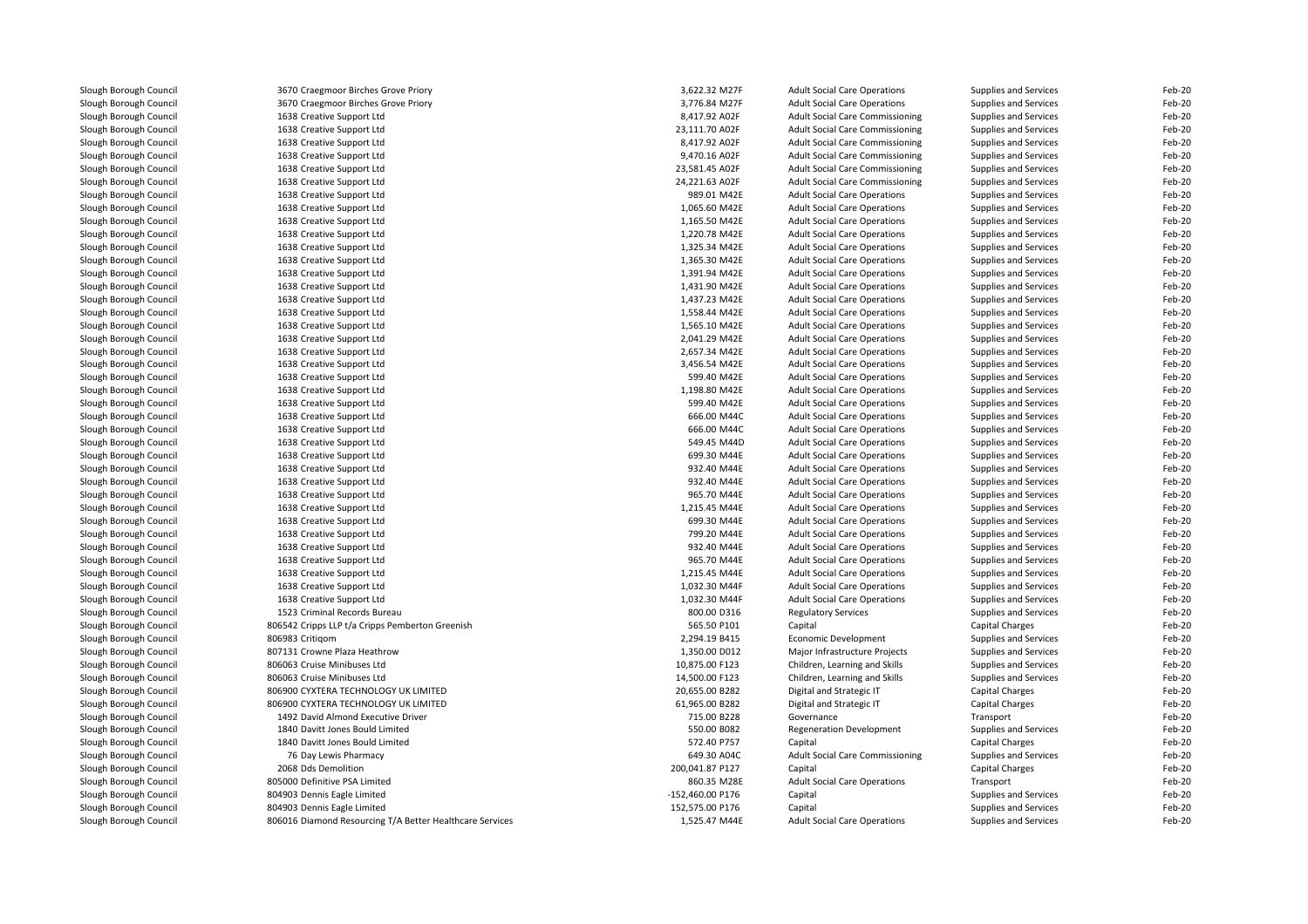| Slough Borough Council | 806016 Diamond Resourcing T/A Better Healthcare Services | 1,016.53 M44E   | <b>Adult Social Care Operations</b> | Supplies and Services                                 | Feb-20           |
|------------------------|----------------------------------------------------------|-----------------|-------------------------------------|-------------------------------------------------------|------------------|
| Slough Borough Council | 806016 Diamond Resourcing T/A Better Healthcare Services | 943.35 M44E     | <b>Adult Social Care Operations</b> | <b>Supplies and Services</b>                          | Feb-20           |
| Slough Borough Council | 806016 Diamond Resourcing T/A Better Healthcare Services | 1,016.53 M44E   | <b>Adult Social Care Operations</b> | <b>Supplies and Services</b>                          | Feb-20           |
| Slough Borough Council | 806016 Diamond Resourcing T/A Better Healthcare Services | 1,031.25 M44E   | <b>Adult Social Care Operations</b> | <b>Supplies and Services</b>                          | Feb-20           |
| Slough Borough Council | 805483 Direct Tyre Managenent Ltd                        | 1,130.64 D610   | Direct Service Organisation (DSO)   | Transport                                             | Feb-20           |
| Slough Borough Council | 805152 Directions Recruitment Specialists Ltd            | 1,310.59 F417   | DSG.                                | Supplies and Services                                 | Feb-20           |
| Slough Borough Council | 803306 Ditton Park Academy                               | 16,250.00 E269  | DSG                                 | <b>Supplies and Services</b>                          | Feb-20           |
| Slough Borough Council | 1457 Dr Norman Gordon                                    | 2,210.50 D320   | <b>Regulatory Services</b>          | Premises                                              | Feb-20           |
| Slough Borough Council | 1517 Dr Patrick Purcell                                  | 1,638.95 A02A   | <b>Adult Social Care Operations</b> | Supplies and Services                                 | Feb-20           |
| Slough Borough Council | 854 Drayton Fencing                                      | 2,960.00 C001   | Communities and Lesiure             | Premises                                              | Feb-20           |
| Slough Borough Council | 854 Drayton Fencing                                      | 9,248.32 C001   | Communities and Lesiure             | Premises                                              | Feb-20           |
| Slough Borough Council | 803177 Early Steps Preschool                             | 6,283.01 F909   | <b>DSG</b>                          | <b>Supplies and Services</b>                          | Feb-20           |
| Slough Borough Council | 1528 Ecolab Limited                                      | 533.55 A03F     | <b>Adult Social Care Operations</b> | <b>Supplies and Services</b>                          | Feb-20           |
| Slough Borough Council | 803301 Eden Girls School                                 | 1,833.33 E279   | DSG.                                | Supplies and Services                                 | Feb-20           |
| Slough Borough Council | 1299 Edf Energy                                          | 34,660.20 D413  | Major Infrastructure Projects       | Supplies and Services                                 | Feb-20           |
| Slough Borough Council | 1299 Edf Energy                                          | 38,354.14 D413  | Major Infrastructure Projects       | Supplies and Services                                 | Feb-20           |
| Slough Borough Council | 807001 Elegant Care Services Ltd                         | 3,210.71 M44F   | <b>Adult Social Care Operations</b> | Supplies and Services                                 | Feb-20           |
| Slough Borough Council | 807001 Elegant Care Services Ltd                         | 3,432.14 M44F   | <b>Adult Social Care Operations</b> | Supplies and Services                                 | Feb-20           |
|                        |                                                          |                 |                                     |                                                       |                  |
| Slough Borough Council | 807001 Elegant Care Services Ltd                         | 3,003.57 M44F   | <b>Adult Social Care Operations</b> | Supplies and Services                                 | Feb-20           |
| Slough Borough Council | 807001 Elegant Care Services Ltd                         | 3,210.71 M44F   | <b>Adult Social Care Operations</b> | Supplies and Services                                 | Feb-20           |
| Slough Borough Council | 807001 Elegant Care Services Ltd                         | 3,832.14 M44F   | <b>Adult Social Care Operations</b> | Supplies and Services                                 | Feb-20           |
| Slough Borough Council | 806057 Elliott UK                                        | 971.49 P101     | Capital                             | Capital Charges                                       | Feb-20           |
| Slough Borough Council | 806057 Elliott UK                                        | 3,272.26 P101   | Capital                             | Capital Charges                                       | Feb-20           |
| Slough Borough Council | 806355 Elysium Healthcare                                | 9,388.66 M26E   | <b>Adult Social Care Operations</b> | Supplies and Services                                 | Feb-20           |
| Slough Borough Council | 806355 Elysium Healthcare                                | 10,827.99 M26E  | <b>Adult Social Care Operations</b> | <b>Supplies and Services</b>                          | Feb-20           |
| Slough Borough Council | 805423 Enriched Care                                     | 2,694.10 M44F   | <b>Adult Social Care Operations</b> | Supplies and Services                                 | Feb-20           |
| Slough Borough Council | 805423 Enriched Care                                     | 1,541.06 M80F   | <b>Adult Social Care Operations</b> | Supplies and Services                                 | Feb-20           |
| Slough Borough Council | 805423 Enriched Care                                     | 1,644.59 M80F   | <b>Adult Social Care Operations</b> | <b>Supplies and Services</b>                          | Feb-20           |
| Slough Borough Council | 805423 Enriched Care                                     | 1,916.03 M80F   | <b>Adult Social Care Operations</b> | Supplies and Services                                 | Feb-20           |
| Slough Borough Council | 1995 Eton Wick C Of E First School                       | 3,777.00 F552   | <b>DSG</b>                          | Supplies and Services                                 | Feb-20           |
| Slough Borough Council | 806501 Excellent Healthcare Services Ltd                 | 533.75 M44C     | <b>Adult Social Care Operations</b> | <b>Supplies and Services</b>                          | Feb-20           |
| Slough Borough Council | 806501 Excellent Healthcare Services Ltd                 | 854.00 M44F     | <b>Adult Social Care Operations</b> | Supplies and Services                                 | Feb-20           |
| Slough Borough Council | 1992 Facultatieve Technologies Ltd                       | -10,485.11 D320 | <b>Regulatory Services</b>          | Premises                                              | Feb-20           |
| Slough Borough Council | 1992 Facultatieve Technologies Ltd                       | -9,234.38 D320  | <b>Regulatory Services</b>          | Premises                                              | Feb-20           |
| Slough Borough Council | 1992 Facultatieve Technologies Ltd                       | -7,444.67 D320  | <b>Regulatory Services</b>          | Premises                                              | Feb-20           |
| Slough Borough Council | 1992 Facultatieve Technologies Ltd                       | -2,730.50 D320  | <b>Regulatory Services</b>          | Premises                                              | Feb-20           |
| Slough Borough Council | 1992 Facultatieve Technologies Ltd                       | -1,957.42 D320  | <b>Regulatory Services</b>          | Premises                                              | Feb-20           |
| Slough Borough Council | 1992 Facultatieve Technologies Ltd                       | -1,738.56 D320  | <b>Regulatory Services</b>          | Premises                                              | Feb-20           |
| Slough Borough Council | 1992 Facultatieve Technologies Ltd                       | -1,738.56 D320  | <b>Regulatory Services</b>          | Premises                                              | Feb-20           |
| Slough Borough Council | 1992 Facultatieve Technologies Ltd                       | -1,689.96 D320  | <b>Regulatory Services</b>          | Premises                                              | Feb-20           |
| Slough Borough Council | 1992 Facultatieve Technologies Ltd                       | -1,689.96 D320  | <b>Regulatory Services</b>          | Premises                                              | Feb-20           |
| Slough Borough Council | 1992 Facultatieve Technologies Ltd                       | -1,450.43 D320  | <b>Regulatory Services</b>          | Premises                                              | Feb-20           |
| Slough Borough Council | 1992 Facultatieve Technologies Ltd                       | -1,330.02 D320  | <b>Regulatory Services</b>          | Premises                                              | Feb-20           |
| Slough Borough Council | 1992 Facultatieve Technologies Ltd                       | -1,022.78 D320  | <b>Regulatory Services</b>          | Premises                                              | Feb-20           |
| Slough Borough Council | 1992 Facultatieve Technologies Ltd                       | -797.32 D320    | <b>Regulatory Services</b>          | Premises                                              | Feb-20           |
| Slough Borough Council | 1992 Facultatieve Technologies Ltd                       | -776.70 D320    | <b>Regulatory Services</b>          | Premises                                              | Feb-20           |
| Slough Borough Council | 1992 Facultatieve Technologies Ltd                       | -680.00 D320    | <b>Regulatory Services</b>          | Premises                                              | Feb-20           |
| Slough Borough Council | 1992 Facultatieve Technologies Ltd                       | -655.88 D320    | <b>Regulatory Services</b>          | Premises                                              | Feb-20           |
| Slough Borough Council | 1992 Facultatieve Technologies Ltd                       | 18,890.50 D320  | <b>Regulatory Services</b>          | Premises                                              | Feb-20           |
| Slough Borough Council | 1992 Facultatieve Technologies Ltd                       | 48,403.00 D320  | <b>Regulatory Services</b>          | Premises                                              | Feb-20           |
| Slough Borough Council | 805225 Falcon Surfacing Ltd                              | 4,271.26 D760   | Direct Service Organisation (DSO)   |                                                       | Feb-20           |
| Slough Borough Council | 805225 Falcon Surfacing Ltd                              | 2,168.80 D880   | Direct Service Organisation (DSO)   | <b>Supplies and Services</b><br>Supplies and Services | Feb-20           |
|                        |                                                          | 3,016.60 D880   |                                     |                                                       | Feb-20           |
| Slough Borough Council | 805225 Falcon Surfacing Ltd                              |                 | Direct Service Organisation (DSO)   | Supplies and Services                                 |                  |
| Slough Borough Council | 805225 Falcon Surfacing Ltd                              | 561.14 D880     | Direct Service Organisation (DSO)   | <b>Supplies and Services</b>                          | Feb-20<br>Feb-20 |
| Slough Borough Council | 805225 Falcon Surfacing Ltd                              | 1,028.72 D880   | Direct Service Organisation (DSO)   | Supplies and Services                                 |                  |
| Slough Borough Council | 805225 Falcon Surfacing Ltd                              | 1,273.86 D880   | Direct Service Organisation (DSO)   | <b>Supplies and Services</b>                          | Feb-20           |
| Slough Borough Council | 805225 Falcon Surfacing Ltd                              | 1,509.56 D880   | Direct Service Organisation (DSO)   | <b>Supplies and Services</b>                          | Feb-20           |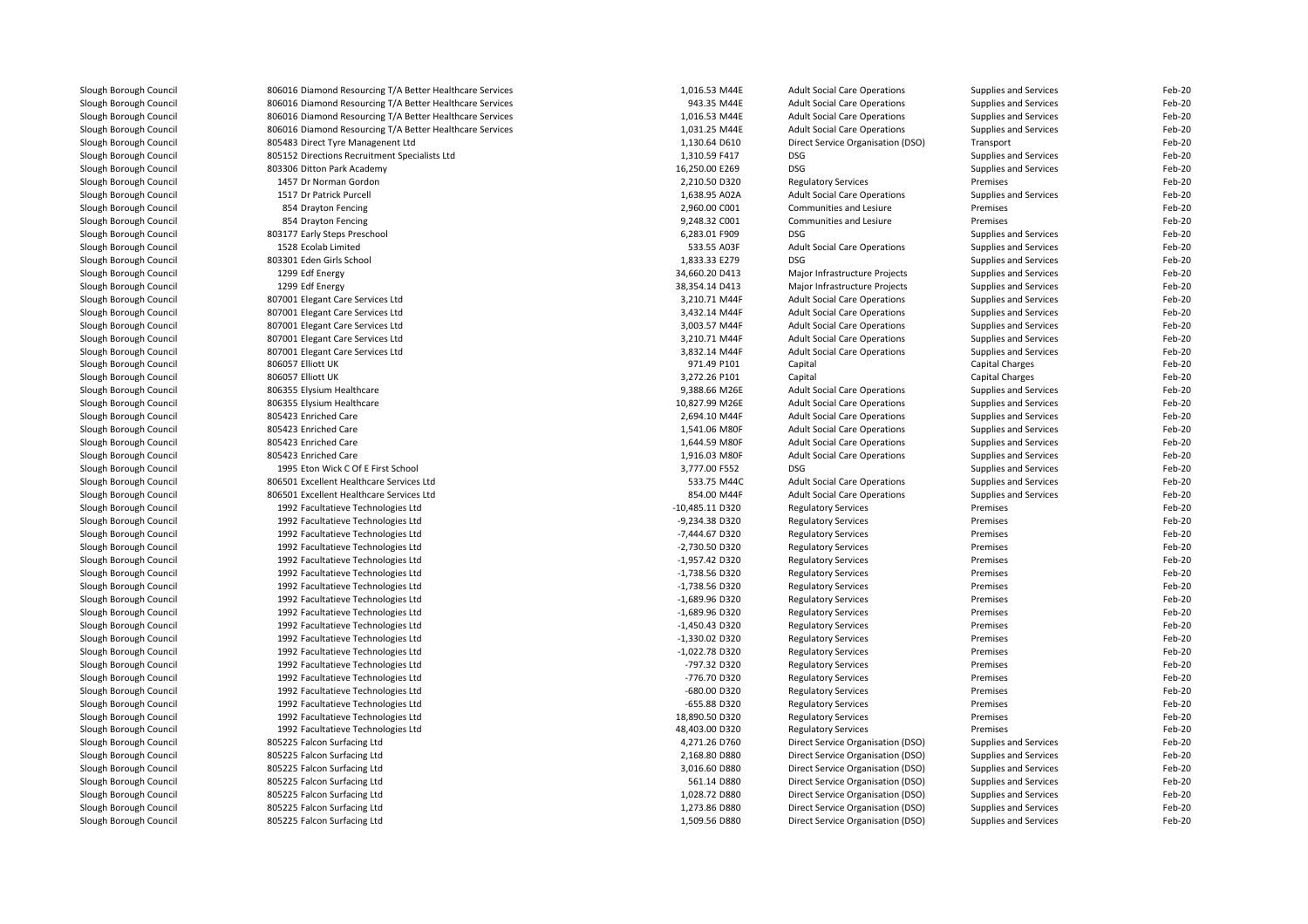| Slough Borough Council | 805225 Falcon Surfacing Ltd          | 1,566.52 D880   | Direct Service Organisation (DSO)   | Supplies and Services | Feb-20 |
|------------------------|--------------------------------------|-----------------|-------------------------------------|-----------------------|--------|
| Slough Borough Council | 805225 Falcon Surfacing Ltd          | 1,652.66 D880   | Direct Service Organisation (DSO)   | Supplies and Services | Feb-20 |
| Slough Borough Council | 805225 Falcon Surfacing Ltd          | 4,767.85 D880   | Direct Service Organisation (DSO)   | Supplies and Services | Feb-20 |
| Slough Borough Council | 805225 Falcon Surfacing Ltd          | 9,150.00 D880   | Direct Service Organisation (DSO)   | Supplies and Services | Feb-20 |
| Slough Borough Council | 805225 Falcon Surfacing Ltd          | 711.14 D880     | Direct Service Organisation (DSO)   | Supplies and Services | Feb-20 |
| Slough Borough Council | 805225 Falcon Surfacing Ltd          | 760.76 D880     | Direct Service Organisation (DSO)   | Supplies and Services | Feb-20 |
| Slough Borough Council | 805225 Falcon Surfacing Ltd          | 785.38 D880     | Direct Service Organisation (DSO)   | Supplies and Services | Feb-20 |
| Slough Borough Council | 805225 Falcon Surfacing Ltd          | 3,950.38 D880   | Direct Service Organisation (DSO)   | Supplies and Services | Feb-20 |
| Slough Borough Council | 4031 Family Support Practise Limited | 500.00 B277     | Digital and Strategic IT            | Supplies and Services | Feb-20 |
| Slough Borough Council | 4031 Family Support Practise Limited | 1,080.00 B277   | Digital and Strategic IT            | Supplies and Services | Feb-20 |
| Slough Borough Council | 4031 Family Support Practise Limited | 1,665.00 B277   | Digital and Strategic IT            | Supplies and Services | Feb-20 |
| Slough Borough Council | 4031 Family Support Practise Limited | 1,665.00 B277   | Digital and Strategic IT            | Supplies and Services | Feb-20 |
| Slough Borough Council | 4031 Family Support Practise Limited | 1,665.00 B277   | Digital and Strategic IT            | Supplies and Services | Feb-20 |
| Slough Borough Council | 475 Farnham Road Surgery             | 13,773.66 A04C  | Adult Social Care Commissioning     | Supplies and Services | Feb-20 |
| Slough Borough Council | 806760 Fire Maintenance Limited      | 799.00 B179     | <b>Building Management</b>          | Supplies and Services | Feb-20 |
| Slough Borough Council | 806760 Fire Maintenance Limited      | 987.50 B179     | <b>Building Management</b>          | Supplies and Services | Feb-20 |
| Slough Borough Council | 955 First Beeline Buses Ltd          | 103,542.20 D512 | Major Infrastructure Projects       | Supplies and Services | Feb-20 |
| Slough Borough Council | 754 First Steps Day Nursery          | 9,375.33 F909   | <b>DSG</b>                          | Supplies and Services | Feb-20 |
| Slough Borough Council | 1626 Five Star Radio Cars Limited    | 750.00 F123     | Children, Learning and Skills       | Supplies and Services | Feb-20 |
| Slough Borough Council | 1626 Five Star Radio Cars Limited    | 960.00 F123     | Children, Learning and Skills       | Supplies and Services | Feb-20 |
| Slough Borough Council | 1626 Five Star Radio Cars Limited    | 2,240.00 F123   | Children, Learning and Skills       | Supplies and Services | Feb-20 |
| Slough Borough Council | 1626 Five Star Radio Cars Limited    | 3,150.00 F123   | Children, Learning and Skills       | Supplies and Services | Feb-20 |
| Slough Borough Council | 1626 Five Star Radio Cars Limited    | 1,080.00 F123   | Children, Learning and Skills       | Supplies and Services | Feb-20 |
| Slough Borough Council | 1626 Five Star Radio Cars Limited    | 720.00 F123     | Children, Learning and Skills       | Supplies and Services | Feb-20 |
| Slough Borough Council | 1626 Five Star Radio Cars Limited    | 900.00 F123     | Children, Learning and Skills       | Supplies and Services | Feb-20 |
| Slough Borough Council | 1626 Five Star Radio Cars Limited    | 1,900.00 F123   | Children, Learning and Skills       |                       | Feb-20 |
|                        |                                      |                 |                                     | Supplies and Services |        |
| Slough Borough Council | 1626 Five Star Radio Cars Limited    | 2,625.00 F123   | Children, Learning and Skills       | Supplies and Services | Feb-20 |
| Slough Borough Council | 2519 Fleet Tutors                    | 2,538.00 F416   | <b>DSG</b>                          | Supplies and Services | Feb-20 |
| Slough Borough Council | 2519 Fleet Tutors                    | 3,544.00 F416   | <b>DSG</b>                          | Supplies and Services | Feb-20 |
| Slough Borough Council | 2519 Fleet Tutors                    | 3,300.00 F446   | <b>DSG</b>                          | Supplies and Services | Feb-20 |
| Slough Borough Council | 2519 Fleet Tutors                    | 4,146.00 F446   | <b>DSG</b>                          | Supplies and Services | Feb-20 |
| Slough Borough Council | 807092 Foresolutions Ltd             | 654.90 A107     | <b>Building Management</b>          | Premises              | Feb-20 |
| Slough Borough Council | 2460 Forest Bridge School Ltd        | 6,484.00 F551   | <b>DSG</b>                          | Supplies and Services | Feb-20 |
| Slough Borough Council | 3826 Forever Homecare Ltd            | 517.24 M44C     | <b>Adult Social Care Operations</b> | Supplies and Services | Feb-20 |
| Slough Borough Council | 3826 Forever Homecare Ltd            | 574.53 M44C     | <b>Adult Social Care Operations</b> | Supplies and Services | Feb-20 |
| Slough Borough Council | 3826 Forever Homecare Ltd            | 586.25 M44C     | <b>Adult Social Care Operations</b> | Supplies and Services | Feb-20 |
| Slough Borough Council | 3826 Forever Homecare Ltd            | 787.25 M44C     | <b>Adult Social Care Operations</b> | Supplies and Services | Feb-20 |
| Slough Borough Council | 3826 Forever Homecare Ltd            | 955.59 M44C     | <b>Adult Social Care Operations</b> | Supplies and Services | Feb-20 |
| Slough Borough Council | 3826 Forever Homecare Ltd            | 987.92 M44C     | <b>Adult Social Care Operations</b> | Supplies and Services | Feb-20 |
| Slough Borough Council | 3826 Forever Homecare Ltd            | 2,077.00 M44C   | <b>Adult Social Care Operations</b> | Supplies and Services | Feb-20 |
| Slough Borough Council | 3826 Forever Homecare Ltd            | 659.67 M44D     | <b>Adult Social Care Operations</b> | Supplies and Services | Feb-20 |
| Slough Borough Council | 3826 Forever Homecare Ltd            | 1,247.34 M44D   | <b>Adult Social Care Operations</b> | Supplies and Services | Feb-20 |
| Slough Borough Council | 3826 Forever Homecare Ltd            | 1,474.00 M44D   | <b>Adult Social Care Operations</b> | Supplies and Services | Feb-20 |
| Slough Borough Council | 3826 Forever Homecare Ltd            | 1.072.00 M44E   | <b>Adult Social Care Operations</b> | Supplies and Services | Feb-20 |
| Slough Borough Council | 3826 Forever Homecare Ltd            | 737.00 M44F     | <b>Adult Social Care Operations</b> | Supplies and Services | Feb-20 |
| Slough Borough Council | 1204 Forget Me Not                   | 3,000.00 M25C   | <b>Adult Social Care Operations</b> | Supplies and Services | Feb-20 |
| Slough Borough Council | 1204 Forget Me Not                   | 3,000.00 M27C   | <b>Adult Social Care Operations</b> | Supplies and Services | Feb-20 |
| Slough Borough Council | 1204 Forget Me Not                   | 3,400.00 M27C   | <b>Adult Social Care Operations</b> | Supplies and Services | Feb-20 |
| Slough Borough Council | 806616 Foxleigh Grove Nursing Home   | 3,694.77 M18C   | <b>Adult Social Care Operations</b> | Supplies and Services | Feb-20 |
| Slough Borough Council | 649 Freeway Lift Services Ltd        | 17,898.00 P547  | Capital                             | Capital Charges       | Feb-20 |
| Slough Borough Council | 806480 Frontier NX Limited           | 776.80 A04C     | Adult Social Care Commissioning     | Supplies and Services | Feb-20 |
| Slough Borough Council | 806480 Frontier NX Limited           | 3,391.50 A04C   | Adult Social Care Commissioning     | Supplies and Services | Feb-20 |
| Slough Borough Council | 807125 Futures For Shared Lives      | 3,325.50 M36E   | <b>Adult Social Care Operations</b> | Supplies and Services | Feb-20 |
| Slough Borough Council | 807125 Futures For Shared Lives      | 3,436.35 M36E   | <b>Adult Social Care Operations</b> | Supplies and Services | Feb-20 |
| Slough Borough Council | 807125 Futures For Shared Lives      | 3,436.35 M36E   | <b>Adult Social Care Operations</b> | Supplies and Services | Feb-20 |
| Slough Borough Council | 807125 Futures For Shared Lives      | 1,773.60 M36E   | <b>Adult Social Care Operations</b> | Supplies and Services | Feb-20 |
| Slough Borough Council | 807125 Futures For Shared Lives      | 3,214.65 M36E   | <b>Adult Social Care Operations</b> | Supplies and Services | Feb-20 |
|                        |                                      |                 |                                     |                       |        |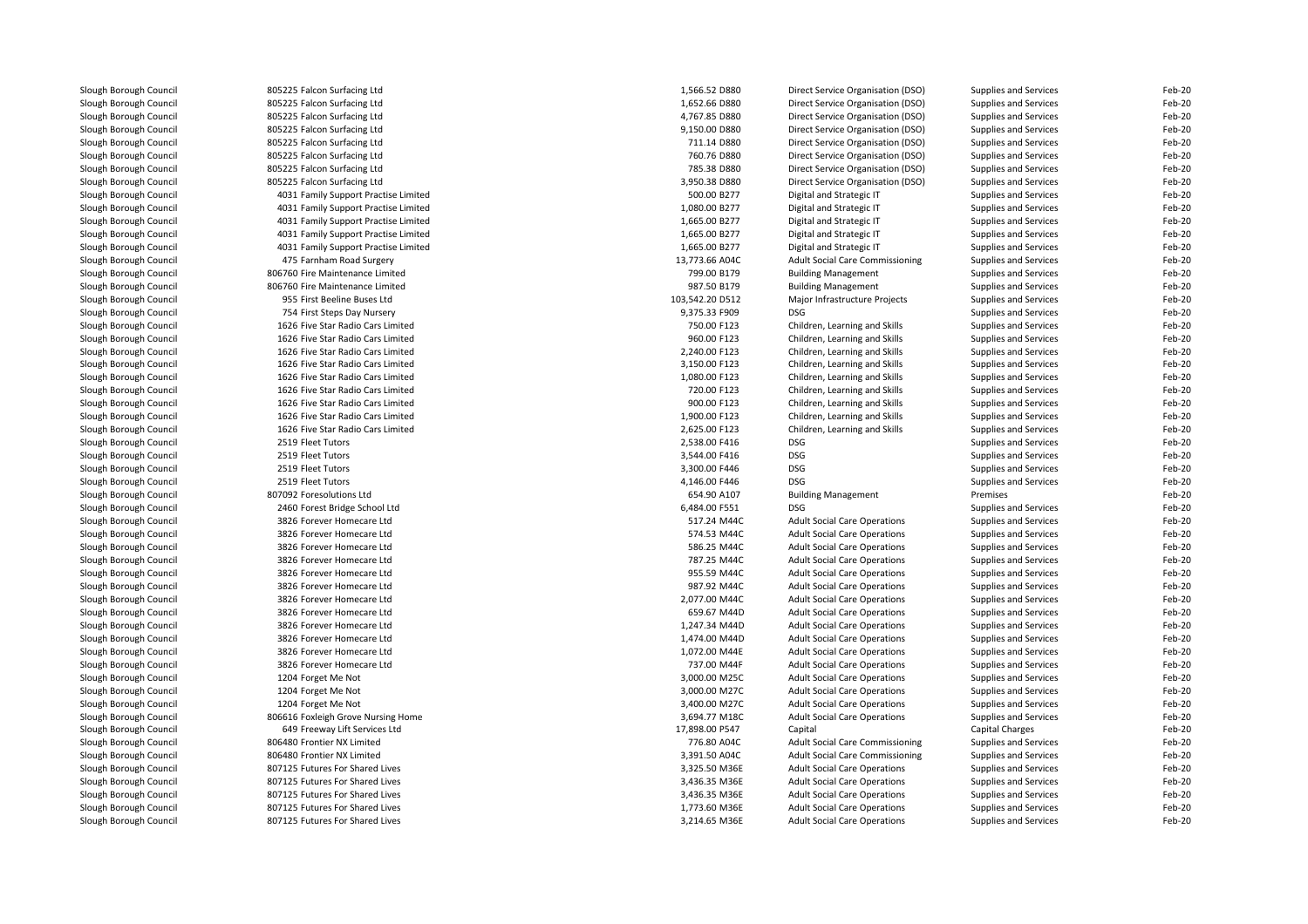| Slough Borough Council                           | 806700 G3 Comms Limited                             | 2,388.41 A106   | <b>Customer and Communications</b>     | Supplies and Services        | Feb-20 |
|--------------------------------------------------|-----------------------------------------------------|-----------------|----------------------------------------|------------------------------|--------|
| Slough Borough Council                           | 804911 GAP Group Limited                            | 534.20 D880     | Direct Service Organisation (DSO)      | Supplies and Services        | Feb-20 |
| Slough Borough Council                           | 804911 GAP Group Limited                            | 730.00 D880     | Direct Service Organisation (DSO)      | <b>Supplies and Services</b> | Feb-20 |
| Slough Borough Council                           | 804911 GAP Group Limited                            | 968.00 D880     | Direct Service Organisation (DSO)      | Supplies and Services        | Feb-20 |
| Slough Borough Council                           | 804911 GAP Group Limited                            | 1,130.80 D880   | Direct Service Organisation (DSO)      | Supplies and Services        | Feb-20 |
| Slough Borough Council                           | 806026 GARIMA AGRAWAL                               | 1,400.00 F558   | <b>DSG</b>                             | Supplies and Services        | Feb-20 |
| Slough Borough Council                           | 1758 Gas Advisory Services Limited                  | 1,011.50 J606   | Housing Revenue Account                | Supplies and Services        | Feb-20 |
| Slough Borough Council                           | 1758 Gas Advisory Services Limited                  | 1,548.00 J606   | Housing Revenue Account                | Supplies and Services        | Feb-20 |
| Slough Borough Council                           | 1758 Gas Advisory Services Limited                  | 3.168.00 J606   | Housing Revenue Account                | Supplies and Services        | Feb-20 |
| Slough Borough Council                           | 1758 Gas Advisory Services Limited                  | 700.00 J606     | Housing Revenue Account                | Supplies and Services        | Feb-20 |
| Slough Borough Council                           | 806619 Gate One                                     | 58,725.00 B203  | <b>Strategy and Performance</b>        | Supplies and Services        | Feb-20 |
| Slough Borough Council                           | 806619 Gate One                                     | 98,251.25 B203  | <b>Strategy and Performance</b>        | Supplies and Services        | Feb-20 |
| Slough Borough Council                           | 803189 Getty Images International                   | 1,750.00 K059   | <b>Customer and Communications</b>     | Supplies and Services        | Feb-20 |
| Slough Borough Council                           | 806300 Glasscubes Limited                           | 888.00 B211     | <b>Strategy and Performance</b>        | Supplies and Services        | Feb-20 |
| Slough Borough Council                           | 805667 Glenside                                     | 7,830.00 M25D   | <b>Adult Social Care Operations</b>    | Supplies and Services        | Feb-20 |
| Slough Borough Council                           | 806204 GLOBAL MEDIATION LIMITED                     | 3,000.00 F446   | <b>DSG</b>                             | Supplies and Services        | Feb-20 |
| Slough Borough Council                           | 976 Gls Educational Supplies                        | 716.41 F373     | Children, Learning and Skills          | Supplies and Services        | Feb-20 |
| Slough Borough Council                           | 652 Godolphin Infant School                         | 19,250.00 E289  | <b>DSG</b>                             | Supplies and Services        | Feb-20 |
| Slough Borough Council                           | 2830 Golden Rose Comm Care Ltd                      | 836.00 A07R     | <b>Adult Social Care Operations</b>    | Supplies and Services        | Feb-20 |
| Slough Borough Council                           | 2830 Golden Rose Comm Care Ltd                      | 665.00 M44C     | <b>Adult Social Care Operations</b>    | Supplies and Services        | Feb-20 |
| Slough Borough Council                           | 2830 Golden Rose Comm Care Ltd                      | 684.00 M44C     | <b>Adult Social Care Operations</b>    | Supplies and Services        | Feb-20 |
| Slough Borough Council                           | 2830 Golden Rose Comm Care Ltd                      | 693.50 M44C     | <b>Adult Social Care Operations</b>    | Supplies and Services        | Feb-20 |
| Slough Borough Council                           | 2830 Golden Rose Comm Care Ltd                      | 931.00 M44C     | <b>Adult Social Care Operations</b>    | Supplies and Services        | Feb-20 |
| Slough Borough Council                           | 2830 Golden Rose Comm Care Ltd                      | 1,064.00 M44C   | <b>Adult Social Care Operations</b>    | Supplies and Services        | Feb-20 |
| Slough Borough Council                           | 2830 Golden Rose Comm Care Ltd                      | 1,130.50 M44C   | <b>Adult Social Care Operations</b>    | Supplies and Services        | Feb-20 |
| Slough Borough Council                           | 2830 Golden Rose Comm Care Ltd                      | 1,577.00 M44C   | <b>Adult Social Care Operations</b>    | Supplies and Services        | Feb-20 |
| Slough Borough Council                           | 2830 Golden Rose Comm Care Ltd                      | 1,862.00 M44C   | <b>Adult Social Care Operations</b>    | Supplies and Services        | Feb-20 |
| Slough Borough Council                           | 2830 Golden Rose Comm Care Ltd                      | 1,976.00 M44C   | <b>Adult Social Care Operations</b>    | Supplies and Services        | Feb-20 |
| Slough Borough Council                           | 2830 Golden Rose Comm Care Ltd                      | 2.128.00 M44C   | <b>Adult Social Care Operations</b>    | Supplies and Services        | Feb-20 |
|                                                  | 2830 Golden Rose Comm Care Ltd                      | 2,128.00 M44C   |                                        |                              | Feb-20 |
| Slough Borough Council<br>Slough Borough Council |                                                     | 2,242.00 M44C   | <b>Adult Social Care Operations</b>    | Supplies and Services        | Feb-20 |
| Slough Borough Council                           | 2830 Golden Rose Comm Care Ltd                      |                 | <b>Adult Social Care Operations</b>    | Supplies and Services        |        |
|                                                  | 2830 Golden Rose Comm Care Ltd                      | 2,394.00 M44C   | <b>Adult Social Care Operations</b>    | Supplies and Services        | Feb-20 |
| Slough Borough Council                           | 2830 Golden Rose Comm Care Ltd                      | 2,394.00 M44C   | <b>Adult Social Care Operations</b>    | Supplies and Services        | Feb-20 |
| Slough Borough Council                           | 2830 Golden Rose Comm Care Ltd                      | 2,394.00 M44C   | <b>Adult Social Care Operations</b>    | Supplies and Services        | Feb-20 |
| Slough Borough Council                           | 2830 Golden Rose Comm Care Ltd                      | 2,403.50 M44C   | <b>Adult Social Care Operations</b>    | Supplies and Services        | Feb-20 |
| Slough Borough Council                           | 2830 Golden Rose Comm Care Ltd                      | 2,691.35 M44C   | <b>Adult Social Care Operations</b>    | Supplies and Services        | Feb-20 |
| Slough Borough Council                           | 2830 Golden Rose Comm Care Ltd                      | 2,413.00 M44C   | <b>Adult Social Care Operations</b>    | Supplies and Services        | Feb-20 |
| Slough Borough Council                           | 2830 Golden Rose Comm Care Ltd                      | 1,596.00 M44D   | <b>Adult Social Care Operations</b>    | Supplies and Services        | Feb-20 |
| Slough Borough Council                           | 2830 Golden Rose Comm Care Ltd                      | 2,394.00 M44D   | <b>Adult Social Care Operations</b>    | Supplies and Services        | Feb-20 |
| Slough Borough Council                           | 2830 Golden Rose Comm Care Ltd                      | 3,458.00 M44D   | <b>Adult Social Care Operations</b>    | Supplies and Services        | Feb-20 |
| Slough Borough Council                           | 2830 Golden Rose Comm Care Ltd                      | 2,175.50 M44D   | <b>Adult Social Care Operations</b>    | Supplies and Services        | Feb-20 |
| Slough Borough Council                           | 2830 Golden Rose Comm Care Ltd                      | 2,128.00 M44F   | <b>Adult Social Care Operations</b>    | Supplies and Services        | Feb-20 |
| Slough Borough Council                           | 2830 Golden Rose Comm Care Ltd                      | 2,128.00 M45C   | <b>Adult Social Care Operations</b>    | Supplies and Services        | Feb-20 |
| Slough Borough Council                           | 2830 Golden Rose Comm Care Ltd                      | 2,660.00 M48C   | <b>Adult Social Care Operations</b>    | Supplies and Services        | Feb-20 |
| Slough Borough Council                           | 2830 Golden Rose Comm Care Ltd                      | 2,470.00 M48C   | <b>Adult Social Care Operations</b>    | Supplies and Services        | Feb-20 |
| Slough Borough Council                           | 2830 Golden Rose Comm Care Ltd                      | 15,150.00 A06C  | <b>Adult Social Care Commissioning</b> | <b>Supplies and Services</b> | Feb-20 |
| Slough Borough Council                           | 805693 Gowrings Mobility Group LTD                  | 855.00 M50A     | Major Infrastructure Projects          | Transport                    | Feb-20 |
| Slough Borough Council                           | 805693 Gowrings Mobility Group LTD                  | 900.00 M50A     | Major Infrastructure Projects          | Transport                    | Feb-20 |
| Slough Borough Council                           | 1682 Gpex                                           | 586.00 B148     | <b>Building Management</b>             | Supplies and Services        | Feb-20 |
| Slough Borough Council                           | 1682 Gpex                                           | 945.86 B014     | <b>Customer and Communications</b>     | Supplies and Services        | Feb-20 |
| Slough Borough Council                           | 1682 Gpex                                           | 572.19 H020     | <b>Customer and Communications</b>     | Supplies and Services        | Feb-20 |
| Slough Borough Council                           | 806485 GPF Lewis Plc                                | 6,480.00 P093   | Capital                                | Capital Charges              | Feb-20 |
| Slough Borough Council                           | 806485 GPF Lewis Plc                                | 68,546.52 P101  | Capital                                | <b>Capital Charges</b>       | Feb-20 |
| Slough Borough Council                           | 806485 GPF Lewis Plc                                | 170,073.17 P101 | Capital                                | Capital Charges              | Feb-20 |
| Slough Borough Council                           | 848 Graham Peters Ltd                               | 7,307.13 P006   | Capital                                | Capital Charges              | Feb-20 |
| Slough Borough Council                           | 804577 Green Monarch ZC2016 c/o Savills(UK) Limited | 2,000.00 B417   | Economic Development                   | Premises                     | Feb-20 |
| Slough Borough Council                           | 805069 Grove Academy                                | 18,073.33 E299  | <b>DSG</b>                             | Supplies and Services        | Feb-20 |
|                                                  |                                                     |                 |                                        |                              |        |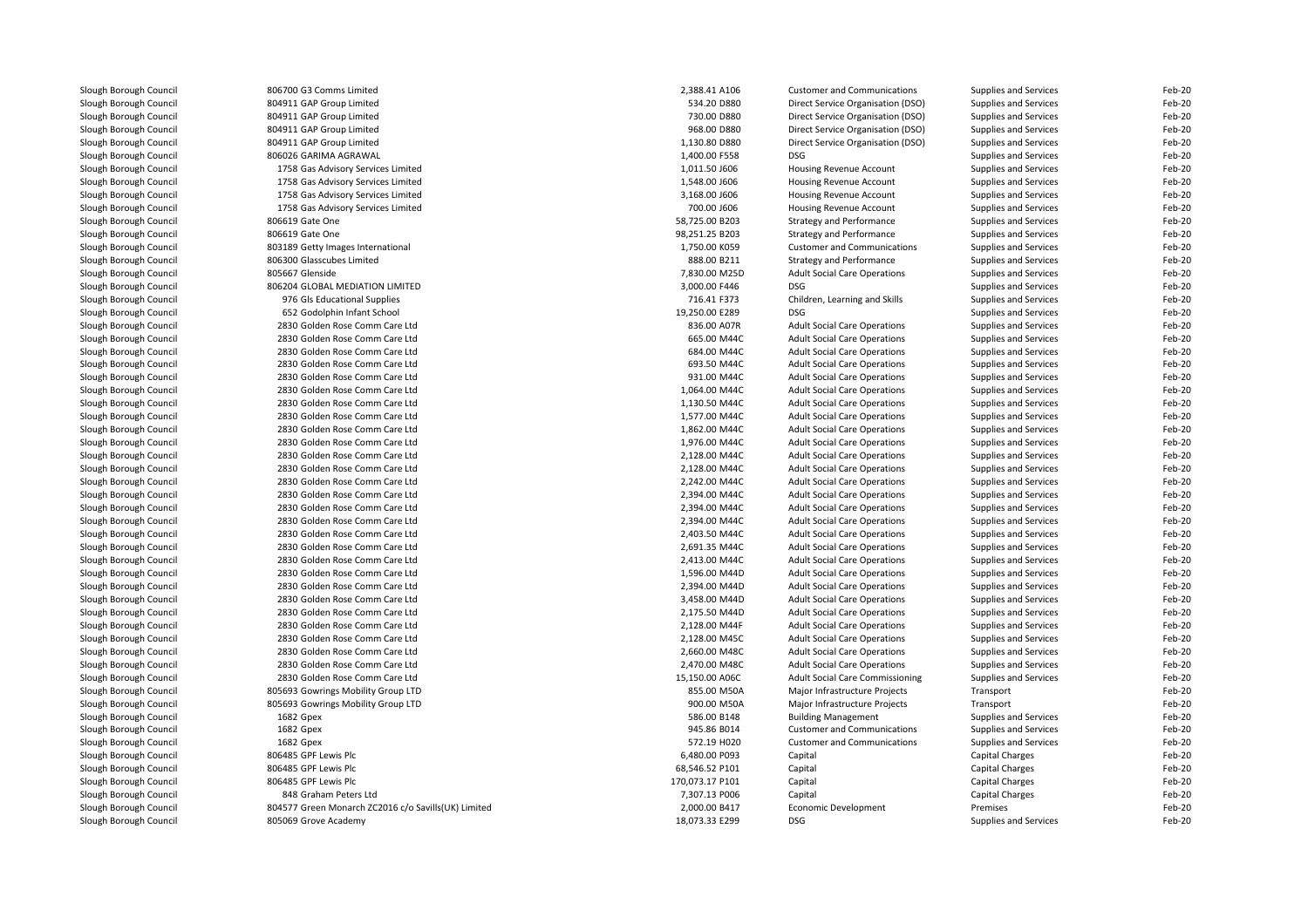| Slough Borough Council | 804447 Grundon Waste Management Limited                | 445,276.04 D342 | <b>Environmental Services</b>                                              | Supplies and Services                          | Feb-20 |
|------------------------|--------------------------------------------------------|-----------------|----------------------------------------------------------------------------|------------------------------------------------|--------|
| Slough Borough Council | 1946 Guru Nanak Sikh Academy Ltd                       | 5,000.00 F552   | <b>DSG</b>                                                                 | Supplies and Services                          | Feb-20 |
| Slough Borough Council | 1946 Guru Nanak Sikh Academy Ltd                       | 5,000.00 F552   | <b>DSG</b>                                                                 | Supplies and Services                          | Feb-20 |
| Slough Borough Council | 3228 H Plus Care Ltd                                   | 2,969.77 M15F   | <b>Adult Social Care Operations</b>                                        | Supplies and Services                          | Feb-20 |
| Slough Borough Council | 3228 H Plus Care Ltd                                   | 2,939.15 M17C   | <b>Adult Social Care Operations</b>                                        | Supplies and Services                          | Feb-20 |
| Slough Borough Council | 3228 H Plus Care Ltd                                   | 3,057.43 M17C   | <b>Adult Social Care Operations</b>                                        | Supplies and Services                          | Feb-20 |
| Slough Borough Council | 3228 H Plus Care Ltd                                   | 2,969.77 M18C   | <b>Adult Social Care Operations</b>                                        | Supplies and Services                          | Feb-20 |
| Slough Borough Council | 3228 H Plus Care Ltd                                   | 11,334.86 M26E  | <b>Adult Social Care Operations</b>                                        | Supplies and Services                          | Feb-20 |
| Slough Borough Council | 1600 Hagsplay Ltd                                      | 1,410.55 D750   | Direct Service Organisation (DSO)                                          | Supplies and Services                          | Feb-20 |
| Slough Borough Council | 1600 Hagsplay Ltd                                      | 1,695.62 D750   | Direct Service Organisation (DSO)                                          | Supplies and Services                          | Feb-20 |
| Slough Borough Council | 1600 Hagsplay Ltd                                      | 2,573.00 D750   | Direct Service Organisation (DSO)                                          | Supplies and Services                          | Feb-20 |
| Slough Borough Council | 806681 Hako Machines Ltd                               | 597.42 D620     | Direct Service Organisation (DSO)                                          | Supplies and Services                          | Feb-20 |
| Slough Borough Council | 1828 Hallens Solicitors                                | 875.00 D900     | Direct Service Organisation (DSO)                                          | Indirect Employee Expenses                     | Feb-20 |
| Slough Borough Council | 744 Hampshire County Council                           | 106,372.51 D015 | Planning and Transport                                                     | Supplies and Services                          | Feb-20 |
| Slough Borough Council | 744 Hampshire County Council                           | 87,908.48 D015  | Planning and Transport                                                     | Supplies and Services                          | Feb-20 |
| Slough Borough Council | 806899 Hampton Hill Nursery School                     | 900.00 F417     | <b>DSG</b>                                                                 | Supplies and Services                          | Feb-20 |
| Slough Borough Council | 806899 Hampton Hill Nursery School                     | 2,500.00 F552   | <b>DSG</b>                                                                 | Supplies and Services                          | Feb-20 |
| Slough Borough Council | 746 Hanover Housing Association                        | 3,647.16 H211   | <b>Adult Social Care Operations</b>                                        | Supplies and Services                          | Feb-20 |
| Slough Borough Council | 746 Hanover Housing Association                        | 3,647.16 H211   | <b>Adult Social Care Operations</b>                                        | Supplies and Services                          | Feb-20 |
|                        |                                                        |                 |                                                                            |                                                | Feb-20 |
| Slough Borough Council | 746 Hanover Housing Association                        | 3,647.16 H211   | <b>Adult Social Care Operations</b>                                        | Supplies and Services                          |        |
| Slough Borough Council | 805540 harrison.evans LTD                              | 14,210.00 J020  | Housing Revenue Account                                                    | Supplies and Services                          | Feb-20 |
| Slough Borough Council | 1465 HAS Technology Limited                            | 1,996.10 M44C   | <b>Adult Social Care Operations</b>                                        | Supplies and Services                          | Feb-20 |
| Slough Borough Council | 1465 HAS Technology Limited                            | 567.15 A07R     | <b>Adult Social Care Operations</b>                                        | Supplies and Services                          | Feb-20 |
| Slough Borough Council | 1465 HAS Technology Limited                            | 1,083.89 A07R   | <b>Adult Social Care Operations</b>                                        | Supplies and Services                          | Feb-20 |
| Slough Borough Council | 806985 HawleyHurst School                              | 4,862.00 F462   | <b>DSG</b>                                                                 | Supplies and Services                          | Feb-20 |
| Slough Borough Council | 1381 Haybrook College                                  | 116,215.52 E809 | <b>DSG</b>                                                                 | Supplies and Services                          | Feb-20 |
| Slough Borough Council | 3784 Haybrook College Pru                              | 54,115.00 E809  | <b>DSG</b>                                                                 | Supplies and Services                          | Feb-20 |
| Slough Borough Council | 803753 Healthcare Homes                                | 2,643.14 M15D   | <b>Adult Social Care Operations</b>                                        | Supplies and Services                          | Feb-20 |
| Slough Borough Council | 803753 Healthcare Homes                                | 3,107.14 M18C   | <b>Adult Social Care Operations</b>                                        | Supplies and Services                          | Feb-20 |
| Slough Borough Council | 803753 Healthcare Homes                                | 2,900.00 M27C   | <b>Adult Social Care Operations</b>                                        | Supplies and Services                          | Feb-20 |
| Slough Borough Council | 1956 Heathlands School                                 | 2,619.50 F551   | <b>DSG</b>                                                                 | Supplies and Services                          | Feb-20 |
| Slough Borough Council | 1686 Herald Chase                                      | 6,877.50 J028   | Housing Revenue Account                                                    | Supplies and Services                          | Feb-20 |
| Slough Borough Council | 803447 Herewards House Residential Home                | 2,692.86 M27C   | <b>Adult Social Care Operations</b>                                        | Supplies and Services                          | Feb-20 |
| Slough Borough Council | 3387 Herschel Grammar School                           | 833.33 E309     | <b>DSG</b>                                                                 | Supplies and Services                          | Feb-20 |
| Slough Borough Council | 3280 Hillcrest Childrens Services Ltd                  | 4,605.71 F462   | <b>DSG</b>                                                                 | Supplies and Services                          | Feb-20 |
| Slough Borough Council | 3250 Hodge Hill Grange H C One Ltd                     | 2,380.00 M15D   | <b>Adult Social Care Operations</b>                                        | Supplies and Services                          | Feb-20 |
| Slough Borough Council | 850 Holy Family Catholic Primary School                | 159,237.92 E259 | <b>DSG</b>                                                                 | Supplies and Services                          | Feb-20 |
| Slough Borough Council | 393 Housemark Ltd                                      | 9,530.00 J006   | Housing Revenue Account                                                    | Supplies and Services                          | Feb-20 |
| Slough Borough Council | 2313 Han                                               | 720.00 J150     | <b>Housing Revenue Account</b>                                             | Indirect Employee Expenses                     | Feb-20 |
| Slough Borough Council | 804773 HYPERION INFRASTRUCTURE CONSULTANCY LTD         | 525.00 D015     | Planning and Transport                                                     | Supplies and Services                          | Feb-20 |
| Slough Borough Council | 806778 IBB Solicitors                                  | 634.00 H009     | Finance                                                                    | Supplies and Services                          | Feb-20 |
| Slough Borough Council | 806778 IBB Solicitors                                  | 560.00 H009     | Finance                                                                    | Supplies and Services                          | Feb-20 |
| Slough Borough Council | 2983 Idox Software Ltd                                 | 11,012.00 F144  | Children, Learning and Skills                                              | Supplies and Services                          | Feb-20 |
| Slough Borough Council | 804955 Imosphere Limited                               | 100,725.00 P331 | Capital                                                                    | Supplies and Services                          | Feb-20 |
| Slough Borough Council | 2917 Imperial Coaches Ltd                              | 7,800.00 F123   | Children, Learning and Skills                                              | Supplies and Services                          | Feb-20 |
| Slough Borough Council | 351 Imperial Polythene Products Ltd                    | 1,246.00 D620   | Direct Service Organisation (DSO)                                          | Supplies and Services                          | Feb-20 |
| Slough Borough Council | 351 Imperial Polythene Products Ltd                    | 1,312.75 D620   | Direct Service Organisation (DSO)                                          | Supplies and Services                          | Feb-20 |
| Slough Borough Council | 3269 In Hand Care Services Ltd                         | 795.45 M44C     | <b>Adult Social Care Operations</b>                                        | Supplies and Services                          | Feb-20 |
| Slough Borough Council | 3269 In Hand Care Services Ltd                         | 972.00 M44C     | <b>Adult Social Care Operations</b>                                        | Supplies and Services                          | Feb-20 |
| Slough Borough Council | 3269 In Hand Care Services Ltd                         | 1,188.53 M44C   | <b>Adult Social Care Operations</b>                                        | Supplies and Services                          | Feb-20 |
| Slough Borough Council | 3269 In Hand Care Services Ltd                         | 1,380.00 M44C   |                                                                            |                                                | Feb-20 |
| Slough Borough Council | 3570 Independent Supported Living And Disabilities Ltd | 3,000.00 M42E   | <b>Adult Social Care Operations</b><br><b>Adult Social Care Operations</b> | Supplies and Services<br>Supplies and Services | Feb-20 |
| Slough Borough Council |                                                        | 3,000.00 M42E   |                                                                            |                                                |        |
|                        | 3570 Independent Supported Living And Disabilities Ltd |                 | <b>Adult Social Care Operations</b>                                        | Supplies and Services                          | Feb-20 |
| Slough Borough Council | 3570 Independent Supported Living And Disabilities Ltd | 880.00 M44D     | <b>Adult Social Care Operations</b>                                        | Supplies and Services                          | Feb-20 |
| Slough Borough Council | 3570 Independent Supported Living And Disabilities Ltd | 3,044.16 M44D   | <b>Adult Social Care Operations</b>                                        | Supplies and Services                          | Feb-20 |
| Slough Borough Council | 3570 Independent Supported Living And Disabilities Ltd | 1,050.00 M44E   | <b>Adult Social Care Operations</b>                                        | Supplies and Services                          | Feb-20 |
| Slough Borough Council | 3570 Independent Supported Living And Disabilities Ltd | 1,440.00 M44E   | <b>Adult Social Care Operations</b>                                        | Supplies and Services                          | Feb-20 |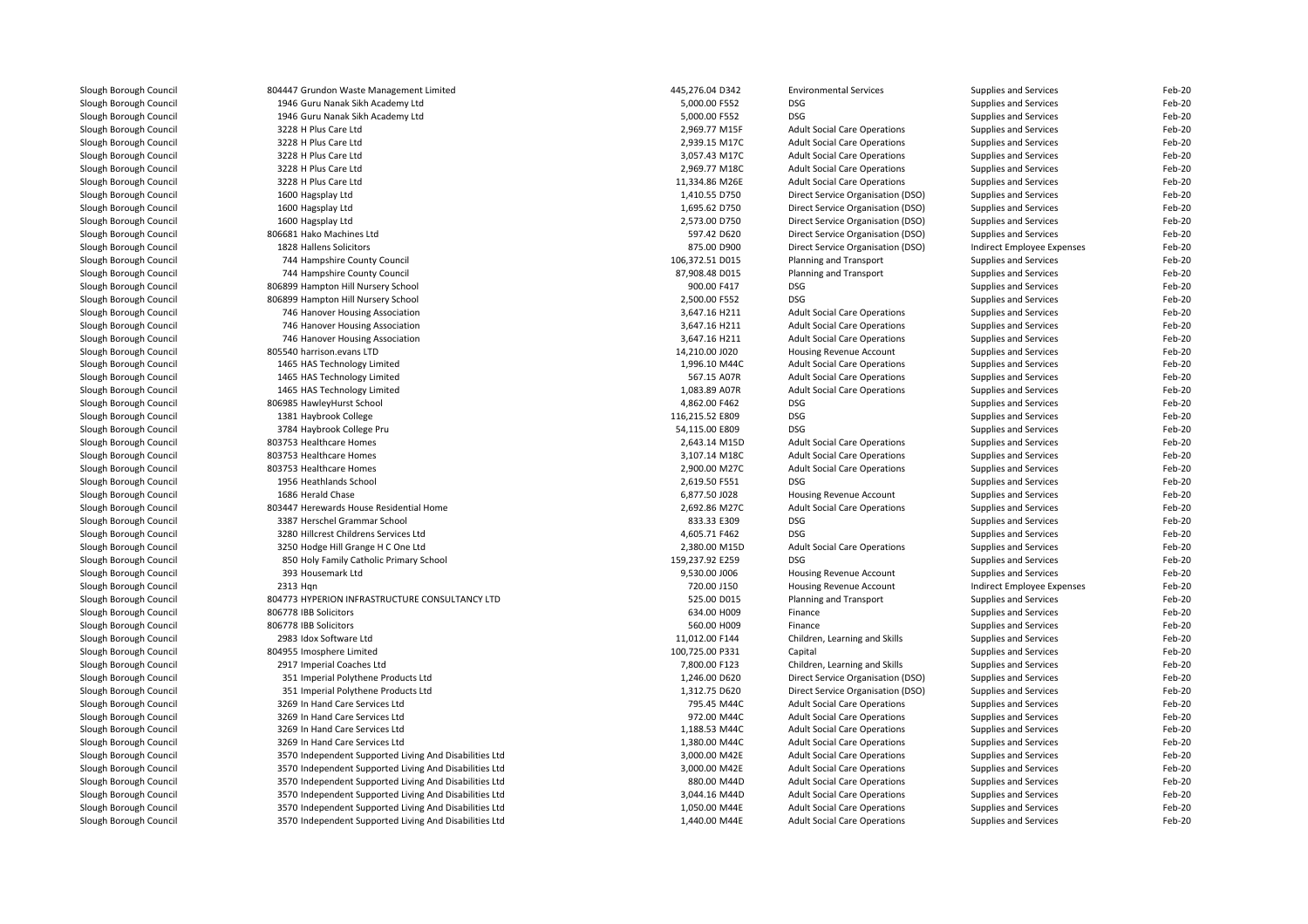| Slough Borough Council                           | 3570 Independent Supported Living And Disabilities Ltd | 3,570.00 M44E  | <b>Adult Social Care Operations</b> | Supplies and Services                          | Feb-20 |
|--------------------------------------------------|--------------------------------------------------------|----------------|-------------------------------------|------------------------------------------------|--------|
| Slough Borough Council                           | 3570 Independent Supported Living And Disabilities Ltd | 4,212.00 M44E  | <b>Adult Social Care Operations</b> | Supplies and Services                          | Feb-20 |
| Slough Borough Council                           | 3570 Independent Supported Living And Disabilities Ltd | 1,050.00 M44E  | <b>Adult Social Care Operations</b> | Supplies and Services                          | Feb-20 |
| Slough Borough Council                           | 806951 Innovate Awarding                               | 595.00 C008    | Communities and Lesiure             | Supplies and Services                          | Feb-20 |
| Slough Borough Council                           | 806951 Innovate Awarding                               | 595.00 C008    | <b>Communities and Lesiure</b>      | Supplies and Services                          | Feb-20 |
| Slough Borough Council                           | 3172 Intelligent Transport Services                    | 3,088.01 D508  | Major Infrastructure Projects       | Supplies and Services                          | Feb-20 |
| Slough Borough Council                           | 3500 Igra Slough Islamic Primary School                | 63,034.67 E489 | <b>DSG</b>                          | Supplies and Services                          | Feb-20 |
| Slough Borough Council                           | 2919 Islamic Shakhsiyah Foundation                     | 8,535.75 F909  | <b>DSG</b>                          | Supplies and Services                          | Feb-20 |
| Slough Borough Council                           | 807016 ITRS Group                                      | 5,586.00 B342  | Digital and Strategic IT            | Supplies and Services                          | Feb-20 |
| Slough Borough Council                           | 1858 Itso Limited                                      | 1,145.00 D512  | Major Infrastructure Projects       | Premises                                       | Feb-20 |
| Slough Borough Council                           | 753 Jack In The Box Day Nursery                        | 14,160.05 F909 | <b>DSG</b>                          | Supplies and Services                          | Feb-20 |
| Slough Borough Council                           | 1479 Jactone Products Limited                          | 3,336.63 P193  | Capital                             | Capital Charges                                | Feb-20 |
| Slough Borough Council                           | 1479 Jactone Products Limited                          | 6,454.20 P146  | Capital                             | Capital Charges                                | Feb-20 |
|                                                  | 733 James Elliman School                               | 8,490.93 E319  | <b>DSG</b>                          | Supplies and Services                          | Feb-20 |
| Slough Borough Council<br>Slough Borough Council | 806984 Jane Whitby                                     | 3,000.00 F446  | <b>DSG</b>                          |                                                | Feb-20 |
| Slough Borough Council                           | 806984 Jane Whitby                                     | 2,250.00 F446  | <b>DSG</b>                          | Supplies and Services<br>Supplies and Services | Feb-20 |
|                                                  |                                                        |                |                                     |                                                |        |
| Slough Borough Council                           | 805226 JD Surfacing & Civil Engineering Limited        | 2,856.25 D880  | Direct Service Organisation (DSO)   | Supplies and Services                          | Feb-20 |
| Slough Borough Council                           | 805226 JD Surfacing & Civil Engineering Limited        | 11,698.78 D880 | Direct Service Organisation (DSO)   | Supplies and Services                          | Feb-20 |
| Slough Borough Council                           | 804698 Jenny Hooper SEN Consulting Ltd                 | 4,275.00 F500  | Children, Learning and Skills       | Supplies and Services                          | Feb-20 |
| Slough Borough Council                           | 804698 Jenny Hooper SEN Consulting Ltd                 | 4,275.00 F500  | Children, Learning and Skills       | Supplies and Services                          | Feb-20 |
| Slough Borough Council                           | 1835 Jlt Speciality Limited                            | 12,443.20 B018 | Finance                             | Supplies and Services                          | Feb-20 |
| Slough Borough Council                           | 1592 Jmw Systems Limited                               | 3,972.00 D512  | Major Infrastructure Projects       | Premises                                       | Feb-20 |
| Slough Borough Council                           | 1592 Jmw Systems Limited                               | 600.00 D512    | Major Infrastructure Projects       | Premises                                       | Feb-20 |
| Slough Borough Council                           | 196 Joes Folly                                         | 527.94 H253    | Neighbourhood Services              | Supplies and Services                          | Feb-20 |
| Slough Borough Council                           | 196 Joes Folly                                         | 981.67 H253    | Neighbourhood Services              | Supplies and Services                          | Feb-20 |
| Slough Borough Council                           | 956 John Murphy & Company Ltd                          | 520.00 H206    | <b>Strategic Housing Services</b>   | Premises                                       | Feb-20 |
| Slough Borough Council                           | 956 John Murphy & Company Ltd                          | 850.00 H206    | <b>Strategic Housing Services</b>   | Premises                                       | Feb-20 |
| Slough Borough Council                           | 956 John Murphy & Company Ltd                          | 1,055.00 H206  | <b>Strategic Housing Services</b>   | Premises                                       | Feb-20 |
| Slough Borough Council                           | 956 John Murphy & Company Ltd                          | 1,280.00 H206  | <b>Strategic Housing Services</b>   | Premises                                       | Feb-20 |
| Slough Borough Council                           | 956 John Murphy & Company Ltd                          | 1,850.00 H206  | <b>Strategic Housing Services</b>   | Premises                                       | Feb-20 |
| Slough Borough Council                           | 956 John Murphy & Company Ltd                          | 1,980.00 H206  | <b>Strategic Housing Services</b>   | Premises                                       | Feb-20 |
| Slough Borough Council                           | 956 John Murphy & Company Ltd                          | 1,980.00 H206  | <b>Strategic Housing Services</b>   | Premises                                       | Feb-20 |
| Slough Borough Council                           | 956 John Murphy & Company Ltd                          | 2,010.00 H206  | <b>Strategic Housing Services</b>   | Premises                                       | Feb-20 |
| Slough Borough Council                           | 956 John Murphy & Company Ltd                          | 2,420.00 H206  | <b>Strategic Housing Services</b>   | Premises                                       | Feb-20 |
| Slough Borough Council                           | 956 John Murphy & Company Ltd                          | 5,012.00 H206  | <b>Strategic Housing Services</b>   | Premises                                       | Feb-20 |
| Slough Borough Council                           | 956 John Murphy & Company Ltd                          | 3,000.00 H253  | Neighbourhood Services              | Supplies and Services                          | Feb-20 |
| Slough Borough Council                           | 2200 Joshua Pilmore                                    | 1,270.00 C322  | Communities and Lesiure             | Supplies and Services                          | Feb-20 |
| Slough Borough Council                           | 804848 JPH Social Work LTD                             | 750.00 B409    | People                              | Supplies and Services                          | Feb-20 |
| Slough Borough Council                           | 803815 Kathys Childcare                                | 1,996.88 F909  | <b>DSG</b>                          | Supplies and Services                          | Feb-20 |
| Slough Borough Council                           | 2620 Kcare Nursing Agency Ltd                          | 672.00 M44C    | <b>Adult Social Care Operations</b> | Supplies and Services                          | Feb-20 |
| Slough Borough Council                           | 2620 Kcare Nursing Agency Ltd                          | 1,000.00 M44C  | <b>Adult Social Care Operations</b> | Supplies and Services                          | Feb-20 |
| Slough Borough Council                           | 2620 Kcare Nursing Agency Ltd                          | 1,792.00 M44C  | <b>Adult Social Care Operations</b> | Supplies and Services                          | Feb-20 |
| Slough Borough Council                           | 2620 Kcare Nursing Agency Ltd                          | 2,016.00 M44C  | <b>Adult Social Care Operations</b> | Supplies and Services                          | Feb-20 |
| Slough Borough Council                           | 2620 Kcare Nursing Agency Ltd                          | 2,016.00 M44C  | <b>Adult Social Care Operations</b> | Supplies and Services                          | Feb-20 |
| Slough Borough Council                           | 2620 Kcare Nursing Agency Ltd                          | 2,016.00 M44C  | <b>Adult Social Care Operations</b> | Supplies and Services                          | Feb-20 |
| Slough Borough Council                           | 2620 Kcare Nursing Agency Ltd                          | 2,024.00 M44C  | <b>Adult Social Care Operations</b> | Supplies and Services                          | Feb-20 |
| Slough Borough Council                           | 2620 Kcare Nursing Agency Ltd                          | 728.00 M44D    | <b>Adult Social Care Operations</b> | Supplies and Services                          | Feb-20 |
| Slough Borough Council                           | 2620 Kcare Nursing Agency Ltd                          | 1,236.00 M44D  | <b>Adult Social Care Operations</b> | Supplies and Services                          | Feb-20 |
| Slough Borough Council                           | 2620 Kcare Nursing Agency Ltd                          | 1,344.00 M48C  | <b>Adult Social Care Operations</b> | Supplies and Services                          | Feb-20 |
| Slough Borough Council                           | 2620 Kcare Nursing Agency Ltd                          | 2,496.00 M48C  | <b>Adult Social Care Operations</b> | Supplies and Services                          | Feb-20 |
| Slough Borough Council                           | 2620 Kcare Nursing Agency Ltd                          | 3,360.00 M48C  | <b>Adult Social Care Operations</b> | Supplies and Services                          | Feb-20 |
| Slough Borough Council                           | 804887 KCare Nursing Agency Ltd Supported House Living | 2,926.00 M42F  | <b>Adult Social Care Operations</b> | Supplies and Services                          | Feb-20 |
| Slough Borough Council                           | 803916 Kharis Solutions                                | 1,848.00 M44C  | <b>Adult Social Care Operations</b> | Supplies and Services                          | Feb-20 |
| Slough Borough Council                           | 803916 Kharis Solutions                                | 2,079.00 M44C  |                                     |                                                | Feb-20 |
|                                                  | 803916 Kharis Solutions                                | 2,079.00 M44C  | <b>Adult Social Care Operations</b> | Supplies and Services                          | Feb-20 |
| Slough Borough Council                           |                                                        |                | <b>Adult Social Care Operations</b> | <b>Supplies and Services</b>                   |        |
| Slough Borough Council                           | 803916 Kharis Solutions                                | 2,079.00 M44C  | <b>Adult Social Care Operations</b> | Supplies and Services                          | Feb-20 |
| Slough Borough Council                           | 803916 Kharis Solutions                                | 2,079.00 M44C  | <b>Adult Social Care Operations</b> | Supplies and Services                          | Feb-20 |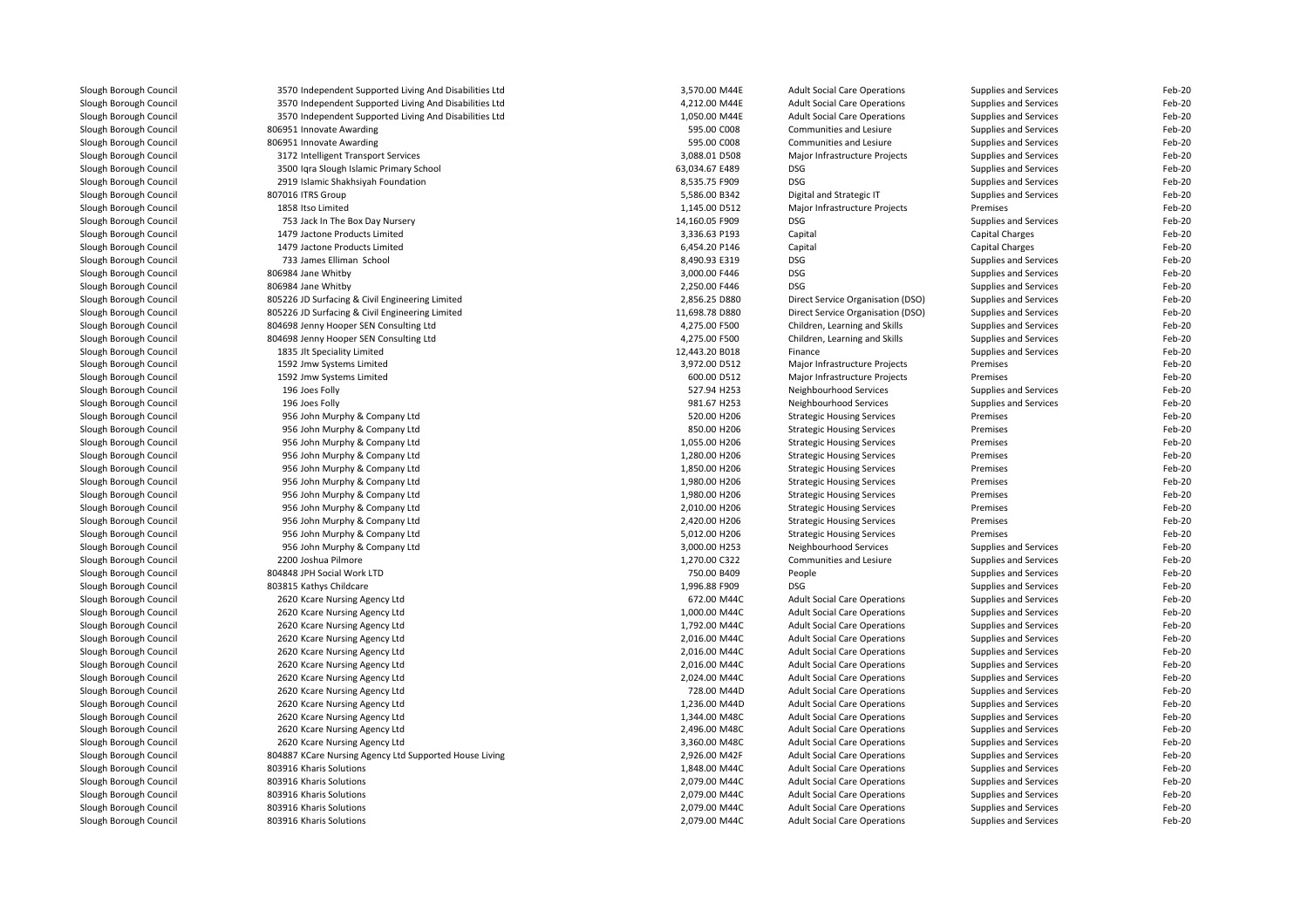| Slough Borough Council                           | 803916 Kharis Solutions                      | 2,079.00 M44C    | <b>Adult Social Care Operations</b> | Supplies and Services                          | Feb-20 |
|--------------------------------------------------|----------------------------------------------|------------------|-------------------------------------|------------------------------------------------|--------|
| Slough Borough Council                           | 803916 Kharis Solutions                      | 2,079.00 M44C    | <b>Adult Social Care Operations</b> | Supplies and Services                          | Feb-20 |
| Slough Borough Council                           | 803916 Kharis Solutions                      | -2,079.00 M44C   | <b>Adult Social Care Operations</b> | Supplies and Services                          | Feb-20 |
| Slough Borough Council                           | 803916 Kharis Solutions                      | 1,188.00 M44E    | <b>Adult Social Care Operations</b> | Supplies and Services                          | Feb-20 |
| Slough Borough Council                           | 803916 Kharis Solutions                      | 10,206.00 M44E   | <b>Adult Social Care Operations</b> | Supplies and Services                          | Feb-20 |
| Slough Borough Council                           | 803916 Kharis Solutions                      | 11,088.00 M44E   | <b>Adult Social Care Operations</b> | Supplies and Services                          | Feb-20 |
| Slough Borough Council                           | 803916 Kharis Solutions                      | 11,088.00 M44E   | <b>Adult Social Care Operations</b> | Supplies and Services                          | Feb-20 |
| Slough Borough Council                           | 803916 Kharis Solutions                      | 1,237.50 M45C    | <b>Adult Social Care Operations</b> | Supplies and Services                          | Feb-20 |
| Slough Borough Council                           | 803916 Kharis Solutions                      | 2.079.00 M45C    | <b>Adult Social Care Operations</b> | Supplies and Services                          | Feb-20 |
| Slough Borough Council                           | 803916 Kharis Solutions                      | 1,848.00 M48C    | <b>Adult Social Care Operations</b> | Supplies and Services                          | Feb-20 |
| Slough Borough Council                           | 803916 Kharis Solutions                      | 2,079.00 M48C    | <b>Adult Social Care Operations</b> | Supplies and Services                          | Feb-20 |
| Slough Borough Council                           | 664 Langley Grammar School                   | 833.33 E329      | <b>DSG</b>                          | Supplies and Services                          | Feb-20 |
| Slough Borough Council                           | 1699 Langley Hall Primary Academy            | 2,833.33 E739    | <b>DSG</b>                          | Supplies and Services                          | Feb-20 |
| Slough Borough Council                           | 3001 Langley Haven Care Homes Ltd            | 3,148.57 M25C    | <b>Adult Social Care Operations</b> | Supplies and Services                          | Feb-20 |
| Slough Borough Council                           | 3001 Langley Haven Care Homes Ltd            | 3,148.57 M25C    | <b>Adult Social Care Operations</b> | Supplies and Services                          | Feb-20 |
| Slough Borough Council                           | 3001 Langley Haven Care Homes Ltd            | 3,148.57 M25C    | <b>Adult Social Care Operations</b> | Supplies and Services                          | Feb-20 |
| Slough Borough Council                           | 3001 Langley Haven Care Homes Ltd            | 3,148.57 M25C    | <b>Adult Social Care Operations</b> | Supplies and Services                          | Feb-20 |
| Slough Borough Council                           | 3001 Langley Haven Care Homes Ltd            | 3,314.29 M25C    | <b>Adult Social Care Operations</b> | Supplies and Services                          | Feb-20 |
| Slough Borough Council                           | 3001 Langley Haven Care Homes Ltd            | 3,728.57 M25C    | <b>Adult Social Care Operations</b> | Supplies and Services                          | Feb-20 |
| Slough Borough Council                           | 3001 Langley Haven Care Homes Ltd            | 3,480.00 M26E    | <b>Adult Social Care Operations</b> | Supplies and Services                          | Feb-20 |
| Slough Borough Council                           | 3001 Langley Haven Care Homes Ltd            | 3,480.00 M26E    | <b>Adult Social Care Operations</b> | Supplies and Services                          | Feb-20 |
| Slough Borough Council                           | 3001 Langley Haven Care Homes Ltd            | 600.00 M26E      | <b>Adult Social Care Operations</b> | Supplies and Services                          | Feb-20 |
| Slough Borough Council                           | 3001 Langley Haven Care Homes Ltd            | 3,720.00 M26E    | <b>Adult Social Care Operations</b> | Supplies and Services                          | Feb-20 |
| Slough Borough Council                           | 3001 Langley Haven Care Homes Ltd            | 3,148.57 M27C    | <b>Adult Social Care Operations</b> | Supplies and Services                          | Feb-20 |
| Slough Borough Council                           | 3001 Langley Haven Care Homes Ltd            | 3,148.57 M27C    | <b>Adult Social Care Operations</b> | Supplies and Services                          | Feb-20 |
| Slough Borough Council                           | 3001 Langley Haven Care Homes Ltd            | 3,148.57 M27C    | <b>Adult Social Care Operations</b> | Supplies and Services                          | Feb-20 |
| Slough Borough Council                           | 3001 Langley Haven Care Homes Ltd            | 3,148.57 M27F    | <b>Adult Social Care Operations</b> | Supplies and Services                          | Feb-20 |
| Slough Borough Council                           | 3001 Langley Haven Care Homes Ltd            | 3,728.57 M27F    | <b>Adult Social Care Operations</b> | Supplies and Services                          | Feb-20 |
| Slough Borough Council                           | 3001 Langley Haven Care Homes Ltd            | 1.740.00 M27F    | <b>Adult Social Care Operations</b> | Supplies and Services                          | Feb-20 |
|                                                  | 3001 Langley Haven Care Homes Ltd            | 1,740.00 M27F    | <b>Adult Social Care Operations</b> |                                                | Feb-20 |
| Slough Borough Council<br>Slough Borough Council | 3001 Langley Haven Care Homes Ltd            | 3,148.57 M28C    | <b>Adult Social Care Operations</b> | Supplies and Services<br>Supplies and Services | Feb-20 |
| Slough Borough Council                           |                                              | $-1,737.14$ M29C | <b>Adult Social Care Operations</b> |                                                | Feb-20 |
|                                                  | 3001 Langley Haven Care Homes Ltd            | 977.14 M29C      |                                     | Supplies and Services                          | Feb-20 |
| Slough Borough Council                           | 3001 Langley Haven Care Homes Ltd            |                  | <b>Adult Social Care Operations</b> | Supplies and Services                          |        |
| Slough Borough Council                           | 3001 Langley Haven Care Homes Ltd            | 1,845.71 M29C    | <b>Adult Social Care Operations</b> | Supplies and Services                          | Feb-20 |
| Slough Borough Council                           | 803686 Lascelles Park Nursery                | 17,063.62 F909   | <b>DSG</b>                          | Supplies and Services                          | Feb-20 |
| Slough Borough Council                           | 3482 Leonard Cheshire Disability             | 5,008.76 M25D    | <b>Adult Social Care Operations</b> | Supplies and Services                          | Feb-20 |
| Slough Borough Council                           | 3482 Leonard Cheshire Disability             | 6,056.07 M26E    | <b>Adult Social Care Operations</b> | Supplies and Services                          | Feb-20 |
| Slough Borough Council                           | 301 Liberata Uk Limited                      | 5,799.04 B048    | <b>Customer and Communications</b>  | Supplies and Services                          | Feb-20 |
| Slough Borough Council                           | 397 Liquidlogic                              | 1,774.80 B277    | Digital and Strategic IT            | Supplies and Services                          | Feb-20 |
| Slough Borough Council                           | 804692 Little Diamonds Pre School            | 17,311.09 F909   | <b>DSG</b>                          | Supplies and Services                          | Feb-20 |
| Slough Borough Council                           | 3791 Littledown Pru                          | 17,120.00 E807   | <b>DSG</b>                          | Supplies and Services                          | Feb-20 |
| Slough Borough Council                           | 667 Littledown School                        | 66,974.43 E807   | <b>DSG</b>                          | Supplies and Services                          | Feb-20 |
| Slough Borough Council                           | 804544 London Borough of Harrow              | 74,400.09 B096   | Governance                          | Indirect Employee Expenses                     | Feb-20 |
| Slough Borough Council                           | 804544 London Borough of Harrow              | 3,887.25 F551    | <b>DSG</b>                          | Supplies and Services                          | Feb-20 |
| Slough Borough Council                           | 804585 Longlea Ltd                           | 3,728.57 M18C    | <b>Adult Social Care Operations</b> | Supplies and Services                          | Feb-20 |
| Slough Borough Council                           | 3910 Lookahead Care & Support                | 2,094.71 H216    | <b>Strategic Housing Services</b>   | Government Grants                              | Feb-20 |
| Slough Borough Council                           | 804919 Louise Seddon (Louise's Little Peeps) | 659.05 F909      | DSG                                 | Supplies and Services                          | Feb-20 |
| Slough Borough Council                           | 806800 Lowe Consultancy Service              | 700.00 B409      | People                              | Indirect Employee Expenses                     | Feb-20 |
| Slough Borough Council                           | 1195 Lynch Hill (Foundation Primary) School  | 51,004.20 E749   | <b>DSG</b>                          | Supplies and Services                          | Feb-20 |
| Slough Borough Council                           | 1771 Lynch Hill Academy                      | 6,541.67 E359    | <b>DSG</b>                          | Supplies and Services                          | Feb-20 |
| Slough Borough Council                           | 3424 M D Homes                               | 4,557.14 M15F    | <b>Adult Social Care Operations</b> | Supplies and Services                          | Feb-20 |
| Slough Borough Council                           | 1874 Maccabee Pets Hotel                     | 901.00 H253      | Neighbourhood Services              | Supplies and Services                          | Feb-20 |
| Slough Borough Council                           | 807102 Managed Serviced Office Ltd.          | 3,600.00 F210    | <b>Communities and Lesiure</b>      | Premises                                       | Feb-20 |
| Slough Borough Council                           | 1941 Manor Green School                      | 16,766.68 F551   | <b>DSG</b>                          | Supplies and Services                          | Feb-20 |
| Slough Borough Council                           | 1941 Manor Green School                      | 16,766.68 F551   | <b>DSG</b>                          | Supplies and Services                          | Feb-20 |
| Slough Borough Council                           | 1941 Manor Green School                      | 207,939.40 F551  | <b>DSG</b>                          | Supplies and Services                          | Feb-20 |
| Slough Borough Council                           | 4001 Manpower Direct Uk Limited              | 3,678.41 A107    | <b>Building Management</b>          | Premises                                       | Feb-20 |
|                                                  |                                              |                  |                                     |                                                |        |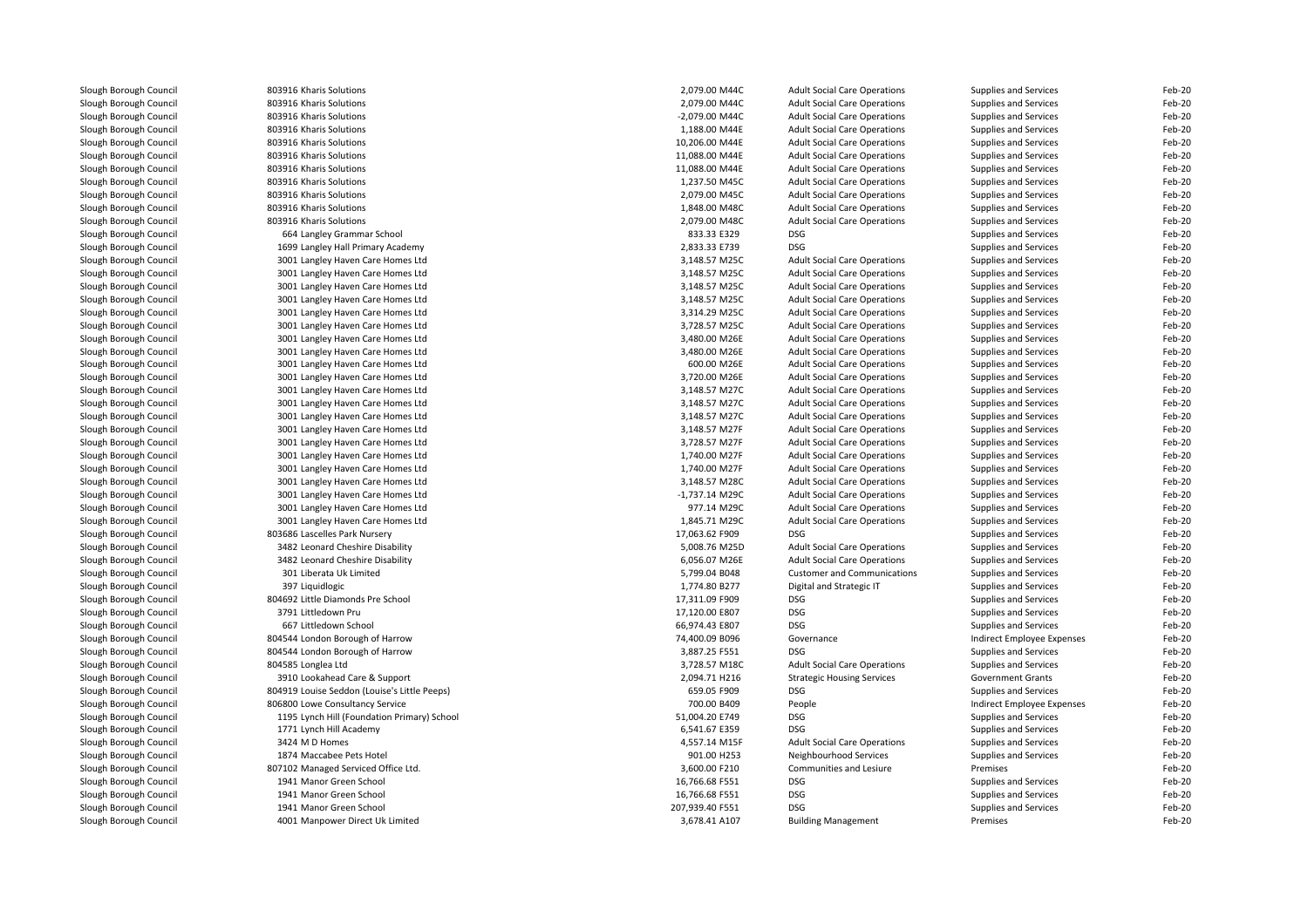| Slough Borough Council | 4001 Manpower Direct Uk Limited    | 3,116.63 B175   | <b>Building Management</b>          | Premises               | Feb-20 |
|------------------------|------------------------------------|-----------------|-------------------------------------|------------------------|--------|
| Slough Borough Council | 4001 Manpower Direct Uk Limited    | 8,055.37 H216   | <b>Strategic Housing Services</b>   | Premises               | Feb-20 |
| Slough Borough Council | 4001 Manpower Direct Uk Limited    | 6,057.40 A07M   | <b>Adult Social Care Operations</b> | Premises               | Feb-20 |
| Slough Borough Council | 4001 Manpower Direct Uk Limited    | 4,210.87 B159   | <b>Building Management</b>          | Supplies and Services  | Feb-20 |
| Slough Borough Council | 4001 Manpower Direct Uk Limited    | 16,164.47 P422  | Capital                             | Capital Charges        | Feb-20 |
| Slough Borough Council | 4001 Manpower Direct Uk Limited    | 16,555.27 P422  | Capital                             | Capital Charges        | Feb-20 |
| Slough Borough Council | 4001 Manpower Direct Uk Limited    | 19,461.84 P422  | Capital                             | Capital Charges        | Feb-20 |
| Slough Borough Council | 4001 Manpower Direct Uk Limited    | 19,476.50 P422  | Capital                             | Capital Charges        | Feb-20 |
| Slough Borough Council | 803625 Mapis Project CIC           | 1.000.00 F210   | Communities and Lesiure             | <b>TP-Other Bodies</b> | Feb-20 |
|                        |                                    |                 |                                     |                        |        |
| Slough Borough Council | 803625 Mapis Project CIC           | 1,000.00 F210   | Communities and Lesiure             | Supplies and Services  | Feb-20 |
| Slough Borough Council | 803625 Mapis Project CIC           | 2,192.00 F210   | Communities and Lesiure             | Supplies and Services  | Feb-20 |
| Slough Borough Council | 3768 Marish Academy Trust          | 30,000.00 F556  | <b>DSG</b>                          | Supplies and Services  | Feb-20 |
| Slough Borough Council | 529 Marish Primary School          | 32,431.33 E759  | <b>DSG</b>                          | Supplies and Services  | Feb-20 |
| Slough Borough Council | 2751 Martin Conway                 | 618.40 M80F     | <b>Adult Social Care Operations</b> | Supplies and Services  | Feb-20 |
| Slough Borough Council | 2751 Martin Conway                 | 735.00 M80F     | <b>Adult Social Care Operations</b> | Supplies and Services  | Feb-20 |
| Slough Borough Council | 2751 Martin Conway                 | 618.40 M80F     | <b>Adult Social Care Operations</b> | Supplies and Services  | Feb-20 |
| Slough Borough Council | 2751 Martin Conway                 | 735.00 M80F     | <b>Adult Social Care Operations</b> | Supplies and Services  | Feb-20 |
| Slough Borough Council | 2752 Martin Conway                 | 525.00 H205     | <b>Strategic Housing Services</b>   | Supplies and Services  | Feb-20 |
| Slough Borough Council | 803582 Mary Hare                   | 8,205.00 F462   | <b>DSG</b>                          | Supplies and Services  | Feb-20 |
| Slough Borough Council | 1886 Matrix Scm                    | 265,077.74 B023 | Finance                             | <b>Agency Staff</b>    | Feb-20 |
| Slough Borough Council | 1886 Matrix Scm                    | 225,155.64 B023 | Finance                             | <b>Agency Staff</b>    | Feb-20 |
| Slough Borough Council | 1886 Matrix Scm                    | 203,962.50 B023 | Finance                             | <b>Agency Staff</b>    | Feb-20 |
| Slough Borough Council | 1886 Matrix Scm                    | 227,159.17 B023 | Finance                             | <b>Agency Staff</b>    | Feb-20 |
| Slough Borough Council | 806926 Meadow High School          | 8,333.33 F551   | <b>DSG</b>                          | Supplies and Services  | Feb-20 |
| Slough Borough Council | 806926 Meadow High School          | 8,333.33 F551   | <b>DSG</b>                          | Supplies and Services  | Feb-20 |
| Slough Borough Council | 806926 Meadow High School          | 6,923.07 F551   | <b>DSG</b>                          | Supplies and Services  | Feb-20 |
| Slough Borough Council | 2237 Metts Ltd                     | 1,137.36 M50A   | Major Infrastructure Projects       | Transport              | Feb-20 |
| Slough Borough Council | 1887 Michael Dyson Associates Ltd  | 1,163.50 H202   | <b>Strategic Housing Services</b>   | Premises               | Feb-20 |
| Slough Borough Council | 1496 Mighty Acorns Day Nursery Ltd | 1,644.30 F550   | <b>DSG</b>                          | Supplies and Services  | Feb-20 |
| Slough Borough Council | 1496 Mighty Acorns Day Nursery Ltd | 3,187.50 F550   | <b>DSG</b>                          | Supplies and Services  | Feb-20 |
| Slough Borough Council | 1496 Mighty Acorns Day Nursery Ltd | 10,888.99 F909  | <b>DSG</b>                          | Supplies and Services  | Feb-20 |
| Slough Borough Council | 2106 Mj Events Support Ltd         | 2,281.30 C001   | Communities and Lesiure             | Premises               | Feb-20 |
| Slough Borough Council | 805121 MMCG (2) Limited            | 3,321.43 M15D   | <b>Adult Social Care Operations</b> | Supplies and Services  | Feb-20 |
| Slough Borough Council | 805121 MMCG (2) Limited            | 3,400.00 M17C   | <b>Adult Social Care Operations</b> | Supplies and Services  | Feb-20 |
| Slough Borough Council | 805121 MMCG (2) Limited            | 3,321.43 M17C   | <b>Adult Social Care Operations</b> | Supplies and Services  | Feb-20 |
| Slough Borough Council | 805121 MMCG (2) Limited            | 3,321.43 M17C   | <b>Adult Social Care Operations</b> | Supplies and Services  | Feb-20 |
| Slough Borough Council | 805121 MMCG (2) Limited            | 3,764.29 M17C   | <b>Adult Social Care Operations</b> | Supplies and Services  | Feb-20 |
| Slough Borough Council |                                    | 1,714.29 M18C   |                                     |                        | Feb-20 |
|                        | 805121 MMCG (2) Limited            |                 | <b>Adult Social Care Operations</b> | Supplies and Services  |        |
| Slough Borough Council | 805121 MMCG (2) Limited            | 3,321.43 M18C   | <b>Adult Social Care Operations</b> | Supplies and Services  | Feb-20 |
| Slough Borough Council | 805121 MMCG (2) Limited            | 3,321.43 M18C   | <b>Adult Social Care Operations</b> | Supplies and Services  | Feb-20 |
| Slough Borough Council | 805121 MMCG (2) Limited            | 3,321.43 M18C   | <b>Adult Social Care Operations</b> | Supplies and Services  | Feb-20 |
| Slough Borough Council | 805121 MMCG (2) Limited            | 3,321.43 M18C   | <b>Adult Social Care Operations</b> | Supplies and Services  | Feb-20 |
| Slough Borough Council | 805121 MMCG (2) Limited            | 3,321.43 M18C   | <b>Adult Social Care Operations</b> | Supplies and Services  | Feb-20 |
| Slough Borough Council | 805121 MMCG (2) Limited            | 3,321.43 M18C   | <b>Adult Social Care Operations</b> | Supplies and Services  | Feb-20 |
| Slough Borough Council | 805121 MMCG (2) Limited            | 3,321.43 M18C   | <b>Adult Social Care Operations</b> | Supplies and Services  | Feb-20 |
| Slough Borough Council | 805121 MMCG (2) Limited            | 3,321.43 M18C   | <b>Adult Social Care Operations</b> | Supplies and Services  | Feb-20 |
| Slough Borough Council | 805121 MMCG (2) Limited            | 4,096.43 M18C   | <b>Adult Social Care Operations</b> | Supplies and Services  | Feb-20 |
| Slough Borough Council | 805121 MMCG (2) Limited            | 3,321.43 M25C   | <b>Adult Social Care Operations</b> | Supplies and Services  | Feb-20 |
| Slough Borough Council | 805121 MMCG (2) Limited            | 3,321.43 M25C   | <b>Adult Social Care Operations</b> | Supplies and Services  | Feb-20 |
| Slough Borough Council | 805121 MMCG (2) Limited            | 3,321.43 M25C   | <b>Adult Social Care Operations</b> | Supplies and Services  | Feb-20 |
| Slough Borough Council | 805121 MMCG (2) Limited            | 3,321.43 M25C   | <b>Adult Social Care Operations</b> | Supplies and Services  | Feb-20 |
| Slough Borough Council | 805121 MMCG (2) Limited            | 3,321.43 M27C   | <b>Adult Social Care Operations</b> | Supplies and Services  | Feb-20 |
| Slough Borough Council | 805121 MMCG (2) Limited            | 3,321.43 M27C   | <b>Adult Social Care Operations</b> | Supplies and Services  | Feb-20 |
| Slough Borough Council | 805121 MMCG (2) Limited            | 3,321.43 M27C   | <b>Adult Social Care Operations</b> | Supplies and Services  | Feb-20 |
| Slough Borough Council | 805121 MMCG (2) Limited            | 3,321.43 M27C   | <b>Adult Social Care Operations</b> | Supplies and Services  | Feb-20 |
| Slough Borough Council | 805121 MMCG (2) Limited            | 3,321.43 M27C   | <b>Adult Social Care Operations</b> | Supplies and Services  | Feb-20 |
| Slough Borough Council | 805121 MMCG (2) Limited            | 3,321.43 M27C   | <b>Adult Social Care Operations</b> | Supplies and Services  | Feb-20 |
|                        |                                    |                 |                                     |                        |        |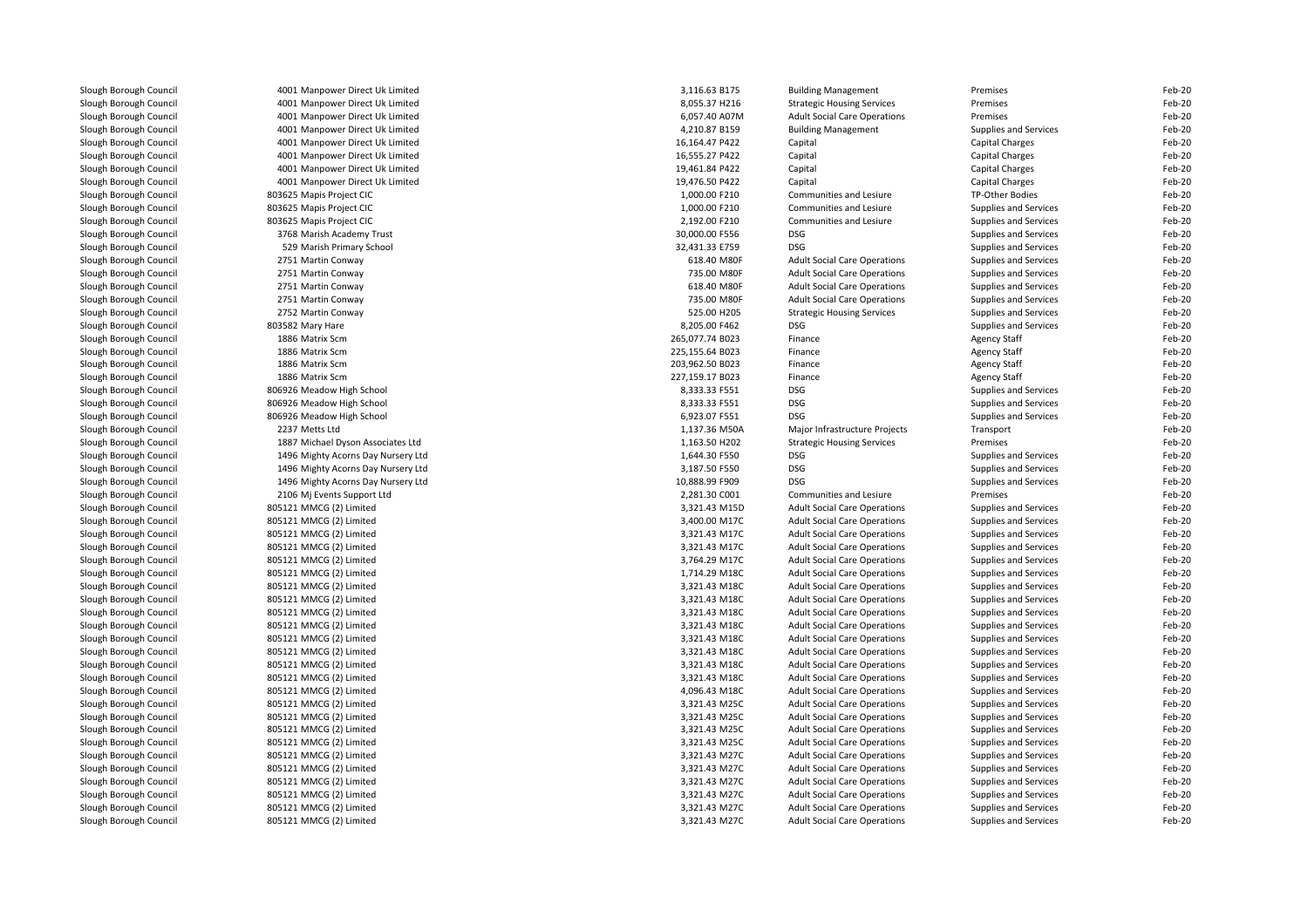| Slough Borough Council | 805121 MMCG (2) Limited                   | 964.29 M28C    | <b>Adult Social Care Operations</b> | Supplies and Services                          | Feb-20 |
|------------------------|-------------------------------------------|----------------|-------------------------------------|------------------------------------------------|--------|
| Slough Borough Council | 805121 MMCG (2) Limited                   | 3,321.43 M28C  | <b>Adult Social Care Operations</b> | <b>Supplies and Services</b>                   | Feb-20 |
| Slough Borough Council | 805121 MMCG (2) Limited                   | 3,321.43 M28C  | <b>Adult Social Care Operations</b> | Supplies and Services                          | Feb-20 |
| Slough Borough Council | 805121 MMCG (2) Limited                   | 3,428.57 M28C  | <b>Adult Social Care Operations</b> | Supplies and Services                          | Feb-20 |
| Slough Borough Council | 805121 MMCG (2) Limited                   | 7,771.44 M29C  | <b>Adult Social Care Operations</b> | Supplies and Services                          | Feb-20 |
| Slough Borough Council | 2645 Modus Care Ltd                       | 10,107.33 M26E | <b>Adult Social Care Operations</b> | Supplies and Services                          | Feb-20 |
| Slough Borough Council | 2115 Montagu Evans Llp                    | 5,000.00 P156  | Capital                             | Capital Charges                                | Feb-20 |
| Slough Borough Council | 2115 Montagu Evans Llp                    | 10,050.00 P172 | Capital                             | Capital Charges                                | Feb-20 |
| Slough Borough Council | 2115 Montagu Evans Llp                    | 11,000.00 P172 | Capital                             | Capital Charges                                | Feb-20 |
| Slough Borough Council | 2115 Montagu Evans Llp                    | 6,000.00 P172  | Capital                             | <b>Capital Charges</b>                         | Feb-20 |
| Slough Borough Council | 2115 Montagu Evans Llp                    | 10,050.00 P172 | Capital                             | Capital Charges                                | Feb-20 |
| Slough Borough Council | 2166 Montague Swift Recruitment Ltd       | 5,500.00 F640  | Children, Learning and Skills       | Agency Staff                                   | Feb-20 |
| Slough Borough Council | 2166 Montague Swift Recruitment Ltd       | 3,750.00 F640  | Children, Learning and Skills       | <b>Agency Staff</b>                            | Feb-20 |
| Slough Borough Council | 3302 Montem Primary School                | 21,947.60 E339 | <b>DSG</b>                          | Supplies and Services                          | Feb-20 |
| Slough Borough Council | 806484 Mrs Parwinder Kaur Bhandal         | 6,240.00 H205  | <b>Strategic Housing Services</b>   | <b>Supplies and Services</b>                   | Feb-20 |
| Slough Borough Council | 672 Ncc Services Ltd                      | 645.00 B096    | Governance                          | Supplies and Services                          | Feb-20 |
| Slough Borough Council | 672 Ncc Services Ltd                      | 630.00 F158    | Children, Learning and Skills       | Supplies and Services                          | Feb-20 |
| Slough Borough Council | 672 Ncc Services Ltd                      | 630.00 A03D    | <b>Adult Social Care Operations</b> |                                                | Feb-20 |
|                        |                                           |                |                                     | Supplies and Services                          |        |
| Slough Borough Council | 672 Ncc Services Ltd                      | 630.00 A03D    | <b>Adult Social Care Operations</b> | Supplies and Services                          | Feb-20 |
| Slough Borough Council | 672 Ncc Services Ltd                      | 630.00 A03D    | <b>Adult Social Care Operations</b> | Supplies and Services                          | Feb-20 |
| Slough Borough Council | 805863 NEW REFLEXIONS LIMITED             | 2,978.57 F462  | <b>DSG</b>                          | Supplies and Services                          | Feb-20 |
| Slough Borough Council | 806752 News Team Group Ltd.               | 616.35 C104    | Communities and Lesiure             | Supplies and Services                          | Feb-20 |
| Slough Borough Council | 1117 Newsquest Media Group Limited        | 915.00 C001    | Communities and Lesiure             | Premises                                       | Feb-20 |
| Slough Borough Council | 1949 Nhs Supply Chain                     | 608.80 A01P    | <b>Public Health</b>                | Supplies and Services                          | Feb-20 |
| Slough Borough Council | 959 Nick Georgiou                         | 10,924.40 A04A | <b>Adult Social Care Operations</b> | <b>Agency Staff</b>                            | Feb-20 |
| Slough Borough Council | 1864 Noahs Ark Environmental Services Ltd | -755.22 H253   | Neighbourhood Services              | Supplies and Services                          | Feb-20 |
| Slough Borough Council | 1864 Noahs Ark Environmental Services Ltd | 2,538.16 H253  | Neighbourhood Services              | Supplies and Services                          | Feb-20 |
| Slough Borough Council | 1864 Noahs Ark Environmental Services Ltd | 2,583.16 H253  | Neighbourhood Services              | Supplies and Services                          | Feb-20 |
| Slough Borough Council | 805330 Norden Farm Centre Trust Limited   | 1,026.00 B175  | <b>Building Management</b>          | <b>External Receipts</b>                       | Feb-20 |
| Slough Borough Council | 3717 Norwood Schools Limited              | 2,595.84 M26E  | <b>Adult Social Care Operations</b> | Supplies and Services                          | Feb-20 |
| Slough Borough Council | 3717 Norwood Schools Limited              | 1,426.60 M50E  | <b>Adult Social Care Operations</b> | Supplies and Services                          | Feb-20 |
| Slough Borough Council | 3717 Norwood Schools Limited              | -552.40 M26E   | <b>Adult Social Care Operations</b> | <b>External Receipts</b>                       | Feb-20 |
| Slough Borough Council | 2021 Now Medical                          | 630.00 H207    | <b>Strategic Housing Services</b>   | Supplies and Services                          | Feb-20 |
| Slough Borough Council | 803238 Oasis Care and Training Agency     | 1,082.96 M42C  | <b>Adult Social Care Operations</b> | Supplies and Services                          | Feb-20 |
| Slough Borough Council | 803238 Oasis Care and Training Agency     | 842.32 M44C    | <b>Adult Social Care Operations</b> | Supplies and Services                          | Feb-20 |
| Slough Borough Council | 803238 Oasis Care and Training Agency     | 859.52 M44C    | <b>Adult Social Care Operations</b> | Supplies and Services                          | Feb-20 |
| Slough Borough Council | 803238 Oasis Care and Training Agency     | 859.52 M44C    | <b>Adult Social Care Operations</b> | Supplies and Services                          | Feb-20 |
| Slough Borough Council | 803238 Oasis Care and Training Agency     | 928.28 M44C    | <b>Adult Social Care Operations</b> | Supplies and Services                          | Feb-20 |
| Slough Borough Council | 803238 Oasis Care and Training Agency     | 1,074.37 M44C  | <b>Adult Social Care Operations</b> | Supplies and Services                          | Feb-20 |
| Slough Borough Council | 803238 Oasis Care and Training Agency     | 1,082.96 M44C  | <b>Adult Social Care Operations</b> | Supplies and Services                          | Feb-20 |
| Slough Borough Council | 803238 Oasis Care and Training Agency     | 1,082.96 M44C  | <b>Adult Social Care Operations</b> | <b>Supplies and Services</b>                   | Feb-20 |
| Slough Borough Council | 803238 Oasis Care and Training Agency     | 1,701.80 M44C  | <b>Adult Social Care Operations</b> | Supplies and Services                          | Feb-20 |
| Slough Borough Council | 803238 Oasis Care and Training Agency     | 2,475.36 M44C  | <b>Adult Social Care Operations</b> | Supplies and Services                          | Feb-20 |
| Slough Borough Council | 803238 Oasis Care and Training Agency     | 2,544.12 M44C  | <b>Adult Social Care Operations</b> | Supplies and Services                          | Feb-20 |
| Slough Borough Council | 803238 Oasis Care and Training Agency     | 1,684.64 M44D  | <b>Adult Social Care Operations</b> | Supplies and Services                          | Feb-20 |
| Slough Borough Council | 803238 Oasis Care and Training Agency     | 876.68 M44D    | <b>Adult Social Care Operations</b> | Supplies and Services                          | Feb-20 |
| Slough Borough Council | 803238 Oasis Care and Training Agency     | 911.08 M44D    | <b>Adult Social Care Operations</b> | Supplies and Services                          | Feb-20 |
| Slough Borough Council | 803238 Oasis Care and Training Agency     | 979.84 M44D    | <b>Adult Social Care Operations</b> | Supplies and Services                          | Feb-20 |
| Slough Borough Council | 803238 Oasis Care and Training Agency     | 1,340.84 M44D  | <b>Adult Social Care Operations</b> | Supplies and Services                          | Feb-20 |
| Slough Borough Council | 803238 Oasis Care and Training Agency     | 1,375.20 M44D  | <b>Adult Social Care Operations</b> | Supplies and Services                          | Feb-20 |
| Slough Borough Council | 803238 Oasis Care and Training Agency     | 2,165.96 M44D  | <b>Adult Social Care Operations</b> | Supplies and Services                          | Feb-20 |
| Slough Borough Council | 803238 Oasis Care and Training Agency     | 2,982.48 M44D  | <b>Adult Social Care Operations</b> | Supplies and Services                          | Feb-20 |
| Slough Borough Council | 803238 Oasis Care and Training Agency     | 2,165.16 M44D  | <b>Adult Social Care Operations</b> |                                                | Feb-20 |
| Slough Borough Council | 803238 Oasis Care and Training Agency     | 1,173.24 M44E  | <b>Adult Social Care Operations</b> | Supplies and Services<br>Supplies and Services | Feb-20 |
|                        |                                           |                |                                     |                                                | Feb-20 |
| Slough Borough Council | 803238 Oasis Care and Training Agency     | 1,203.32 M48C  | <b>Adult Social Care Operations</b> | Supplies and Services                          |        |
| Slough Borough Council | 803238 Oasis Care and Training Agency     | 2,406.60 M48C  | <b>Adult Social Care Operations</b> | Supplies and Services                          | Feb-20 |
| Slough Borough Council | 282 Ocn Contract Services                 | 2,715.00 H205  | <b>Strategic Housing Services</b>   | Supplies and Services                          | Feb-20 |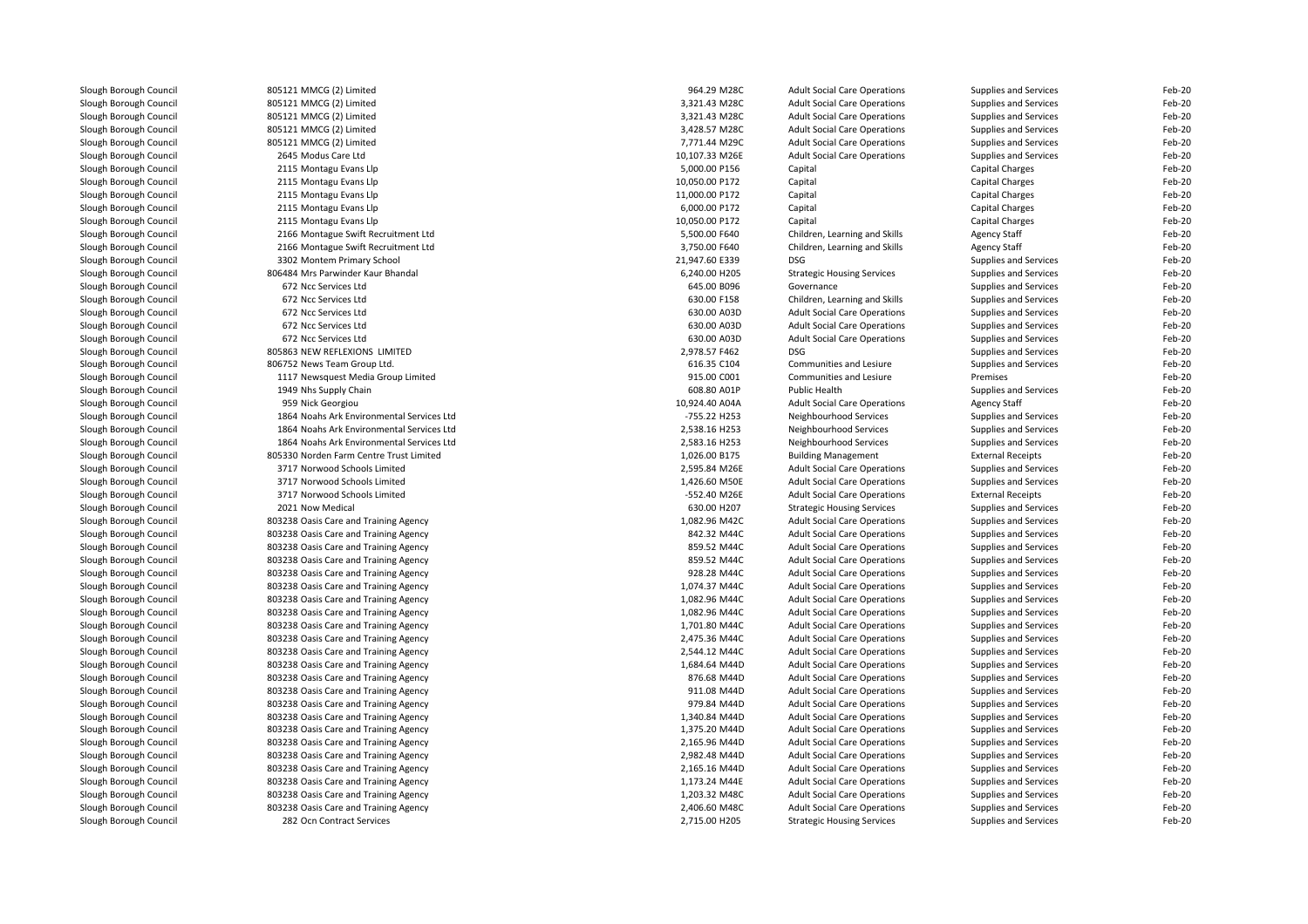| Slough Borough Council | 282 Ocn Contract Services               | 2,761.00 H210  | #N/A                                | Supplies and Services        | Feb-20 |
|------------------------|-----------------------------------------|----------------|-------------------------------------|------------------------------|--------|
| Slough Borough Council | 1767 Olive Tree Montessori Ltd          | 17,122.50 F909 | <b>DSG</b>                          | Supplies and Services        | Feb-20 |
| Slough Borough Council | 3603 Olympia Transport Limited          | 12,739.16 F123 | Children, Learning and Skills       | Supplies and Services        | Feb-20 |
| Slough Borough Council | 804687 Optalis Limited                  | 5,642.13 M26E  | <b>Adult Social Care Operations</b> | Supplies and Services        | Feb-20 |
| Slough Borough Council | 804687 Optalis Limited                  | 4,807.26 M42E  | <b>Adult Social Care Operations</b> | Supplies and Services        | Feb-20 |
| Slough Borough Council | 803490 Optimum Specialised Home Limited | 8,400.00 M26E  | <b>Adult Social Care Operations</b> | <b>Supplies and Services</b> | Feb-20 |
| Slough Borough Council | 805804 OPTIONS AUTISM SERVICES LIMITED  | 3,180.00 F462  | <b>DSG</b>                          | Supplies and Services        | Feb-20 |
| Slough Borough Council | 805804 OPTIONS AUTISM SERVICES LIMITED  | 3,180.00 F462  | <b>DSG</b>                          | Supplies and Services        | Feb-20 |
| Slough Borough Council | 805804 OPTIONS AUTISM SERVICES LIMITED  | 3.180.00 F462  | <b>DSG</b>                          | Supplies and Services        | Feb-20 |
| Slough Borough Council | 805804 OPTIONS AUTISM SERVICES LIMITED  | 4,452.00 F462  | <b>DSG</b>                          | Supplies and Services        | Feb-20 |
| Slough Borough Council | 805804 OPTIONS AUTISM SERVICES LIMITED  | 4,452.00 F462  | <b>DSG</b>                          | Supplies and Services        | Feb-20 |
| Slough Borough Council | 805804 OPTIONS AUTISM SERVICES LIMITED  | 4,452.00 F462  | <b>DSG</b>                          | Supplies and Services        | Feb-20 |
| Slough Borough Council | 805804 OPTIONS AUTISM SERVICES LIMITED  | 1,060.00 F558  | <b>DSG</b>                          | Supplies and Services        | Feb-20 |
| Slough Borough Council | 805804 OPTIONS AUTISM SERVICES LIMITED  | 1,566.00 F558  | <b>DSG</b>                          | Supplies and Services        | Feb-20 |
| Slough Borough Council | 805804 OPTIONS AUTISM SERVICES LIMITED  | 1,566.00 F558  | <b>DSG</b>                          | Supplies and Services        | Feb-20 |
| Slough Borough Council | 805804 OPTIONS AUTISM SERVICES LIMITED  | 1,914.00 F558  | <b>DSG</b>                          | Supplies and Services        | Feb-20 |
| Slough Borough Council | 805804 OPTIONS AUTISM SERVICES LIMITED  | 1,914.00 F558  | <b>DSG</b>                          | Supplies and Services        | Feb-20 |
| Slough Borough Council | 805804 OPTIONS AUTISM SERVICES LIMITED  | 1,950.00 F558  | <b>DSG</b>                          | Supplies and Services        | Feb-20 |
| Slough Borough Council | 805804 OPTIONS AUTISM SERVICES LIMITED  | 2,088.00 F558  | <b>DSG</b>                          | Supplies and Services        | Feb-20 |
| Slough Borough Council | 805804 OPTIONS AUTISM SERVICES LIMITED  | 2,340.00 F558  | <b>DSG</b>                          | Supplies and Services        | Feb-20 |
| Slough Borough Council | 805804 OPTIONS AUTISM SERVICES LIMITED  | 2,610.00 F558  | <b>DSG</b>                          | Supplies and Services        | Feb-20 |
| Slough Borough Council | 805804 OPTIONS AUTISM SERVICES LIMITED  | 3,132.00 F558  | <b>DSG</b>                          | Supplies and Services        | Feb-20 |
| Slough Borough Council | 805804 OPTIONS AUTISM SERVICES LIMITED  | 3,180.00 F558  | <b>DSG</b>                          | Supplies and Services        | Feb-20 |
| Slough Borough Council | 805804 OPTIONS AUTISM SERVICES LIMITED  | 3,180.00 F558  | <b>DSG</b>                          | Supplies and Services        | Feb-20 |
| Slough Borough Council | 805804 OPTIONS AUTISM SERVICES LIMITED  | 3,356.60 F558  | <b>DSG</b>                          | Supplies and Services        | Feb-20 |
| Slough Borough Council | 805804 OPTIONS AUTISM SERVICES LIMITED  | 3,654.00 F558  | <b>DSG</b>                          | Supplies and Services        | Feb-20 |
| Slough Borough Council | 805804 OPTIONS AUTISM SERVICES LIMITED  | 3,816.00 F558  | <b>DSG</b>                          | Supplies and Services        | Feb-20 |
| Slough Borough Council | 805804 OPTIONS AUTISM SERVICES LIMITED  | 3,816.00 F558  | <b>DSG</b>                          | Supplies and Services        | Feb-20 |
| Slough Borough Council | 805804 OPTIONS AUTISM SERVICES LIMITED  | 3,816.00 F558  | <b>DSG</b>                          | Supplies and Services        | Feb-20 |
|                        |                                         | 3,816.00 F558  | <b>DSG</b>                          |                              |        |
| Slough Borough Council | 805804 OPTIONS AUTISM SERVICES LIMITED  |                |                                     | Supplies and Services        | Feb-20 |
| Slough Borough Council | 805804 OPTIONS AUTISM SERVICES LIMITED  | 4,452.00 F558  | <b>DSG</b>                          | Supplies and Services        | Feb-20 |
| Slough Borough Council | 805804 OPTIONS AUTISM SERVICES LIMITED  | 4,452.00 F558  | <b>DSG</b>                          | Supplies and Services        | Feb-20 |
| Slough Borough Council | 805804 OPTIONS AUTISM SERVICES LIMITED  | 636.00 F558    | <b>DSG</b>                          | Supplies and Services        | Feb-20 |
| Slough Borough Council | 805804 OPTIONS AUTISM SERVICES LIMITED  | 3,356.60 F558  | <b>DSG</b>                          | Supplies and Services        | Feb-20 |
| Slough Borough Council | 805804 OPTIONS AUTISM SERVICES LIMITED  | 1,908.00 F558  | <b>DSG</b>                          | Supplies and Services        | Feb-20 |
| Slough Borough Council | 805804 OPTIONS AUTISM SERVICES LIMITED  | 3,180.00 F558  | <b>DSG</b>                          | Supplies and Services        | Feb-20 |
| Slough Borough Council | 805804 OPTIONS AUTISM SERVICES LIMITED  | 3,180.00 F558  | <b>DSG</b>                          | Supplies and Services        | Feb-20 |
| Slough Borough Council | 805804 OPTIONS AUTISM SERVICES LIMITED  | 3,180.00 F558  | <b>DSG</b>                          | Supplies and Services        | Feb-20 |
| Slough Borough Council | 805804 OPTIONS AUTISM SERVICES LIMITED  | 3,180.00 F558  | <b>DSG</b>                          | Supplies and Services        | Feb-20 |
| Slough Borough Council | 805804 OPTIONS AUTISM SERVICES LIMITED  | 3,310.95 F558  | <b>DSG</b>                          | Supplies and Services        | Feb-20 |
| Slough Borough Council | 805804 OPTIONS AUTISM SERVICES LIMITED  | 3,816.00 F558  | <b>DSG</b>                          | Supplies and Services        | Feb-20 |
| Slough Borough Council | 805804 OPTIONS AUTISM SERVICES LIMITED  | 3,816.00 F558  | <b>DSG</b>                          | Supplies and Services        | Feb-20 |
| Slough Borough Council | 805804 OPTIONS AUTISM SERVICES LIMITED  | 4,452.00 F558  | <b>DSG</b>                          | Supplies and Services        | Feb-20 |
| Slough Borough Council | 805804 OPTIONS AUTISM SERVICES LIMITED  | 5,142.86 F558  | <b>DSG</b>                          | Supplies and Services        | Feb-20 |
| Slough Borough Council | 805804 OPTIONS AUTISM SERVICES LIMITED  | 5,314.29 F558  | <b>DSG</b>                          | Supplies and Services        | Feb-20 |
| Slough Borough Council | 805804 OPTIONS AUTISM SERVICES LIMITED  | 4,452.00 F558  | <b>DSG</b>                          | Supplies and Services        | Feb-20 |
| Slough Borough Council | 805804 OPTIONS AUTISM SERVICES LIMITED  | 2,088.00 F558  | <b>DSG</b>                          | Supplies and Services        | Feb-20 |
| Slough Borough Council | 805804 OPTIONS AUTISM SERVICES LIMITED  | 2,088.00 F558  | <b>DSG</b>                          | Supplies and Services        | Feb-20 |
| Slough Borough Council | 805804 OPTIONS AUTISM SERVICES LIMITED  | 2,544.00 F558  | <b>DSG</b>                          | Supplies and Services        | Feb-20 |
| Slough Borough Council | 805804 OPTIONS AUTISM SERVICES LIMITED  | 2,730.00 F558  | <b>DSG</b>                          | Supplies and Services        | Feb-20 |
| Slough Borough Council | 805804 OPTIONS AUTISM SERVICES LIMITED  | 3,356.60 F558  | <b>DSG</b>                          | Supplies and Services        | Feb-20 |
| Slough Borough Council | 805804 OPTIONS AUTISM SERVICES LIMITED  | 3,654.00 F558  | <b>DSG</b>                          | Supplies and Services        | Feb-20 |
| Slough Borough Council | 805804 OPTIONS AUTISM SERVICES LIMITED  | 4,452.00 F558  | <b>DSG</b>                          | Supplies and Services        | Feb-20 |
| Slough Borough Council | 805804 OPTIONS AUTISM SERVICES LIMITED  | 4,452.00 F558  | <b>DSG</b>                          | Supplies and Services        | Feb-20 |
| Slough Borough Council | 805804 OPTIONS AUTISM SERVICES LIMITED  | 4,452.00 F558  | <b>DSG</b>                          | Supplies and Services        | Feb-20 |
| Slough Borough Council | 805804 OPTIONS AUTISM SERVICES LIMITED  | 4,452.00 F558  | <b>DSG</b>                          | Supplies and Services        | Feb-20 |
| Slough Borough Council | 805804 OPTIONS AUTISM SERVICES LIMITED  | 4,452.00 F558  | <b>DSG</b>                          | Supplies and Services        | Feb-20 |
|                        |                                         |                |                                     |                              |        |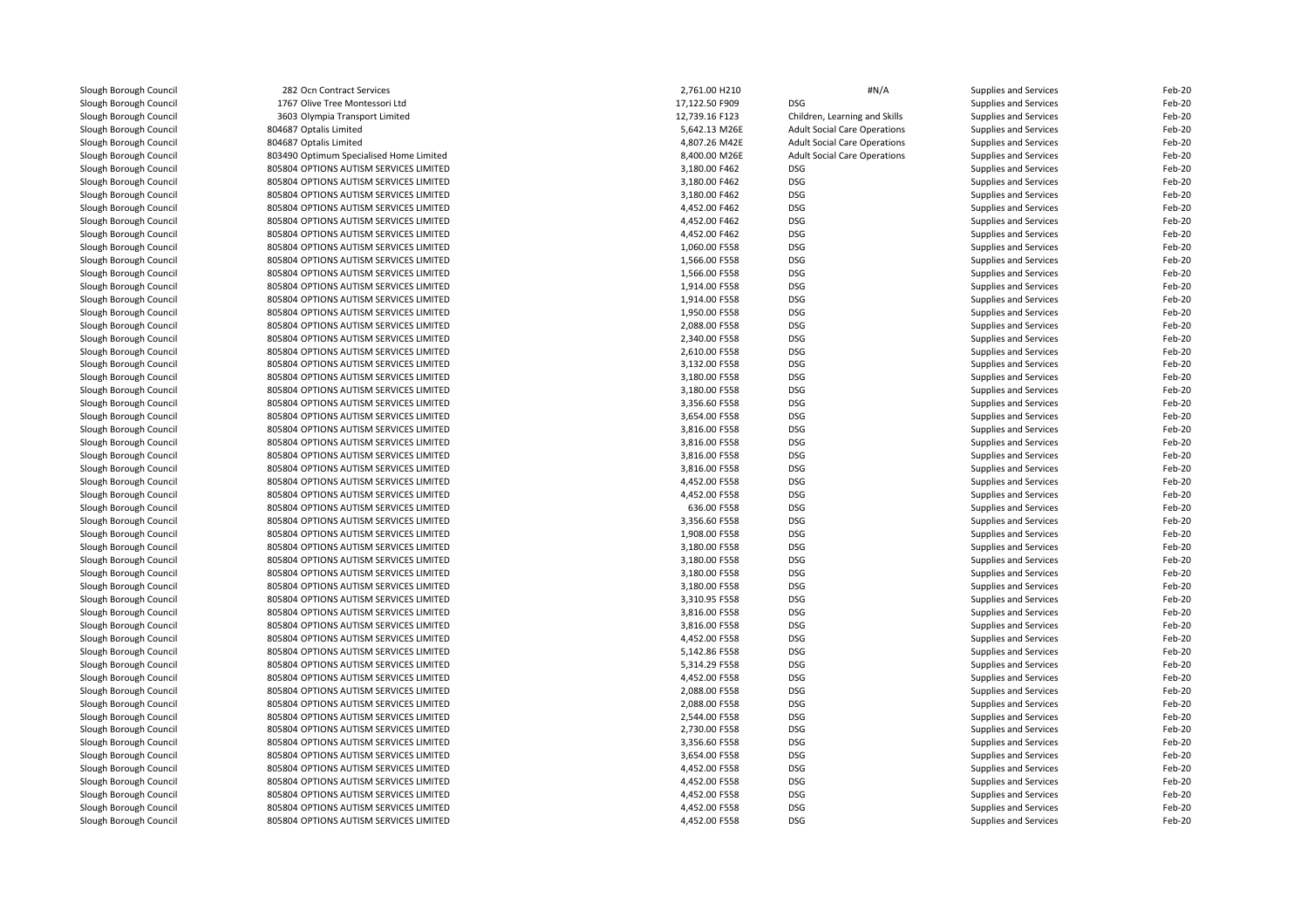| Slough Borough Council | 1629 Opus Energy Limited                                   | 10,684.35 K526  | <b>Building Management</b>          | Premises               | Feb-20 |
|------------------------|------------------------------------------------------------|-----------------|-------------------------------------|------------------------|--------|
| Slough Borough Council | 1629 Opus Energy Limited                                   | 23,771.94 K526  | <b>Building Management</b>          | Premises               | Feb-20 |
| Slough Borough Council | 803960 Orchard Hill College                                | 16,499.20 F462  | DSG                                 | Supplies and Services  | Feb-20 |
| Slough Borough Council | 803960 Orchard Hill College                                | 16,499.20 F462  | <b>DSG</b>                          | Supplies and Services  | Feb-20 |
| Slough Borough Council | 803960 Orchard Hill College                                | 12,693.66 F558  | <b>DSG</b>                          | Supplies and Services  | Feb-20 |
| Slough Borough Council | 803960 Orchard Hill College                                | 1,503.00 F558   | <b>DSG</b>                          | Supplies and Services  | Feb-20 |
| Slough Borough Council | 803960 Orchard Hill College                                | 16,739.20 F558  | <b>DSG</b>                          | Supplies and Services  | Feb-20 |
| Slough Borough Council | 803960 Orchard Hill College                                | 16,739.20 F558  | <b>DSG</b>                          | Supplies and Services  | Feb-20 |
| Slough Borough Council | 803960 Orchard Hill College                                | 4,600.60 F558   | <b>DSG</b>                          | Supplies and Services  | Feb-20 |
| Slough Borough Council | 803960 Orchard Hill College                                | 14,549.37 F558  | <b>DSG</b>                          | Supplies and Services  | Feb-20 |
| Slough Borough Council | 803960 Orchard Hill College                                | 16,919.20 F558  | <b>DSG</b>                          | Supplies and Services  | Feb-20 |
| Slough Borough Council | 803960 Orchard Hill College                                | 16,919.20 F558  | <b>DSG</b>                          | Supplies and Services  | Feb-20 |
| Slough Borough Council | 803960 Orchard Hill College                                | 17,339.20 F558  | <b>DSG</b>                          | Supplies and Services  | Feb-20 |
| Slough Borough Council | 803960 Orchard Hill College                                | 17,339.20 F558  | <b>DSG</b>                          | Supplies and Services  | Feb-20 |
| Slough Borough Council | 803960 Orchard Hill College                                | 17,339.20 F558  | <b>DSG</b>                          | Supplies and Services  | Feb-20 |
| Slough Borough Council | 805011 Osborne Property Services Limited                   | 39,842.79 J015  | <b>Housing Revenue Account</b>      | Premises               | Feb-20 |
| Slough Borough Council | 805011 Osborne Property Services Limited                   | 154,505.91 J606 | Housing Revenue Account             | Supplies and Services  | Feb-20 |
| Slough Borough Council | 805011 Osborne Property Services Limited                   | 124,998.05 J606 | Housing Revenue Account             | Supplies and Services  | Feb-20 |
| Slough Borough Council | 805011 Osborne Property Services Limited                   | 75.913.82 P409  | Capital                             | Capital Charges        | Feb-20 |
| Slough Borough Council | 805011 Osborne Property Services Limited                   | 128,394.87 P409 | Capital                             | <b>Capital Charges</b> | Feb-20 |
| Slough Borough Council | 805011 Osborne Property Services Limited                   | 298,783.95 P409 | Capital                             | <b>Capital Charges</b> | Feb-20 |
| Slough Borough Council | 805011 Osborne Property Services Limited                   | 2,500.00 P412   | Capital                             | Capital Charges        | Feb-20 |
| Slough Borough Council | 805011 Osborne Property Services Limited                   | 10,800.39 P419  | Capital                             | <b>Capital Charges</b> | Feb-20 |
| Slough Borough Council | 805011 Osborne Property Services Limited                   | 14,388.02 P419  | Capital                             | Capital Charges        | Feb-20 |
| Slough Borough Council | 805011 Osborne Property Services Limited                   | 59,585.39 P419  | Capital                             | <b>Capital Charges</b> | Feb-20 |
| Slough Borough Council | 805011 Osborne Property Services Limited                   | 32,550.40 P194  | Capital                             | Supplies and Services  | Feb-20 |
| Slough Borough Council | 805011 Osborne Property Services Limited                   | 249,694.42 J607 | Housing Revenue Account             | Supplies and Services  | Feb-20 |
| Slough Borough Council | 806996 OSG Architecture Limited                            | 3,000.00 P432   | Capital                             | <b>Capital Charges</b> | Feb-20 |
| Slough Borough Council | 806996 OSG Architecture Limited                            | 11,000.00 P432  | Capital                             | <b>Capital Charges</b> | Feb-20 |
| Slough Borough Council | 806996 OSG Architecture Limited                            | 3,000.00 P432   | Capital                             | Supplies and Services  | Feb-20 |
| Slough Borough Council | 3371 Our Lady Of Peace Catholic Primary and Nursery School | 40,116.57 E349  | DSG                                 | Supplies and Services  | Feb-20 |
| Slough Borough Council | 806757 Ove Arup & Partners Ltd                             | 34,575.00 D012  | Major Infrastructure Projects       | Supplies and Services  | Feb-20 |
| Slough Borough Council | 806757 Ove Arup & Partners Ltd                             | 47,117.00 D012  | Major Infrastructure Projects       | Supplies and Services  | Feb-20 |
| Slough Borough Council | 803538 Oxford City Council                                 | 77,714.00 B015  | Finance                             | Supplies and Services  | Feb-20 |
| Slough Borough Council | 680 Oxford House Community Care                            | 606.63 M44C     | <b>Adult Social Care Operations</b> | Supplies and Services  | Feb-20 |
| Slough Borough Council | 680 Oxford House Community Care                            | 612.18 M44C     | <b>Adult Social Care Operations</b> | Supplies and Services  | Feb-20 |
| Slough Borough Council | 680 Oxford House Community Care                            | 661.75 M44C     | <b>Adult Social Care Operations</b> | Supplies and Services  | Feb-20 |
| Slough Borough Council | 680 Oxford House Community Care                            | 688.16 M44C     | <b>Adult Social Care Operations</b> | Supplies and Services  | Feb-20 |
| Slough Borough Council | 680 Oxford House Community Care                            | 709.87 M44C     | <b>Adult Social Care Operations</b> | Supplies and Services  | Feb-20 |
| Slough Borough Council | 680 Oxford House Community Care                            | 736.56 M44C     | <b>Adult Social Care Operations</b> | Supplies and Services  | Feb-20 |
| Slough Borough Council | 680 Oxford House Community Care                            | 737.73 M44C     | <b>Adult Social Care Operations</b> | Supplies and Services  | Feb-20 |
| Slough Borough Council | 680 Oxford House Community Care                            | 737.74 M44C     | <b>Adult Social Care Operations</b> | Supplies and Services  | Feb-20 |
| Slough Borough Council | 680 Oxford House Community Care                            | 825.15 M44C     | <b>Adult Social Care Operations</b> | Supplies and Services  | Feb-20 |
| Slough Borough Council | 680 Oxford House Community Care                            | 884.71 M44C     | <b>Adult Social Care Operations</b> | Supplies and Services  | Feb-20 |
| Slough Borough Council | 680 Oxford House Community Care                            | 950.40 M44C     | <b>Adult Social Care Operations</b> | Supplies and Services  | Feb-20 |
| Slough Borough Council | 680 Oxford House Community Care                            | 973.29 M44C     | <b>Adult Social Care Operations</b> | Supplies and Services  | Feb-20 |
| Slough Borough Council | 680 Oxford House Community Care                            | 983.56 M44C     | <b>Adult Social Care Operations</b> | Supplies and Services  | Feb-20 |
| Slough Borough Council | 680 Oxford House Community Care                            | 1,031.96 M44C   | <b>Adult Social Care Operations</b> | Supplies and Services  | Feb-20 |
| Slough Borough Council | 680 Oxford House Community Care                            | 1,037.53 M44C   | <b>Adult Social Care Operations</b> | Supplies and Services  | Feb-20 |
| Slough Borough Council | 680 Oxford House Community Care                            | 1,040.16 M44C   | <b>Adult Social Care Operations</b> | Supplies and Services  | Feb-20 |
| Slough Borough Council | 680 Oxford House Community Care                            | 1,067.74 M44C   | <b>Adult Social Care Operations</b> | Supplies and Services  | Feb-20 |
| Slough Borough Council | 680 Oxford House Community Care                            | 1,098.83 M44C   | <b>Adult Social Care Operations</b> | Supplies and Services  | Feb-20 |
| Slough Borough Council | 680 Oxford House Community Care                            | 1,116.14 M44C   | <b>Adult Social Care Operations</b> | Supplies and Services  | Feb-20 |
| Slough Borough Council | 680 Oxford House Community Care                            | 1,161.60 M44C   | <b>Adult Social Care Operations</b> | Supplies and Services  | Feb-20 |
| Slough Borough Council | 680 Oxford House Community Care                            | 1,190.06 M44C   | <b>Adult Social Care Operations</b> | Supplies and Services  | Feb-20 |
| Slough Borough Council | 680 Oxford House Community Care                            | 1,563.17 M44C   | <b>Adult Social Care Operations</b> | Supplies and Services  | Feb-20 |
| Slough Borough Council | 680 Oxford House Community Care                            | 2,205.88 M44C   | <b>Adult Social Care Operations</b> | Supplies and Services  | Feb-20 |
|                        |                                                            |                 |                                     |                        |        |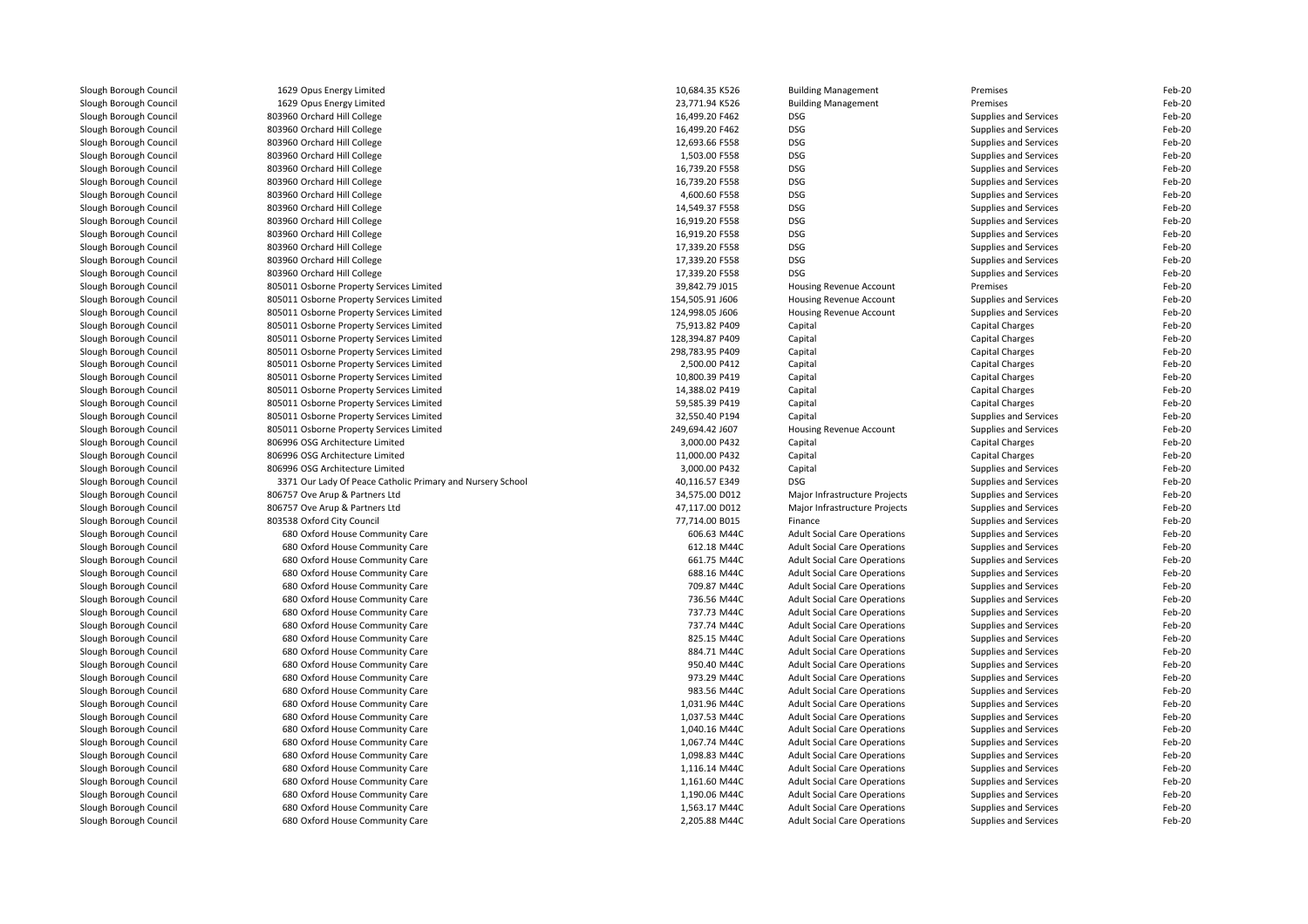| Slough Borough Council                           | 680 Oxford House Community Care                  | 507.76 M44C                    | <b>Adult Social Care Operations</b>            | Supplies and Services        | Feb-20           |
|--------------------------------------------------|--------------------------------------------------|--------------------------------|------------------------------------------------|------------------------------|------------------|
| Slough Borough Council                           | 680 Oxford House Community Care                  | 552.64 M44C                    | <b>Adult Social Care Operations</b>            | Supplies and Services        | Feb-20           |
| Slough Borough Council                           | 680 Oxford House Community Care                  | 938.08 M44C                    | <b>Adult Social Care Operations</b>            | <b>Supplies and Services</b> | Feb-20           |
| Slough Borough Council                           | 680 Oxford House Community Care                  | 1,072.12 M44C                  | <b>Adult Social Care Operations</b>            | Supplies and Services        | Feb-20           |
| Slough Borough Council                           | 680 Oxford House Community Care                  | 1,154.27 M44C                  | <b>Adult Social Care Operations</b>            | Supplies and Services        | Feb-20           |
| Slough Borough Council                           | 680 Oxford House Community Care                  | 1,876.14 M44C                  | <b>Adult Social Care Operations</b>            | Supplies and Services        | Feb-20           |
| Slough Borough Council                           | 680 Oxford House Community Care                  | 2,209.69 M44C                  | <b>Adult Social Care Operations</b>            | Supplies and Services        | Feb-20           |
| Slough Borough Council                           | 680 Oxford House Community Care                  | 2,233.15 M44C                  | <b>Adult Social Care Operations</b>            | Supplies and Services        | Feb-20           |
| Slough Borough Council                           | 680 Oxford House Community Care                  | 528.88 M44D                    | <b>Adult Social Care Operations</b>            | Supplies and Services        | Feb-20           |
| Slough Borough Council                           | 680 Oxford House Community Care                  | 611.88 M44D                    | <b>Adult Social Care Operations</b>            | Supplies and Services        | Feb-20           |
| Slough Borough Council                           | 680 Oxford House Community Care                  | 1,067.73 M44D                  | <b>Adult Social Care Operations</b>            | Supplies and Services        | Feb-20           |
| Slough Borough Council                           | 680 Oxford House Community Care                  | 510.39 M44F                    | <b>Adult Social Care Operations</b>            | <b>Supplies and Services</b> | Feb-20           |
| Slough Borough Council                           | 680 Oxford House Community Care                  | 628.61 M47D                    | <b>Adult Social Care Operations</b>            | Supplies and Services        | Feb-20           |
| Slough Borough Council                           | 680 Oxford House Community Care                  | 702.61 M48C                    | <b>Adult Social Care Operations</b>            | Supplies and Services        | Feb-20           |
| Slough Borough Council                           | 680 Oxford House Community Care                  | 738.91 M48C                    | <b>Adult Social Care Operations</b>            | Supplies and Services        | Feb-20           |
| Slough Borough Council                           | 680 Oxford House Community Care                  | 807.25 M48C                    | <b>Adult Social Care Operations</b>            | Supplies and Services        | Feb-20           |
| Slough Borough Council                           | 680 Oxford House Community Care                  | 1,025.78 M48C                  | <b>Adult Social Care Operations</b>            | Supplies and Services        | Feb-20           |
|                                                  | 518 Oxford House Nursing Home                    | 2,862.00 M15D                  | <b>Adult Social Care Operations</b>            |                              | Feb-20           |
| Slough Borough Council                           |                                                  |                                |                                                | Supplies and Services        | Feb-20           |
| Slough Borough Council                           | 518 Oxford House Nursing Home                    | 2,862.00 M18C                  | <b>Adult Social Care Operations</b>            | Supplies and Services        | Feb-20           |
| Slough Borough Council                           | 518 Oxford House Nursing Home                    | 2,862.00 M18C                  | <b>Adult Social Care Operations</b>            | Supplies and Services        |                  |
| Slough Borough Council                           | 518 Oxford House Nursing Home                    | 2,862.00 M18C                  | <b>Adult Social Care Operations</b>            | Supplies and Services        | Feb-20           |
| Slough Borough Council                           | 518 Oxford House Nursing Home                    | 2,862.00 M18C                  | <b>Adult Social Care Operations</b>            | <b>Supplies and Services</b> | Feb-20           |
| Slough Borough Council                           | 518 Oxford House Nursing Home                    | 2,862.00 M18C                  | <b>Adult Social Care Operations</b>            | Supplies and Services        | Feb-20           |
| Slough Borough Council                           | 518 Oxford House Nursing Home                    | 2,862.00 M18C                  | <b>Adult Social Care Operations</b>            | Supplies and Services        | Feb-20           |
| Slough Borough Council                           | 518 Oxford House Nursing Home                    | 2,862.00 M18C                  | <b>Adult Social Care Operations</b>            | Supplies and Services        | Feb-20           |
| Slough Borough Council                           | 518 Oxford House Nursing Home                    | 2,862.00 M18C                  | <b>Adult Social Care Operations</b>            | Supplies and Services        | Feb-20           |
| Slough Borough Council                           | 518 Oxford House Nursing Home                    | 68,688.00 M18C                 | <b>Adult Social Care Operations</b>            | Supplies and Services        | Feb-20           |
| Slough Borough Council                           | 518 Oxford House Nursing Home                    | 2,862.00 M28C                  | <b>Adult Social Care Operations</b>            | Supplies and Services        | Feb-20           |
| Slough Borough Council                           | 2520 Paradigm Housing Group Ltd                  | 31,936.46 H205                 | <b>Strategic Housing Services</b>              | Premises                     | Feb-20           |
| Slough Borough Council                           | 2520 Paradigm Housing Group Ltd                  | 27,412.22 H205                 | <b>Strategic Housing Services</b>              | Premises                     | Feb-20           |
| Slough Borough Council                           | 3271 Partnership In Care Ltd                     | 3,331.55 M27F                  | <b>Adult Social Care Operations</b>            | Supplies and Services        | Feb-20           |
| Slough Borough Council                           | 3271 Partnership In Care Ltd                     | 3,626.45 M27F                  | <b>Adult Social Care Operations</b>            | Supplies and Services        | Feb-20           |
| Slough Borough Council                           | 2509 Parvaaz Project                             | 900.00 M44D                    | <b>Adult Social Care Operations</b>            | Supplies and Services        | Feb-20           |
| Slough Borough Council                           | 2509 Parvaaz Project                             | 900.00 M44D                    | <b>Adult Social Care Operations</b>            | Supplies and Services        | Feb-20           |
| Slough Borough Council                           | 2509 Parvaaz Project                             | 720.00 M44D                    | <b>Adult Social Care Operations</b>            | Supplies and Services        | Feb-20           |
| Slough Borough Council                           | 2509 Parvaaz Project                             | 675.00 M44E                    | <b>Adult Social Care Operations</b>            | Supplies and Services        | Feb-20           |
| Slough Borough Council                           | 2509 Parvaaz Project                             | 1,125.00 M44E                  | <b>Adult Social Care Operations</b>            | Supplies and Services        | Feb-20           |
| Slough Borough Council                           | 2509 Parvaaz Project                             | 1,350.00 M44E                  | <b>Adult Social Care Operations</b>            | <b>Supplies and Services</b> | Feb-20           |
| Slough Borough Council                           | 2509 Parvaaz Project                             | 1,800.00 M44E                  | <b>Adult Social Care Operations</b>            | Supplies and Services        | Feb-20           |
| Slough Borough Council                           | 2509 Parvaaz Project                             | 2,062.50 M44E                  | <b>Adult Social Care Operations</b>            | Supplies and Services        | Feb-20           |
| Slough Borough Council                           | 2509 Parvaaz Project                             | 2,925.00 M44E                  | <b>Adult Social Care Operations</b>            | <b>Supplies and Services</b> | Feb-20           |
| Slough Borough Council                           | 2509 Parvaaz Project                             | 3,680.00 M50E                  | <b>Adult Social Care Operations</b>            | <b>Supplies and Services</b> | Feb-20           |
| Slough Borough Council                           | 1468 Patrol                                      | 3,184.80 D123                  | Planning and Transport                         | Supplies and Services        | Feb-20           |
| Slough Borough Council                           | 824 Penn Wood Primary and Nursery School         | 262,375.11 E459                | DSG                                            | Supplies and Services        | Feb-20           |
| Slough Borough Council                           | 1504 Permanent Futures Limited                   | 1,395.00 F410                  | DSG                                            | <b>Agency Staff</b>          | Feb-20           |
| Slough Borough Council                           | 1504 Permanent Futures Limited                   | 1,395.00 F410                  | DSG                                            | <b>Agency Staff</b>          | Feb-20           |
| Slough Borough Council                           | 1504 Permanent Futures Limited                   | 1,395.00 F410                  | DSG                                            | Agency Staff                 | Feb-20           |
| Slough Borough Council                           | 894 Pineapple Contracts                          | 14,000.70 P577                 | Capital                                        | Capital Charges              | Feb-20           |
| Slough Borough Council                           | 3359 Pippins School                              | 7,814.43 E379                  | <b>DSG</b>                                     | Supplies and Services        | Feb-20           |
| Slough Borough Council                           | 807120 PJ Care Limited                           | 6,977.30 M15D                  | <b>Adult Social Care Operations</b>            | Supplies and Services        | Feb-20           |
|                                                  |                                                  |                                |                                                |                              |                  |
| Slough Borough Council<br>Slough Borough Council | 807120 PJ Care Limited<br>4034 Pod Point Limited | 9,831.65 M15D<br>1,102.00 P170 | <b>Adult Social Care Operations</b><br>Capital | Supplies and Services        | Feb-20<br>Feb-20 |
|                                                  |                                                  |                                |                                                | Supplies and Services        |                  |
| Slough Borough Council                           | 3644 Poppy Cottage                               | 6,159.00 M42E                  | <b>Adult Social Care Operations</b>            | Supplies and Services        | Feb-20           |
| Slough Borough Council                           | 3644 Poppy Cottage                               | 6,159.00 M42E                  | <b>Adult Social Care Operations</b>            | Supplies and Services        | Feb-20           |
| Slough Borough Council                           | 806875 Portsmouth City Council                   | 10,689.00 P093                 | Capital                                        | Capital Charges              | Feb-20           |
| Slough Borough Council                           | 2537 Pre School Stars                            | 1,504.35 F550                  | DSG                                            | Supplies and Services        | Feb-20           |
| Slough Borough Council                           | 2537 Pre School Stars                            | 2,310.00 F550                  | <b>DSG</b>                                     | Supplies and Services        | Feb-20           |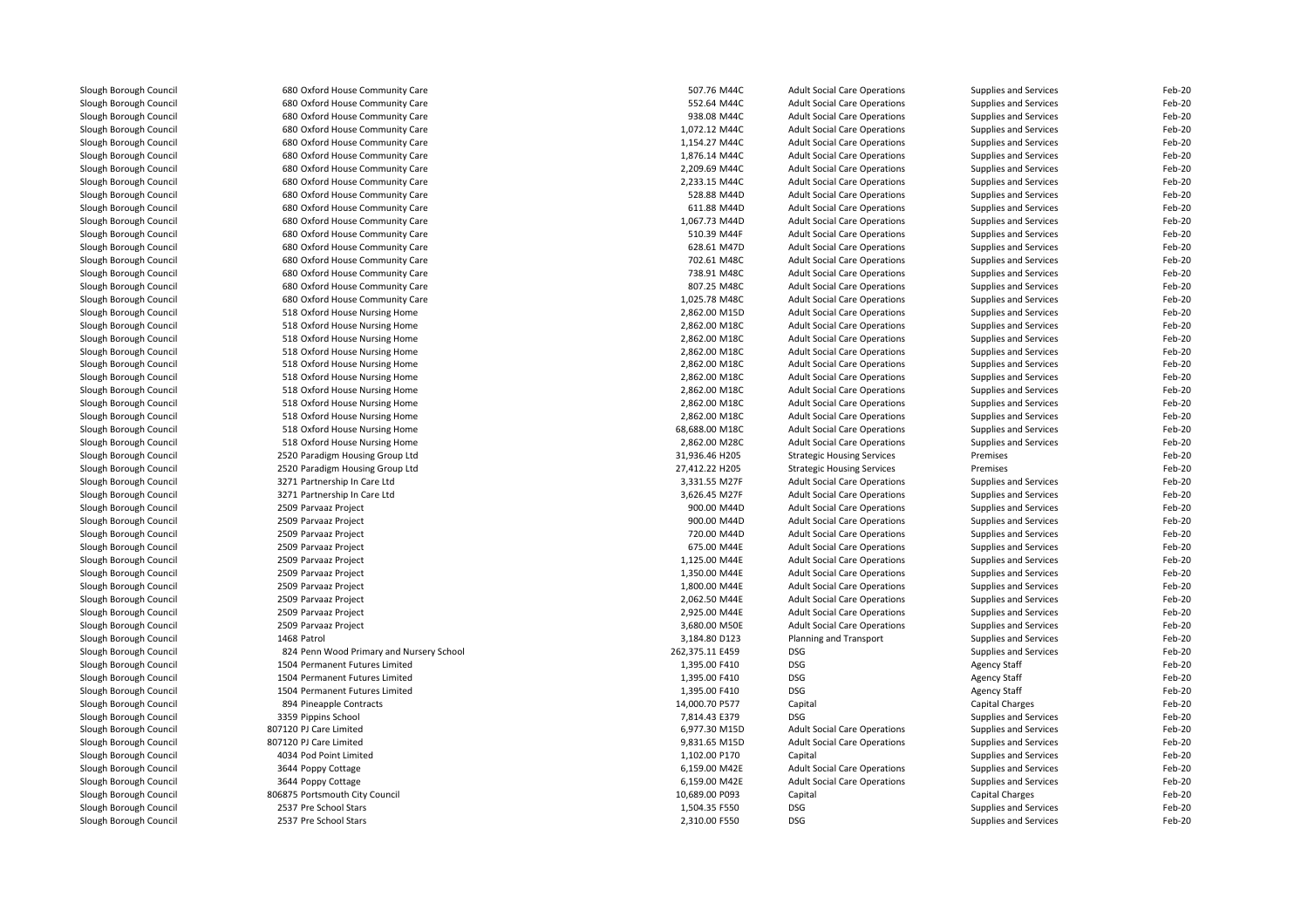| Slough Borough Council | 2537 Pre School Stars                                       | 2,310.00 F550                  | <b>DSG</b>                                                                 | Supplies and Services                           | Feb-20 |
|------------------------|-------------------------------------------------------------|--------------------------------|----------------------------------------------------------------------------|-------------------------------------------------|--------|
| Slough Borough Council | 2537 Pre School Stars                                       | 2,310.00 F550                  | <b>DSG</b>                                                                 | Supplies and Services                           | Feb-20 |
| Slough Borough Council | 2537 Pre School Stars                                       | 2,646.00 F550                  | DSG                                                                        | Supplies and Services                           | Feb-20 |
| Slough Borough Council | 2537 Pre School Stars                                       | 7,673.02 F909                  | <b>DSG</b>                                                                 | Supplies and Services                           | Feb-20 |
| Slough Borough Council | 803391 Premier People Solutions LTS                         | 780.00 B409                    | People                                                                     | Indirect Employee Expenses                      | Feb-20 |
| Slough Borough Council | 803391 Premier People Solutions LTS                         | 1,360.00 D900                  | Direct Service Organisation (DSO)                                          | Indirect Employee Expenses                      | Feb-20 |
| Slough Borough Council | 803391 Premier People Solutions LTS                         | 1,440.00 D900                  | Direct Service Organisation (DSO)                                          | Indirect Employee Expenses                      | Feb-20 |
| Slough Borough Council | 803391 Premier People Solutions LTS                         | 2,600.00 D900                  | Direct Service Organisation (DSO)                                          | Indirect Employee Expenses                      | Feb-20 |
| Slough Borough Council | 803391 Premier People Solutions LTS                         | 2,600.00 D900                  | Direct Service Organisation (DSO)                                          | Indirect Employee Expenses                      | Feb-20 |
| Slough Borough Council | 2693 Pressbeau Ltd                                          | 4,060.00 M17C                  | <b>Adult Social Care Operations</b>                                        | Supplies and Services                           | Feb-20 |
| Slough Borough Council | 803790 Primula Care Limited                                 | 2,485.71 M25C                  | <b>Adult Social Care Operations</b>                                        | Supplies and Services                           | Feb-20 |
| Slough Borough Council | 805398 PRIORITEYES LTD                                      | 9,480.00 A05C                  | Adult Social Care Commissioning                                            | Supplies and Services                           | Feb-20 |
| Slough Borough Council | 849 Priory Primary School                                   | 456,952.62 E389                | <b>DSG</b>                                                                 | Supplies and Services                           | Feb-20 |
| Slough Borough Council | 806931 Proclus Mediation Limited                            | 6,523.90 B096                  | Governance                                                                 | Supplies and Services                           | Feb-20 |
| Slough Borough Council | 805949 Promedica24 UK Limited                               | 3,432.14 M44D                  | <b>Adult Social Care Operations</b>                                        | Supplies and Services                           | Feb-20 |
| Slough Borough Council | 805949 Promedica24 UK Limited                               | 1,899.29 M44D                  | <b>Adult Social Care Operations</b>                                        | Supplies and Services                           | Feb-20 |
| Slough Borough Council | 805949 Promedica24 UK Limited                               | 3,764.29 M48C                  | <b>Adult Social Care Operations</b>                                        | Supplies and Services                           | Feb-20 |
| Slough Borough Council | 1138 Qed Slough Ltd                                         | 4,332.48 F868                  | Children, Learning and Skills                                              | Supplies and Services                           | Feb-20 |
| Slough Borough Council | 1138 Qed Slough Ltd                                         | 566,930.70 F868                | Children, Learning and Skills                                              | Supplies and Services                           | Feb-20 |
| Slough Borough Council | 1138 Qed Slough Ltd                                         | 9,702.15 F868                  | Children, Learning and Skills                                              | Supplies and Services                           | Feb-20 |
| Slough Borough Council | 805746 Qfree (Bristol) UK Ltd                               | 1,036.17 D500                  | Major Infrastructure Projects                                              | Supplies and Services                           | Feb-20 |
| Slough Borough Council | 805746 Qfree (Bristol) UK Ltd                               | 1,036.17 D500                  | Major Infrastructure Projects                                              | Supplies and Services                           | Feb-20 |
| Slough Borough Council | 2376 Quality Care Homes Uk Ltd                              | 7,180.00 M26E                  | <b>Adult Social Care Operations</b>                                        | Supplies and Services                           | Feb-20 |
| Slough Borough Council | 2376 Quality Care Homes Uk Ltd                              | 7,200.00 M26E                  | <b>Adult Social Care Operations</b>                                        | Supplies and Services                           | Feb-20 |
| Slough Borough Council | 3006 Quench.Me.Uk Limited                                   | 806.40 B068                    | <b>Building Management</b>                                                 | Supplies and Services                           | Feb-20 |
| Slough Borough Council | 1872 R&D Contractors                                        | 5,923.96 P547                  | Capital                                                                    | Capital Charges                                 | Feb-20 |
|                        | 1872 R&D Contractors                                        | 11,738.80 P006                 |                                                                            |                                                 | Feb-20 |
| Slough Borough Council |                                                             |                                | Capital                                                                    | <b>Capital Charges</b><br>Supplies and Services | Feb-20 |
| Slough Borough Council | 2685 R.E.A.C.H<br>2685 R.E.A.C.H                            | 6,400.00 M26E<br>6,400.00 M26E | <b>Adult Social Care Operations</b><br><b>Adult Social Care Operations</b> | Supplies and Services                           | Feb-20 |
| Slough Borough Council |                                                             |                                |                                                                            |                                                 | Feb-20 |
| Slough Borough Council | 2685 R.E.A.C.H                                              | 6,471.44 M26E                  | <b>Adult Social Care Operations</b>                                        | Supplies and Services                           |        |
| Slough Borough Council | 2685 R.E.A.C.H                                              | 6,471.44 M26E                  | <b>Adult Social Care Operations</b>                                        | Supplies and Services                           | Feb-20 |
| Slough Borough Council | 2685 R.E.A.C.H                                              | 4,757.52 M26E                  | <b>Adult Social Care Operations</b>                                        | Supplies and Services                           | Feb-20 |
| Slough Borough Council | 2685 R.E.A.C.H                                              | 4,757.52 M26E                  | <b>Adult Social Care Operations</b>                                        | Supplies and Services                           | Feb-20 |
| Slough Borough Council | 2685 R.E.A.C.H                                              | 4,959.40 M26E                  | <b>Adult Social Care Operations</b>                                        | Supplies and Services                           | Feb-20 |
| Slough Borough Council | 2685 R.E.A.C.H                                              | 4,959.40 M26E                  | <b>Adult Social Care Operations</b>                                        | Supplies and Services                           | Feb-20 |
| Slough Borough Council | 2685 R.E.A.C.H                                              | 7,056.00 M26E                  | <b>Adult Social Care Operations</b>                                        | Supplies and Services                           | Feb-20 |
| Slough Borough Council | 2685 R.E.A.C.H                                              | 7,056.00 M26E                  | <b>Adult Social Care Operations</b>                                        | Supplies and Services                           | Feb-20 |
| Slough Borough Council | 2685 R.E.A.C.H                                              | -521.80 M26E                   | <b>Adult Social Care Operations</b>                                        | <b>External Receipts</b>                        | Feb-20 |
| Slough Borough Council | 2685 R.E.A.C.H                                              | -521.80 M26E                   | <b>Adult Social Care Operations</b>                                        | <b>External Receipts</b>                        | Feb-20 |
| Slough Borough Council | 807104 R2P UK Systems Ltd                                   | 2,500.00 D512                  | Major Infrastructure Projects                                              | Premises                                        | Feb-20 |
| Slough Borough Council | 1305 Rackspace Limited                                      | 555.68 B039                    | <b>Customer and Communications</b>                                         | Supplies and Services                           | Feb-20 |
| Slough Borough Council | 1305 Rackspace Limited                                      | 3,050.56 B342                  | Digital and Strategic IT                                                   | Supplies and Services                           | Feb-20 |
| Slough Borough Council | 803954 Ravensbourne School (part of Hornbeam Academy Trust) | 7,597.66 F552                  | <b>DSG</b>                                                                 | Supplies and Services                           | Feb-20 |
| Slough Borough Council | 690 Reading Borough Council                                 | 21,000.00 B349                 | People                                                                     | Salaries and Wages                              | Feb-20 |
| Slough Borough Council | 805444 Reading Transport Ltd                                | 6,050.00 D512                  | Major Infrastructure Projects                                              | Supplies and Services                           | Feb-20 |
| Slough Borough Council | 806766 Red Brick Care Ltd                                   | 1,764.00 M44C                  | <b>Adult Social Care Operations</b>                                        | Supplies and Services                           | Feb-20 |
| Slough Borough Council | 806766 Red Brick Care Ltd                                   | 672.00 M44D                    | <b>Adult Social Care Operations</b>                                        | Supplies and Services                           | Feb-20 |
| Slough Borough Council | 804359 Redacted                                             | 1,143.72 F123                  | Children, Learning and Skills                                              | Supplies and Services                           | Feb-20 |
| Slough Borough Council | 806541 Redacted                                             | 8,335.89 F909                  | <b>DSG</b>                                                                 | Supplies and Services                           | Feb-20 |
| Slough Borough Council | 803807 Redacted                                             | 1,947.16 F909                  | <b>DSG</b>                                                                 | Supplies and Services                           | Feb-20 |
| Slough Borough Council | 804763 Redacted                                             | 602.01 F909                    | <b>DSG</b>                                                                 | Supplies and Services                           | Feb-20 |
| Slough Borough Council | 805307 Redacted                                             | 1,152.86 F909                  | <b>DSG</b>                                                                 | Supplies and Services                           | Feb-20 |
| Slough Borough Council | 806671 Redacted                                             | 576.43 F909                    | <b>DSG</b>                                                                 | Supplies and Services                           | Feb-20 |
| Slough Borough Council | 803886 Redacted                                             | 956.43 F909                    | <b>DSG</b>                                                                 | Supplies and Services                           | Feb-20 |
| Slough Borough Council | 803825 Redacted                                             | 1,321.04 F909                  | <b>DSG</b>                                                                 | Supplies and Services                           | Feb-20 |
| Slough Borough Council | 803809 Redacted                                             | 591.80 F909                    | <b>DSG</b>                                                                 | Supplies and Services                           | Feb-20 |
| Slough Borough Council | 804932 Redacted                                             | 537.54 F909                    | <b>DSG</b>                                                                 | Supplies and Services                           | Feb-20 |
|                        |                                                             |                                |                                                                            |                                                 |        |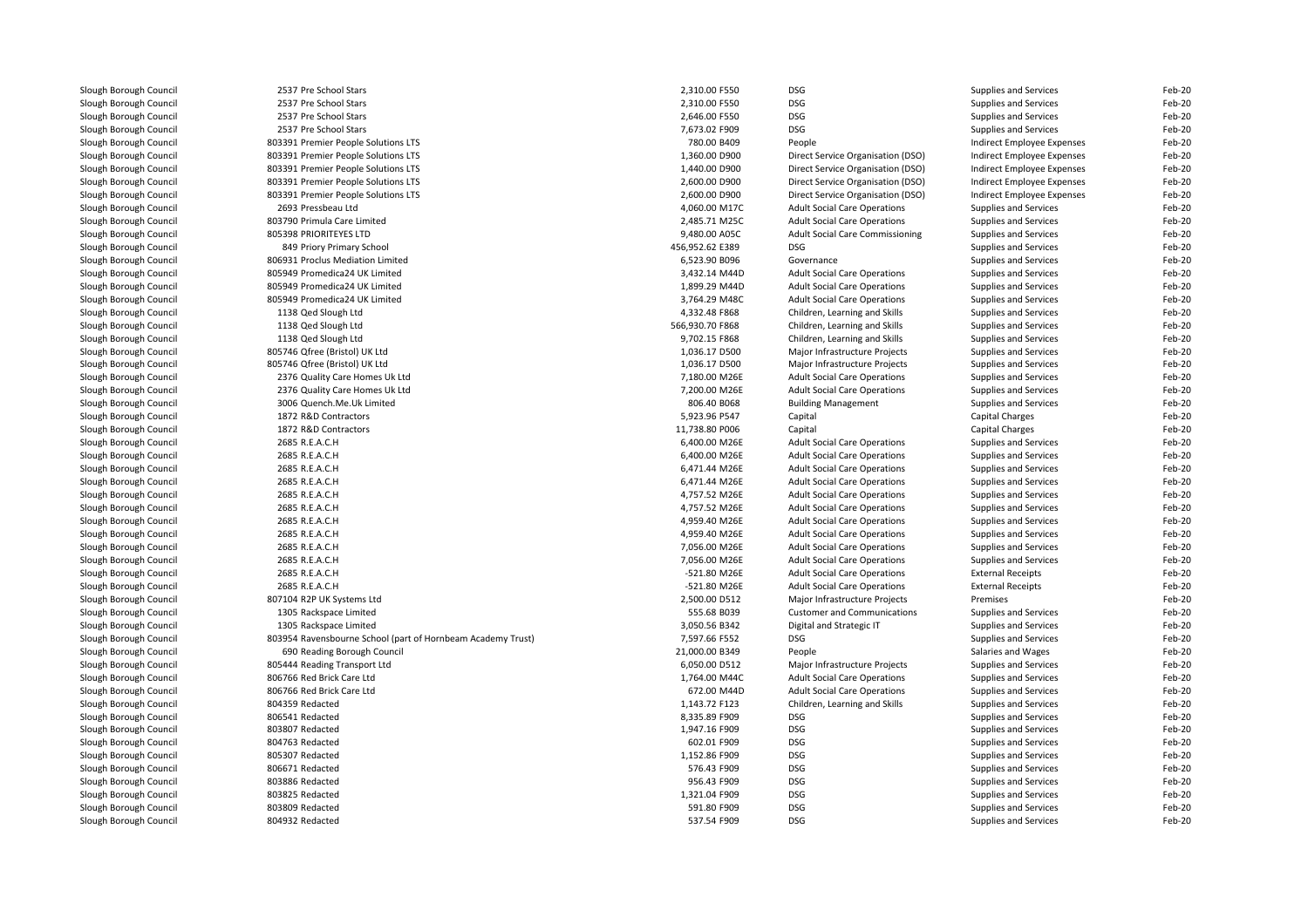| Slough Borough Council | 804711 Redacted                                        | 728.99 F909    | <b>DSG</b>                          | Supplies and Services        | Feb-20 |
|------------------------|--------------------------------------------------------|----------------|-------------------------------------|------------------------------|--------|
| Slough Borough Council | 804707 Redacted                                        | 511.10 F909    | <b>DSG</b>                          | Supplies and Services        | Feb-20 |
| Slough Borough Council | 805779 Redacted                                        | 628.83 F909    | <b>DSG</b>                          | Supplies and Services        | Feb-20 |
| Slough Borough Council | 3251 Redacted                                          | 4,493.85 F909  | <b>DSG</b>                          | Supplies and Services        | Feb-20 |
| Slough Borough Council | 803853 Redacted                                        | 975.06 F909    | <b>DSG</b>                          | Supplies and Services        | Feb-20 |
| Slough Borough Council | 805309 Redacted                                        | 843.98 F909    | <b>DSG</b>                          | Supplies and Services        | Feb-20 |
| Slough Borough Council | 803884 Redacted                                        | 991.94 F909    | <b>DSG</b>                          | Supplies and Services        | Feb-20 |
| Slough Borough Council | 803802 Redacted                                        | 1,220.39 F909  | <b>DSG</b>                          | Supplies and Services        | Feb-20 |
| Slough Borough Council | 803842 Redacted                                        | 714.92 F909    | <b>DSG</b>                          | Supplies and Services        | Feb-20 |
| Slough Borough Council | 3917 Redacted                                          | 591.80 F909    | <b>DSG</b>                          | Supplies and Services        | Feb-20 |
| Slough Borough Council | 805806 Redacted                                        | 948.23 F909    | <b>DSG</b>                          | Supplies and Services        | Feb-20 |
| Slough Borough Council | 805317 Redacted                                        | 864.64 F909    | <b>DSG</b>                          | Supplies and Services        | Feb-20 |
| Slough Borough Council | 804597 Redline Buses Ltd                               | 4,122.88 D512  | Major Infrastructure Projects       | Supplies and Services        | Feb-20 |
| Slough Borough Council | 804597 Redline Buses Ltd                               | 5,014.11 D512  | Major Infrastructure Projects       | Supplies and Services        | Feb-20 |
| Slough Borough Council | 6 Re-Format Llp                                        | 690.00 P577    | Capital                             | Capital Charges              | Feb-20 |
| Slough Borough Council | 6 Re-Format Llp                                        | 27,790.35 P577 | Capital                             | Capital Charges              | Feb-20 |
| Slough Borough Council | 2229 Reliance High-Tech Limited (T/A Reliance Project) | 649.35 H231    | <b>Strategic Housing Services</b>   | Supplies and Services        | Feb-20 |
| Slough Borough Council | 2229 Reliance High-Tech Limited (T/A Reliance Project) | 506.40 D105    | Major Infrastructure Projects       | Indirect Employee Expenses   | Feb-20 |
| Slough Borough Council | 2229 Reliance High-Tech Limited (T/A Reliance Project) | 1,751.40 D224  | Planning and Transport              | <b>Supplies and Services</b> | Feb-20 |
| Slough Borough Council | 804570 Renault Retail Group UK Limited                 | 928.06 D309    | Major Infrastructure Projects       | Premises                     | Feb-20 |
| Slough Borough Council | 781 Resource Productions Ltd                           | 8,500.00 F210  | Communities and Lesiure             | TP-Other Bodies              | Feb-20 |
| Slough Borough Council | 781 Resource Productions Ltd                           | 10,000.00 H235 | <b>Regulatory Services</b>          | Supplies and Services        | Feb-20 |
| Slough Borough Council | 781 Resource Productions Ltd                           | 9,500.00 F210  | Communities and Lesiure             | Supplies and Services        | Feb-20 |
| Slough Borough Council | 3486 Response Organisation                             | 1,818.60 M42F  | <b>Adult Social Care Operations</b> | Supplies and Services        | Feb-20 |
| Slough Borough Council | 3486 Response Organisation                             | 2,453.92 M42F  | <b>Adult Social Care Operations</b> | Supplies and Services        | Feb-20 |
| Slough Borough Council | 1893 Ricardo-Aea Limited                               | 8,722.50 D308  | Major Infrastructure Projects       | Supplies and Services        | Feb-20 |
| Slough Borough Council | 1893 Ricardo-Aea Limited                               | 15,750.00 D460 | Major Infrastructure Projects       | Supplies and Services        | Feb-20 |
| Slough Borough Council | 806956 Rompa Limited                                   | 3,710.10 P577  | Capital                             | Capital Charges              | Feb-20 |
| Slough Borough Council | 806930 Roselight Healthcare Service Limited            | 3,340.00 M42F  | <b>Adult Social Care Operations</b> | Supplies and Services        | Feb-20 |
| Slough Borough Council | 806930 Roselight Healthcare Service Limited            | 2,600.00 M44F  | <b>Adult Social Care Operations</b> | Supplies and Services        | Feb-20 |
| Slough Borough Council | 806930 Roselight Healthcare Service Limited            | 3,340.00 M44F  | <b>Adult Social Care Operations</b> | Supplies and Services        | Feb-20 |
| Slough Borough Council | 692 Ross Stonecraft Ltd                                | 601.20 D320    | <b>Regulatory Services</b>          | Supplies and Services        | Feb-20 |
| Slough Borough Council | 1220 Royal Borough Of Windsor & Mhead                  | 977.50 D012    | Major Infrastructure Projects       | Supplies and Services        | Feb-20 |
| Slough Borough Council | 696 Royal Borough Of Windsor And Maidenhead            | 8,175.00 M26E  | <b>Adult Social Care Operations</b> | Supplies and Services        | Feb-20 |
| Slough Borough Council | 696 Royal Borough Of Windsor And Maidenhead            | 13,080.00 M26E | <b>Adult Social Care Operations</b> | Supplies and Services        | Feb-20 |
| Slough Borough Council | 696 Royal Borough Of Windsor And Maidenhead            | 4,138.20 M44E  | <b>Adult Social Care Operations</b> | Supplies and Services        | Feb-20 |
| Slough Borough Council | 696 Royal Borough Of Windsor And Maidenhead            | 4,349.40 M44E  | <b>Adult Social Care Operations</b> | Supplies and Services        | Feb-20 |
| Slough Borough Council | 2168 RSM Risk Assurance Services LLP                   | 21,299.00 B132 | Finance                             | Supplies and Services        | Feb-20 |
| Slough Borough Council | 2168 RSM Risk Assurance Services LLP                   | 3,875.00 P432  | Capital                             | Capital Charges              | Feb-20 |
| Slough Borough Council | 806398 Saba Park UK Services Limited                   | 6,181.70 D123  | Planning and Transport              | Premises                     | Feb-20 |
| Slough Borough Council | 806398 Saba Park UK Services Limited                   | 1,540.00 D010  | Planning and Transport              | Supplies and Services        | Feb-20 |
| Slough Borough Council | 806398 Saba Park UK Services Limited                   | 1,293.15 C061  | <b>Customer and Communications</b>  | Supplies and Services        | Feb-20 |
| Slough Borough Council | 806398 Saba Park UK Services Limited                   | 23,284.81 D123 | Planning and Transport              | Supplies and Services        | Feb-20 |
| Slough Borough Council | 2023 Sadlers Wells                                     | 4,900.00 C322  | Communities and Lesiure             | Supplies and Services        | Feb-20 |
| Slough Borough Council | 3729 Sainsburys Business Direct                        | 1,625.00 D305  | <b>Customer and Communications</b>  | Supplies and Services        | Feb-20 |
| Slough Borough Council | 3729 Sainsburys Business Direct                        | 1,950.00 D305  | <b>Customer and Communications</b>  | Supplies and Services        | Feb-20 |
| Slough Borough Council | 3729 Sainsburys Business Direct                        | 1,950.00 D305  | <b>Customer and Communications</b>  | Supplies and Services        | Feb-20 |
| Slough Borough Council | 3729 Sainsburys Business Direct                        | 1,950.00 D305  | <b>Customer and Communications</b>  | Supplies and Services        | Feb-20 |
| Slough Borough Council | 3729 Sainsburys Business Direct                        | 1,950.00 D305  | <b>Customer and Communications</b>  | Supplies and Services        | Feb-20 |
| Slough Borough Council | 3729 Sainsburys Business Direct                        | 1,950.00 D305  | <b>Customer and Communications</b>  | Supplies and Services        | Feb-20 |
| Slough Borough Council | 3729 Sainsburys Business Direct                        | 1,950.00 D305  | <b>Customer and Communications</b>  | Supplies and Services        | Feb-20 |
| Slough Borough Council | 3729 Sainsburys Business Direct                        | 1,950.00 D305  | <b>Customer and Communications</b>  | Supplies and Services        | Feb-20 |
| Slough Borough Council | 3729 Sainsburys Business Direct                        | 1,950.00 D305  | <b>Customer and Communications</b>  | Supplies and Services        | Feb-20 |
| Slough Borough Council | 805875 Salutem LD Bidco IV Limited T/A Ambito Care     | 3,385.75 M25D  | <b>Adult Social Care Operations</b> | Supplies and Services        | Feb-20 |
| Slough Borough Council | 804350 Sandra's Childcare                              | 948.49 F909    | <b>DSG</b>                          | <b>Supplies and Services</b> | Feb-20 |
| Slough Borough Council | 925 Sara Wood                                          | 850.00 D320    | <b>Regulatory Services</b>          | Supplies and Services        | Feb-20 |
| Slough Borough Council | 925 Sara Wood                                          | 787.50 D320    | <b>Regulatory Services</b>          | Supplies and Services        | Feb-20 |
|                        |                                                        |                |                                     |                              |        |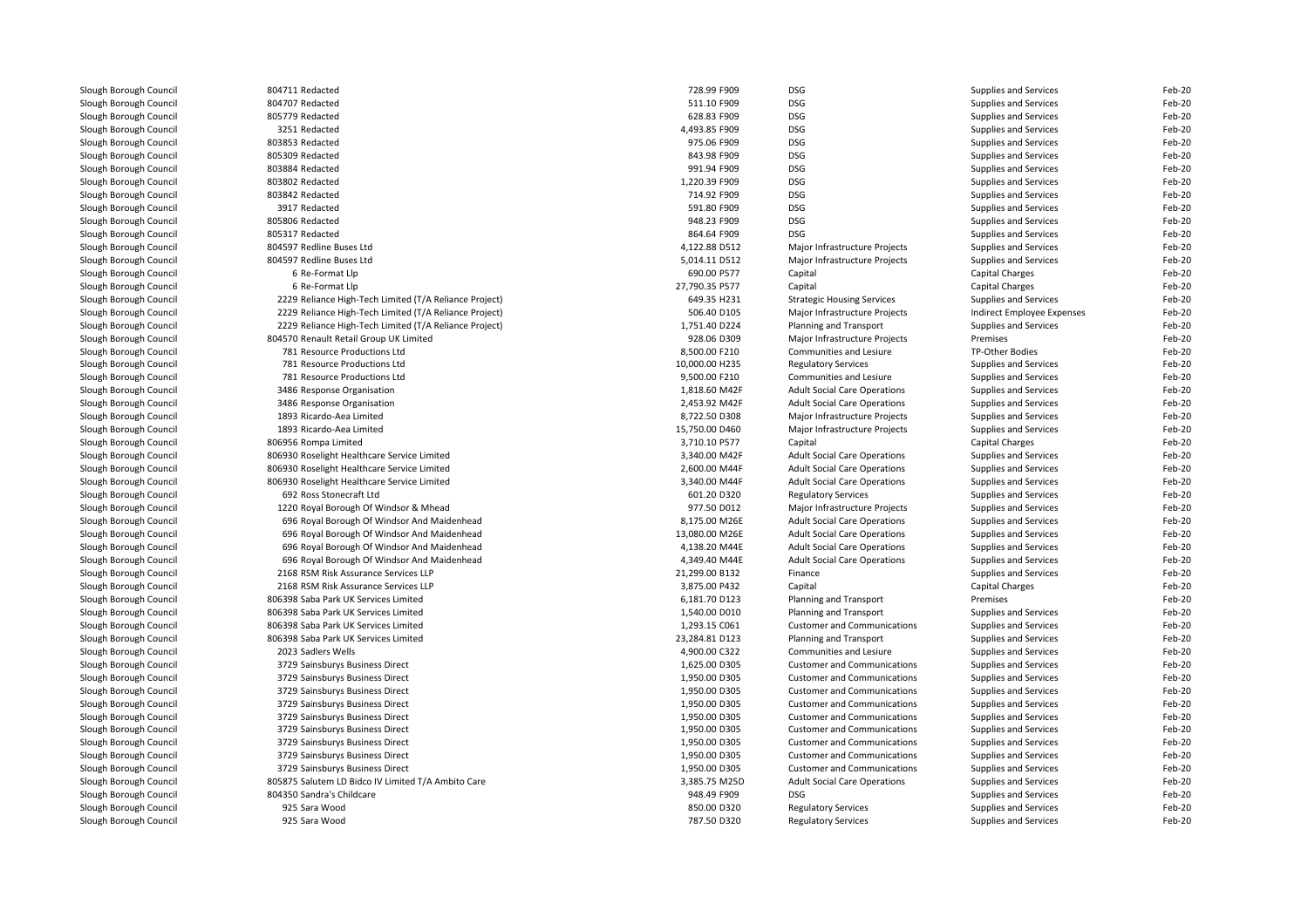Slough Borough Council 925 Sara Wood<br>Slough Borough Council 925 Sara Wood Slough Borough Council and the Summer of the State Slough Slough Slough Slough Slough Slough Slough Slough Slough Slough Slough Slough Slough Slough Slough Slough Slough Slough Slough Slough Slough Slough Slough Slough Slo Slough Borough Council 1580 Savills (UK) Ltd<br>
Slough Borough Council 1580 Savills (UK) Ltd Slough Borough Council 1580 Savills (UK) Ltd<br>
Slough Borough Council 1580 Savills (UK) Ltd Slough Borough Council 1580 Savills (UK) Ltd<br>
1580 Savills (UK) Ltd<br>
1580 Savills (UK) Ltd Slough Borough Council 1580 Savills (UK) Ltd<br>
1580 Savills (UK) Ltd<br>
1580 Savills (UK) Ltd Slough Borough Council<br>Slough Borough Council Slough Borough Council and the Superson Borough Council and the Slough Borough SHB Hire Limited Slough Borough Council<br>Slough Borough Council Slough Borough Council **805074 Skip Units Limited**<br>Slough Borough Council **8050 Skyways Hotel** Slough Borough Council and the Superinte Slough Mencap<br>Slough Borough Council and the Superinte Superinte Slough Urban Re

Slough Borough Council 1022 Sdk Environmental Ltd<br>
Slough Borough Council 1935 Selborne Chambers Slough Borough Council **803999** Sequence Care Group<br>Slough Borough Council **803** 2585 Sevmour House 804905 SHB Hire Limited<br>804905 SHB Hire Limited Slough Borough Council **805203** Shorts Agricultural Services Ltd<br>805203 Shorts Agricultural Services Ltd Slough Borough Council **805203** Shorts Agricultural Services Ltd<br>1905 Slough Borough Council **805807** Siemens Mobility Limited Slough Borough Council **805807** Siemens Mobility Limited<br>Slough Borough Council **805807** Siemens Mobility Limited Slough Borough Council **805807** Siemens Mobility Limited<br>Slough Borough Council **805807** Siemens Mobility Limited Slough Borough Council **805807** Siemens Mobility Limited<br>805807 Siemens Mobility Limited<br>8119 Skills For Care Slough Borough Council <sup>2466</sup> Slough Childrens Services Trust LimitedSlough Borough Council **2466 Slough Childrens Services Trust Limited**<br>276 Slough Borough Council 276 Slough Community Transport & Shopm Slough Borough Council <sup>3503</sup> Slough Day Nursery 7,263.22 F909 DSGSlough Borough Council <sup>3011</sup> Slough Urban Renewal Community Projects LLPSlough Borough Council <sup>3011</sup> Slough Urban Renewal Community Projects LLPSlough Borough Council <sup>3011</sup> Slough Urban Renewal Community Projects LLPSlough Borough Council <sup>3011</sup> Slough Urban Renewal Community Projects LLPSlough Borough Council <sup>3011</sup> Slough Urban Renewal Community Projects LLPSlough Borough Council 1990 1011 Slough Urban Renewal Community Projects LLP<br>3011 Slough Rommunity Projects LLP Slough Borough Council <sup>3011</sup> Slough Urban Renewal Community Projects LLPSlough Borough Council <sup>3011</sup> Slough Urban Renewal Community Projects LLPSlough Borough Council <sup>3011</sup> Slough Urban Renewal Community Projects LLPSlough Borough Council 1990 1011 Slough Urban Renewal Community Projects LLP<br>3011 Slough Rommunity Projects LLP Slough Borough Council 1901 Sough Urban Renewal Community Projects LLP<br>3011 Slough Borough Council 1901 Sough Urban Renewal Community Projects LLP Slough Borough Council <sup>3011</sup> Slough Urban Renewal Community Projects LLPSlough Borough Council 1990 and 3011 Slough Urban Renewal Community Projects LLP<br>306733 Smart Move (Estate Agents UK) LTD 806733 Smart Move (Estate Agents UK) LTD

d extending the 1,075.00 D320 Regulatory Services Supplies and Services Feb-20 Supplies and Services Feb-20 d extending the state of the S25.00 D320 Regulatory Services Supplies and Services Feb-20 Feb-20 d contract the 1,150.00 J150 Housing Revenue Account Supplies and Services Feb-20 d contract the contract of the 2,530.00 J150 Housing Revenue Account Supplies and Services Feb-20 3,008.44 P405 Capital Capital Charges Feb-20 d capital Charges Capital Charges Capital Charges Capital Charges Capital Charges Feb-20 d capital Charges Capital Charges Capital Charges Capital Charges Capital Charges Capital Charges Feb-20 5,745.33 H253 Neighbourhood Services External Receipts Feb-20 Slough Borough Council 2013 Selborne Chambers 3,120.00 P128 Capital Chambers Capital Charges Capital Charges Feb-20 Feb-20 11,022.65 M26E Adult Social Care Operations Supplies and Services<br>1992 - The Adult Social Care Operations Supplies and Services Feb-20 Slough Borough Council 2585 Seymour House 2,880.00 M26E Adult Social Care Operations Supplies and Services Feb-20  $Feh-20$ Slough Borough Council 2585 Seymour House 2,976.00 M26E Adult Social Care Operations Supplies and Services Feb-20  $Feh-20$ Slough Borough Council 2585 Seymour House 5,747.18 M26E Adult Social Care Operations Supplies and Services Feb-20  $Feh-20$ Slough Borough Council 2585 Seymour House 1996-20 11,176.29 M26E Adult Social Care Operations Supplies and Services Feb-20 Feb-20 Slough Borough Council 2585 Seymour House 2,380.80 M42E Adult Social Care Operations Supplies and Services Feb-20 Feb-20 Slough Borough Council 2585 Seymour House 4,602.62 M42E Adult Social Care Operations Supplies and Services Feb-20  $Feh-20$  -839.47 D880 Direct Service Organisation (DSO) Supplies and Services Feb-20 1,425.00 D750 Direct Service Organisation (DSO) Transport Feb-20 30,991.64 D910 Direct Service Organisation (DSO) Transport Transport Feb-20<br>3,531.20 D342 Environmental Services Supplies and Services Feb-20 d environmental Services Supplies and Services Supplies and Services Feb-20 Feb-20 7,818.10 D342 Environmental Services Supplies and Services Feb-20 70,000.00 P149 Capital Capital Charges Feb-20 2,178.65 D500 Major Infrastructure Projects Supplies and Services Feb-20 1,189.91 D500 Major Infrastructure Projects Supplies and Services<br>650.00 B409 People People Supplies and Services Feb-20 Slough Borough Council 2001 3119 Skills For Care 20 20 20 20 20 20 20 20 300 5000 9 2000 People Supplies and Services Feb-20 5 Feb-20 20 20 20 20 20 30 409 5 20 20 20 30 409 5 20 30 409 5 20 30 409 5 20 30 409 5 20 30 409 Feb-20 8,026.50 D630 Direct Service Organisation (DSO) Supplies and Services Feb-20 Feb-20 Slough Borough Council 2853 Skyways Hotel 2002 2,420.00 M81D Adult Social Care Operations Supplies and Services Feb-20  $Feh-20$ Slough Borough Council 2003 Supplies and Samples and Samples and Samples and Samples and Services Feb-20 Children, Learning and Skills Supplies and Services Feb-20 Feb-20 Slough Borough Council <sup>1459</sup> Slough And Eton C E School 18,250.00 E769 DSGSupplies and Services<br>
Supplies and Services<br>
Feb-20 2,243,234.35 M99C Children, Learning and Skills Supplies and Services Feb-20 44,000.00 M99C Children, Learning and Skills Supplies and Services Feb-20<br>562.68 M44E Adult Social Care Operations Supplies and Services Feb-20 Slough Borough Council Supplies and Services and Services and Services Community Transport & Shopmobility 562.68 M44E Adult Social Care Operations Supplies and Services Feb-20.760.00 F123 Children, Learning and Skills Supp Feb-20 Slough Borough Council 276 Slough Community Transport & Shopmobility 2008 Children, Learning and Skills Supplies and Supplies and Supplies and Supplies and Supplies and Supplies and Supplies and Supplies and Services Feb-2 Feb-20 Slough Borough Council 276 Slough Community Transport & Shopmobility 2,300.00 M50A Major Infrastructure Projects Transport 2,300.00 M50A Major Infrastructure Projects Transport Propertions 2,300.00 M50A Major Infrastructur Feb-20 Slough Borough Council Supplies and Services and Services and Services of Carers and Services of Supplies and Services of Supplies and Services of Carers 515.52 M44D Adult Social Care Operations Supplies and Services Feb-2 Feb-20 Slough Borough Council 1913 Slough Crossroads Caring For Carers 1,288.80 M44E Adult Social Care Operations Supplies and Services 1,546.56 M44E Adult Social Care Operations Supplies and Services Feb-2012 Supplies and Servic  $Feh-20$ Slough Borough Council 1913 Slough Crossroads Caring For Carers 1,546.56 M44E Adult Social Care Operations Supplies and Services 1,608.80 M44E Adult Social Care Operations Supplies and Services Feb-2012 Supplies and Servic  $Feh-20$ Slough Borough Council 2013 Slough Crossroads Caring For Carers 2006 2012 1,608.80 M44E Adult Social Care Operations Supplies and Services Feb-20 Feb-20 Slough Borough Council Supplies and Services and School of the Carers and Supplies and Supplies and Supplies and Supplies and Services and Services and Services For Carers 837.72 M44E Adult Social Care Operations Supplies Feb-20 Slough Borough Council Supplies and Services and School Slough Crossroads Caring For Carers and Supplies and Services and Services For Carers 836.62 M44F Adult Social Care Operations Supplies and Services Feb-2012 of Suppl  $Feh-20$ Slough Borough Council **1913** Slough Crossroads Caring For Carers **868.29 M44F** Adult Social Care Operations Supplies and Services Feb-20  $Feh-20$ DSG<br>
Supplies and Services<br>
Premises<br>
Feb-20<br>
Feb-20 2,640.00 A04F Adult Social Care Operations Report of Premises<br>274,716.20 P575 Capital Care Operations Capital Charges Feb-20 374,716.20 P575 Capital Capital Charges Feb-20 200,495.59 P575 Capital Capital Charges Feb-20 P Supplies and Services Feb-20 Capital Supplies and Services Feb-20 Supplies and Services Feb-20 205,916.06 P575 Capital Supplies and Services Feb-20 60,755.55 P575 Capital Capital Charges Feb-20 P S6,265.48 P575 Capital Capital Capital Capital Charges Feb-20 94,971.25 P575 Capital Capital Charges Feb-20 90,428.21 P575 Capital Capital Charges Feb-20 16,176.72 P575 Capital Capital Charges Feb-20 11,865.97 P575 Capital Capital Charges Feb-20 20,844.80 P575 Capital Capital Charges Feb-20 33,240.91 P575 Capital Capital Charges Feb-20 32,719.62 P575 Capital Capital Charges Feb-20 1,525.00 A03A Adult Social Care Operations Supplies and Services Feb-20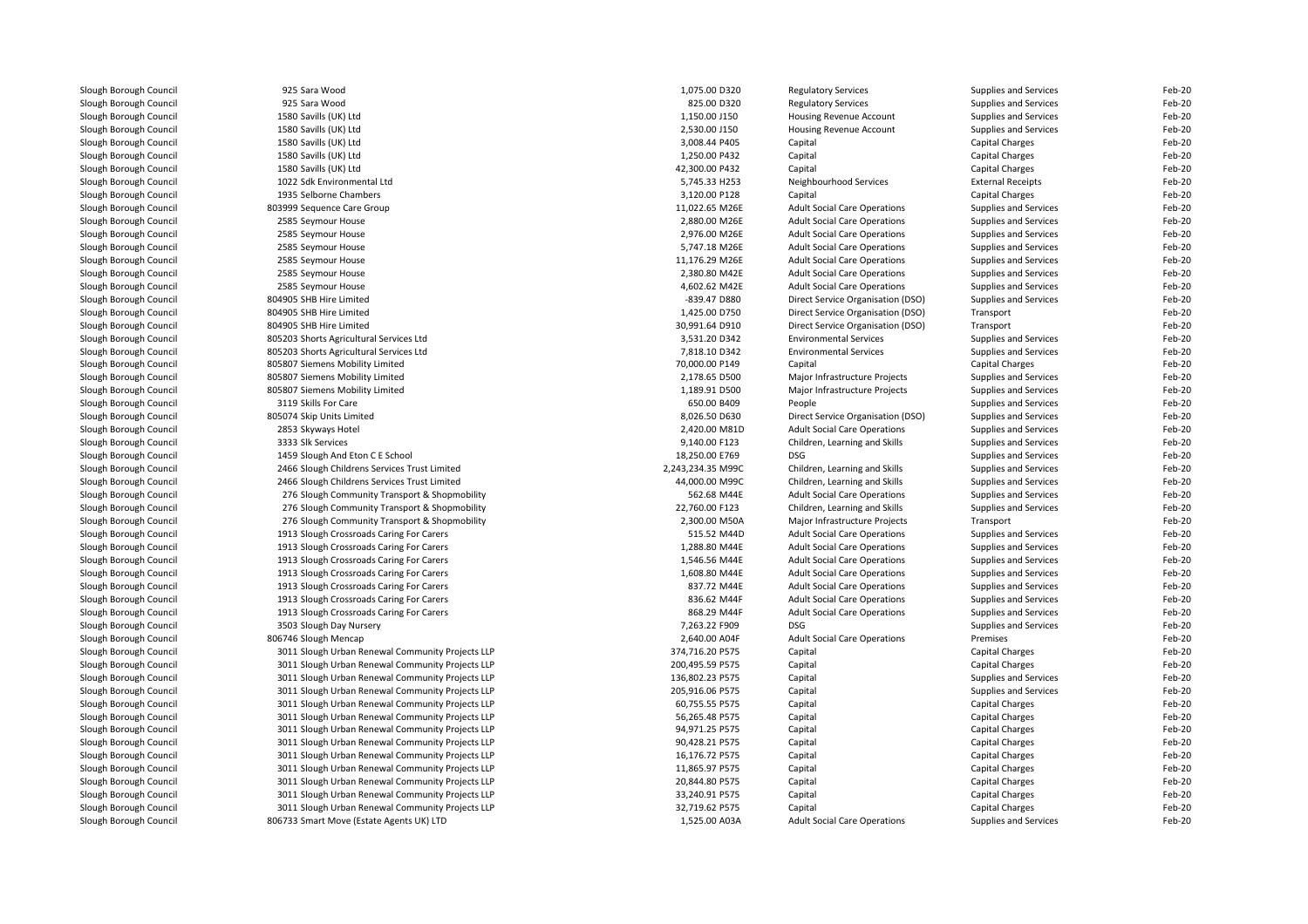| Slough Borough Council | 1113 Smc Ford Credit                                  | 844.34 M50A     | Major Infrastructure Projects                  | Supplies and Services | Feb-20 |
|------------------------|-------------------------------------------------------|-----------------|------------------------------------------------|-----------------------|--------|
| Slough Borough Council | 1113 Smc Ford Credit                                  | 691.39 M50A     | Major Infrastructure Projects                  | Transport             | Feb-20 |
| Slough Borough Council | 114 Solutions 4 Health Ltd                            | 15,015.83 A05C  | Adult Social Care Commissioning                | Supplies and Services | Feb-20 |
| Slough Borough Council | 114 Solutions 4 Health Ltd                            | 226,216.31 A01P | Public Health                                  | Supplies and Services | Feb-20 |
| Slough Borough Council | 1875 Ss & Kk. Hothi                                   | 11,771.25 H205  | <b>Strategic Housing Services</b>              | Premises              | Feb-20 |
| Slough Borough Council | 1875 Ss & Kk. Hothi                                   | 15,816.66 H205  | <b>Strategic Housing Services</b>              | Premises              | Feb-20 |
| Slough Borough Council | 304 Sse Power Distribution Limited (S+S)              | 559.62 D413     | Major Infrastructure Projects                  | Supplies and Services | Feb-20 |
| Slough Borough Council | 1366 Ssi Schaefer Ltd                                 | 13,921.70 P581  | Capital                                        | Capital Charges       | Feb-20 |
| Slough Borough Council | 2019 Ssr General & Management Ltd                     | 500.00 F640     | Children, Learning and Skills                  | <b>Agency Staff</b>   | Feb-20 |
| Slough Borough Council | 2019 Ssr General & Management Ltd                     | 500.00 F640     | Children, Learning and Skills                  | <b>Agency Staff</b>   | Feb-20 |
| Slough Borough Council | 2019 Ssr General & Management Ltd                     | 500.00 F640     | Children, Learning and Skills                  | <b>Agency Staff</b>   | Feb-20 |
| Slough Borough Council | 2019 Ssr General & Management Ltd                     | 750.00 F640     | Children, Learning and Skills                  | <b>Agency Staff</b>   | Feb-20 |
| Slough Borough Council | 2019 Ssr General & Management Ltd                     | 750.00 F640     | Children, Learning and Skills                  | <b>Agency Staff</b>   | Feb-20 |
| Slough Borough Council | 2019 Ssr General & Management Ltd                     | 1,000.00 F640   | Children, Learning and Skills                  | <b>Agency Staff</b>   | Feb-20 |
| Slough Borough Council | 803165 St Anthony's Catholic Primary School & Nursery | 14,464.00 E409  | <b>DSG</b>                                     | Supplies and Services | Feb-20 |
| Slough Borough Council | 3383 St Bernards Catholic Grammar School              | 350,695.53 E559 | <b>DSG</b>                                     | Supplies and Services | Feb-20 |
| Slough Borough Council | 2918 St Bernard'S Rc Preparatory School               | 14,694.13 F909  | <b>DSG</b>                                     | Supplies and Services | Feb-20 |
| Slough Borough Council | 806945 St Dominic's School                            | 19,883.35 F551  | <b>DSG</b>                                     | Supplies and Services | Feb-20 |
| Slough Borough Council | 806945 St Dominic's School                            | 8,060.82 F551   | <b>DSG</b>                                     | Supplies and Services | Feb-20 |
| Slough Borough Council | 805366 St Edmund Campion Catholic Primary School      | 2,266.00 F550   | <b>DSG</b>                                     | Supplies and Services | Feb-20 |
| Slough Borough Council | 3547 St Ethelberts School                             | 5,811.24 E419   | <b>DSG</b>                                     | Supplies and Services | Feb-20 |
| Slough Borough Council | 1378 St Josephs Catholic High School                  | 12,166.67 E569  | <b>DSG</b>                                     | Supplies and Services | Feb-20 |
| Slough Borough Council | 805747 ST MARYS FARNHAM ROYAL C OF E PRIMARY SCHOOL   | 924.00 F550     | <b>DSG</b>                                     | Supplies and Services | Feb-20 |
| Slough Borough Council | 806584 St Mattews Ltd                                 | 4,096.42 M15F   |                                                | Supplies and Services | Feb-20 |
| Slough Borough Council | 468 Stannah Lift Services Ltd                         | 1,369.00 P547   | <b>Adult Social Care Operations</b><br>Capital | Capital Charges       | Feb-20 |
|                        |                                                       |                 |                                                |                       |        |
| Slough Borough Council | 468 Stannah Lift Services Ltd                         | 500.00 P006     | Capital                                        | Capital Charges       | Feb-20 |
| Slough Borough Council | 2687 Stepping Stones                                  | 5,133.24 M26E   | <b>Adult Social Care Operations</b>            | Supplies and Services | Feb-20 |
| Slough Borough Council | 2687 Stepping Stones                                  | 8,005.12 M27F   | <b>Adult Social Care Operations</b>            | Supplies and Services | Feb-20 |
| Slough Borough Council | 805835 STEPPING STONES SCHOOL HINDHEAD                | 7,763.00 F462   | <b>DSG</b>                                     | Supplies and Services | Feb-20 |
| Slough Borough Council | 805835 STEPPING STONES SCHOOL HINDHEAD                | 7,763.00 F462   | <b>DSG</b>                                     | Supplies and Services | Feb-20 |
| Slough Borough Council | 1330 Storm Technologies Ltd                           | 2,140.47 A05C   | Adult Social Care Commissioning                | Supplies and Services | Feb-20 |
| Slough Borough Council | 1330 Storm Technologies Ltd                           | 678.64 B277     | Digital and Strategic IT                       | Supplies and Services | Feb-20 |
| Slough Borough Council | 803629 Suffolk county council                         | 500.00 F552     | <b>DSG</b>                                     | Supplies and Services | Feb-20 |
| Slough Borough Council | 2688 Sunnyside Nursing Home                           | 5,128.73 M15D   | <b>Adult Social Care Operations</b>            | Supplies and Services | Feb-20 |
| Slough Borough Council | 2688 Sunnyside Nursing Home                           | 2,991.76 M15D   | <b>Adult Social Care Operations</b>            | Supplies and Services | Feb-20 |
| Slough Borough Council | 2688 Sunnyside Nursing Home                           | 2,979.80 M17C   | <b>Adult Social Care Operations</b>            | Supplies and Services | Feb-20 |
| Slough Borough Council | 293 Surecare Slough                                   | 507.23 M44C     | <b>Adult Social Care Operations</b>            | Supplies and Services | Feb-20 |
| Slough Borough Council | 293 Surecare Slough                                   | 507.53 M44C     | <b>Adult Social Care Operations</b>            | Supplies and Services | Feb-20 |
| Slough Borough Council | 293 Surecare Slough                                   | 508.74 M44C     | <b>Adult Social Care Operations</b>            | Supplies and Services | Feb-20 |
| Slough Borough Council | 293 Surecare Slough                                   | 518.32 M44C     | <b>Adult Social Care Operations</b>            | Supplies and Services | Feb-20 |
| Slough Borough Council | 293 Surecare Slough                                   | 527.22 M44C     | <b>Adult Social Care Operations</b>            | Supplies and Services | Feb-20 |
| Slough Borough Council | 293 Surecare Slough                                   | 536.46 M44C     | <b>Adult Social Care Operations</b>            | Supplies and Services | Feb-20 |
| Slough Borough Council | 293 Surecare Slough                                   | 634.32 M44C     | <b>Adult Social Care Operations</b>            | Supplies and Services | Feb-20 |
| Slough Borough Council | 293 Surecare Slough                                   | 634.93 M44C     | <b>Adult Social Care Operations</b>            | Supplies and Services | Feb-20 |
| Slough Borough Council | 293 Surecare Slough                                   | 695.09 M44C     | <b>Adult Social Care Operations</b>            | Supplies and Services | Feb-20 |
| Slough Borough Council | 293 Surecare Slough                                   | 731.83 M44C     | <b>Adult Social Care Operations</b>            | Supplies and Services | Feb-20 |
| Slough Borough Council | 293 Surecare Slough                                   | 736.36 M44C     | <b>Adult Social Care Operations</b>            | Supplies and Services | Feb-20 |
| Slough Borough Council | 293 Surecare Slough                                   | 736.43 M44C     | <b>Adult Social Care Operations</b>            | Supplies and Services | Feb-20 |
| Slough Borough Council | 293 Surecare Slough                                   | 750.85 M44C     | <b>Adult Social Care Operations</b>            | Supplies and Services | Feb-20 |
| Slough Borough Council | 293 Surecare Slough                                   | 781.58 M44C     | <b>Adult Social Care Operations</b>            | Supplies and Services | Feb-20 |
| Slough Borough Council | 293 Surecare Slough                                   | 881.10 M44C     | <b>Adult Social Care Operations</b>            | Supplies and Services | Feb-20 |
| Slough Borough Council | 293 Surecare Slough                                   | 948.81 M44C     | <b>Adult Social Care Operations</b>            | Supplies and Services | Feb-20 |
| Slough Borough Council | 293 Surecare Slough                                   | 1,003.69 M44C   | <b>Adult Social Care Operations</b>            | Supplies and Services | Feb-20 |
| Slough Borough Council | 293 Surecare Slough                                   | 1,016.57 M44C   | <b>Adult Social Care Operations</b>            | Supplies and Services | Feb-20 |
| Slough Borough Council | 293 Surecare Slough                                   | 1,018.07 M44C   | <b>Adult Social Care Operations</b>            | Supplies and Services | Feb-20 |
| Slough Borough Council | 293 Surecare Slough                                   | 1,138.80 M44C   | <b>Adult Social Care Operations</b>            | Supplies and Services | Feb-20 |
| Slough Borough Council | 293 Surecare Slough                                   | 1,140.57 M44C   | <b>Adult Social Care Operations</b>            | Supplies and Services | Feb-20 |
|                        |                                                       |                 |                                                |                       |        |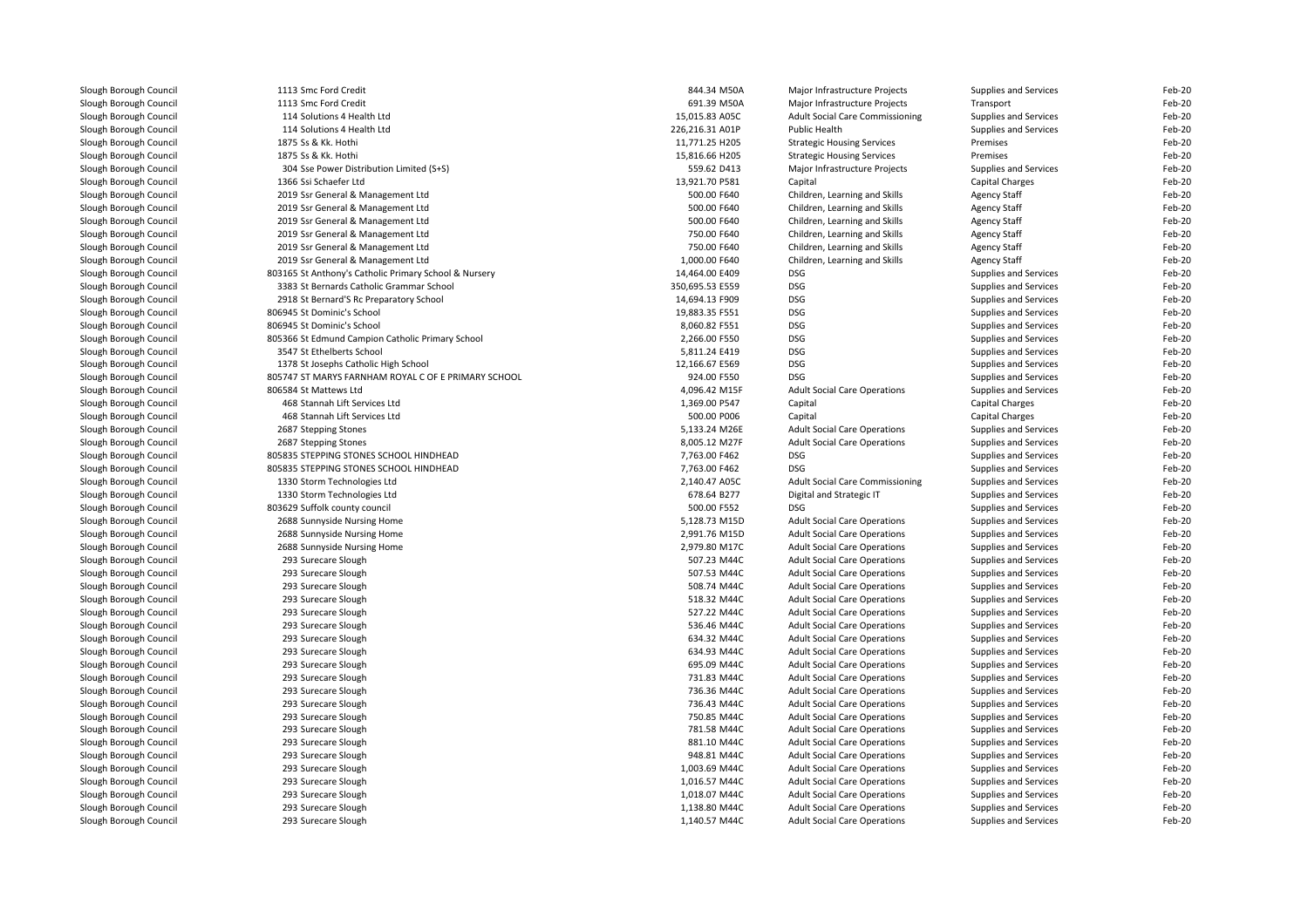| Slough Borough Council | 293 Surecare Slough            | 1,145.34 M44C    | <b>Adult Social Care Operations</b> | Supplies and Services        | Feb-20 |
|------------------------|--------------------------------|------------------|-------------------------------------|------------------------------|--------|
| Slough Borough Council | 293 Surecare Slough            | 1,145.34 M44C    | <b>Adult Social Care Operations</b> | Supplies and Services        | Feb-20 |
| Slough Borough Council | 293 Surecare Slough            | 1,272.88 M44C    | <b>Adult Social Care Operations</b> | Supplies and Services        | Feb-20 |
| Slough Borough Council | 293 Surecare Slough            | 1,284.07 M44C    | <b>Adult Social Care Operations</b> | Supplies and Services        | Feb-20 |
| Slough Borough Council | 293 Surecare Slough            | 1,732.92 M44C    | <b>Adult Social Care Operations</b> | Supplies and Services        | Feb-20 |
| Slough Borough Council | 293 Surecare Slough            | 1,781.64 M44C    | <b>Adult Social Care Operations</b> | Supplies and Services        | Feb-20 |
| Slough Borough Council | 293 Surecare Slough            | 2,278.24 M44C    | <b>Adult Social Care Operations</b> | Supplies and Services        | Feb-20 |
| Slough Borough Council | 293 Surecare Slough            | 2,282.97 M44C    | <b>Adult Social Care Operations</b> | Supplies and Services        | Feb-20 |
| Slough Borough Council | 293 Surecare Slough            | 2,284.28 M44C    | <b>Adult Social Care Operations</b> | Supplies and Services        | Feb-20 |
| Slough Borough Council | 293 Surecare Slough            | 2,290.06 M44C    | <b>Adult Social Care Operations</b> | Supplies and Services        | Feb-20 |
| Slough Borough Council | 293 Surecare Slough            | 2,327.04 M44C    | <b>Adult Social Care Operations</b> | Supplies and Services        | Feb-20 |
| Slough Borough Council | 293 Surecare Slough            | 2,359.74 M44C    | <b>Adult Social Care Operations</b> | Supplies and Services        | Feb-20 |
| Slough Borough Council | 293 Surecare Slough            | 2,540.30 M44C    | <b>Adult Social Care Operations</b> | <b>Supplies and Services</b> | Feb-20 |
| Slough Borough Council | 293 Surecare Slough            | 2,774.49 M44C    | <b>Adult Social Care Operations</b> | Supplies and Services        | Feb-20 |
| Slough Borough Council | 293 Surecare Slough            | 2,833.37 M44C    | <b>Adult Social Care Operations</b> | Supplies and Services        | Feb-20 |
| Slough Borough Council | 293 Surecare Slough            | 3,229.32 M44C    | <b>Adult Social Care Operations</b> | Supplies and Services        | Feb-20 |
| Slough Borough Council | 293 Surecare Slough            | 1,049.59 M44C    | <b>Adult Social Care Operations</b> | Supplies and Services        | Feb-20 |
| Slough Borough Council | 293 Surecare Slough            | 2,309.42 M44C    | <b>Adult Social Care Operations</b> | Supplies and Services        | Feb-20 |
| Slough Borough Council | 293 Surecare Slough            | 825.37 M44C      | <b>Adult Social Care Operations</b> | Supplies and Services        | Feb-20 |
| Slough Borough Council | 293 Surecare Slough            | 845.51 M44C      | <b>Adult Social Care Operations</b> | Supplies and Services        | Feb-20 |
| Slough Borough Council | 293 Surecare Slough            | 1,368.83 M44C    | <b>Adult Social Care Operations</b> | Supplies and Services        | Feb-20 |
| Slough Borough Council | 293 Surecare Slough            | 1,781.32 M44C    | <b>Adult Social Care Operations</b> | <b>Supplies and Services</b> | Feb-20 |
| Slough Borough Council | 293 Surecare Slough            | 2,289.72 M44C    | <b>Adult Social Care Operations</b> | Supplies and Services        | Feb-20 |
| Slough Borough Council | 293 Surecare Slough            | $-1,368.83$ M44C | <b>Adult Social Care Operations</b> | Supplies and Services        | Feb-20 |
| Slough Borough Council | 293 Surecare Slough            | 2,271.27 M44C    | <b>Adult Social Care Operations</b> | Supplies and Services        | Feb-20 |
| Slough Borough Council | 293 Surecare Slough            | 1,158.93 M44D    | <b>Adult Social Care Operations</b> | Supplies and Services        | Feb-20 |
|                        |                                |                  |                                     |                              |        |
| Slough Borough Council | 293 Surecare Slough            | 1,272.88 M44D    | <b>Adult Social Care Operations</b> | Supplies and Services        | Feb-20 |
| Slough Borough Council | 293 Surecare Slough            | 1,590.94 M44D    | <b>Adult Social Care Operations</b> | Supplies and Services        | Feb-20 |
| Slough Borough Council | 293 Surecare Slough            | 2,287.01 M44D    | <b>Adult Social Care Operations</b> | Supplies and Services        | Feb-20 |
| Slough Borough Council | 293 Surecare Slough            | 2,288.79 M44D    | <b>Adult Social Care Operations</b> | Supplies and Services        | Feb-20 |
| Slough Borough Council | 293 Surecare Slough            | 2,398.78 M44D    | <b>Adult Social Care Operations</b> | <b>Supplies and Services</b> | Feb-20 |
| Slough Borough Council | 293 Surecare Slough            | 2,545.20 M44D    | <b>Adult Social Care Operations</b> | Supplies and Services        | Feb-20 |
| Slough Borough Council | 293 Surecare Slough            | 2,794.92 M44D    | <b>Adult Social Care Operations</b> | Supplies and Services        | Feb-20 |
| Slough Borough Council | 293 Surecare Slough            | 600.16 M44E      | <b>Adult Social Care Operations</b> | Supplies and Services        | Feb-20 |
| Slough Borough Council | 293 Surecare Slough            | 836.15 M44E      | <b>Adult Social Care Operations</b> | Supplies and Services        | Feb-20 |
| Slough Borough Council | 293 Surecare Slough            | 1,017.48 M44E    | <b>Adult Social Care Operations</b> | Supplies and Services        | Feb-20 |
| Slough Borough Council | 293 Surecare Slough            | 635.52 M44F      | <b>Adult Social Care Operations</b> | Supplies and Services        | Feb-20 |
| Slough Borough Council | 293 Surecare Slough            | 537.96 M44F      | <b>Adult Social Care Operations</b> | Supplies and Services        | Feb-20 |
| Slough Borough Council | 293 Surecare Slough            | 1,163.52 M44F    | <b>Adult Social Care Operations</b> | <b>Supplies and Services</b> | Feb-20 |
| Slough Borough Council | 293 Surecare Slough            | 2,290.68 M47D    | <b>Adult Social Care Operations</b> | Supplies and Services        | Feb-20 |
| Slough Borough Council | 293 Surecare Slough            | 636.30 M48C      | <b>Adult Social Care Operations</b> | Supplies and Services        | Feb-20 |
| Slough Borough Council | 293 Surecare Slough            | 1,781.64 M48C    | <b>Adult Social Care Operations</b> | Supplies and Services        | Feb-20 |
| Slough Borough Council | 293 Surecare Slough            | 2,036.72 M48C    | <b>Adult Social Care Operations</b> | Supplies and Services        | Feb-20 |
| Slough Borough Council | 293 Surecare Slough            | 2,545.20 M48C    | <b>Adult Social Care Operations</b> | Supplies and Services        | Feb-20 |
| Slough Borough Council | 293 Surecare Slough            | 1,534.41 M48C    | <b>Adult Social Care Operations</b> | Supplies and Services        | Feb-20 |
| Slough Borough Council | 715 Surrey County Council      | 1,150.00 D012    | Major Infrastructure Projects       | Supplies and Services        | Feb-20 |
| Slough Borough Council | 1724 Susan Nash                | 1,850.00 C322    | Communities and Lesiure             | Supplies and Services        | Feb-20 |
| Slough Borough Council | 807156 Sussexdown              | 24,012.60 M18C   | <b>Adult Social Care Operations</b> | Supplies and Services        | Feb-20 |
| Slough Borough Council | 1663 Sutcliffe Play Ltd        | 1,808.00 D760    | Direct Service Organisation (DSO)   | Supplies and Services        | Feb-20 |
| Slough Borough Council | 1663 Sutcliffe Play Ltd        | 11,841.48 D760   | Direct Service Organisation (DSO)   | Supplies and Services        | Feb-20 |
| Slough Borough Council | 1663 Sutcliffe Play Ltd        | 8,614.47 D760    | Direct Service Organisation (DSO)   | Supplies and Services        | Feb-20 |
| Slough Borough Council | 1833 Swarco Traffic Limited    | 50,737.67 P053   | Capital                             | Capital Charges              | Feb-20 |
| Slough Borough Council | 805794 SYMBOL UK LIMITED       | 510.00 F417      | <b>DSG</b>                          | Supplies and Services        | Feb-20 |
| Slough Borough Council | 804906 T H White Limited       | 574.49 D750      | Direct Service Organisation (DSO)   | Supplies and Services        | Feb-20 |
| Slough Borough Council | 804906 T H White Limited       | 1,418.67 D750    | Direct Service Organisation (DSO)   | Supplies and Services        | Feb-20 |
| Slough Borough Council | 805683 Team Carita DCS Limited | 868.00 M42C      | <b>Adult Social Care Operations</b> | Supplies and Services        | Feb-20 |
| Slough Borough Council | 805683 Team Carita DCS Limited | 759.64 M44C      | <b>Adult Social Care Operations</b> | Supplies and Services        | Feb-20 |
|                        |                                |                  |                                     |                              |        |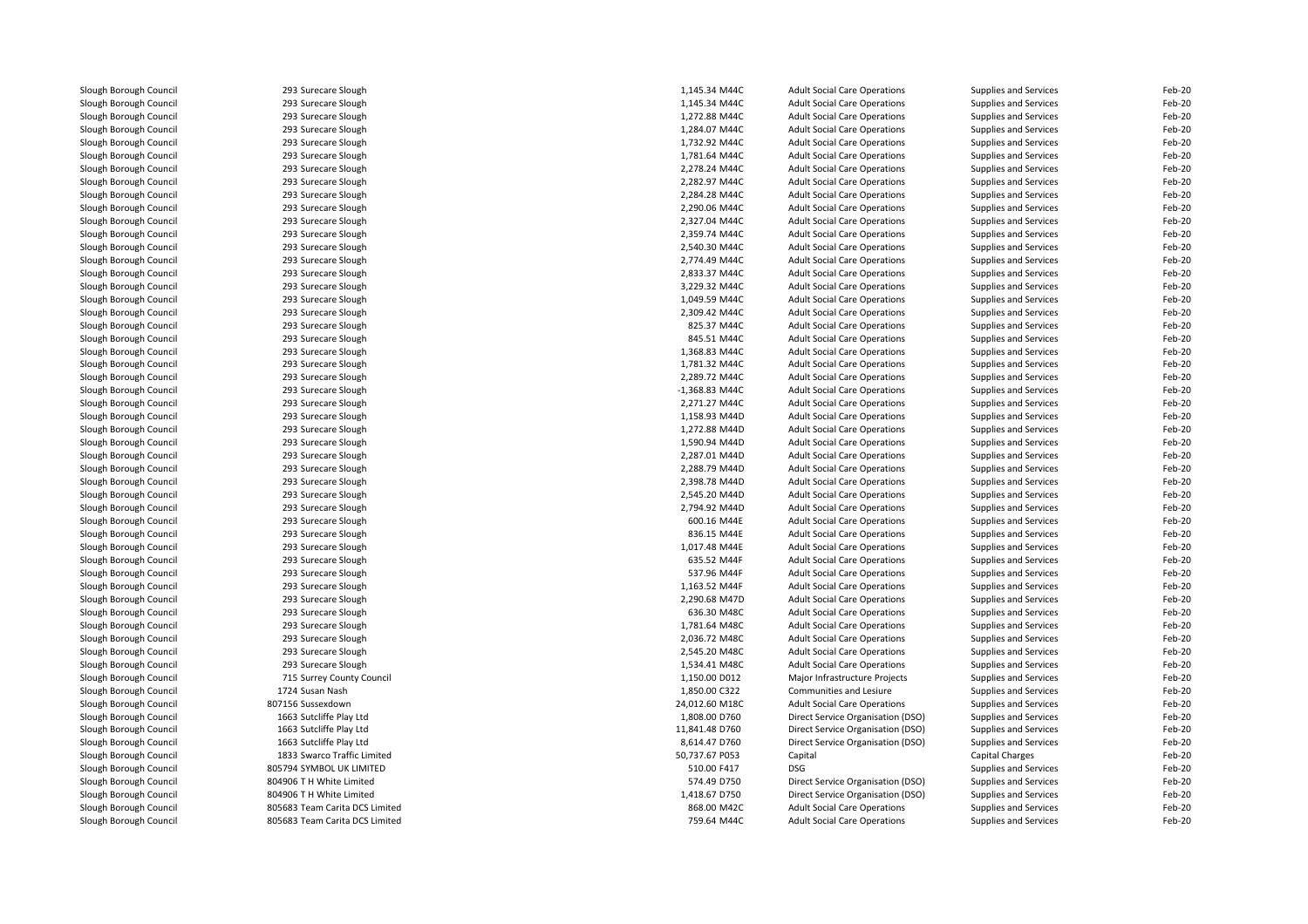| Slough Borough Council | 805683 Team Carita DCS Limited              | 1,116.14 M44C   | <b>Adult Social Care Operations</b>                                        | Supplies and Services      | Feb-20 |
|------------------------|---------------------------------------------|-----------------|----------------------------------------------------------------------------|----------------------------|--------|
| Slough Borough Council | 805683 Team Carita DCS Limited              | 1,178.00 M44C   | <b>Adult Social Care Operations</b>                                        | Supplies and Services      | Feb-20 |
| Slough Borough Council | 3369 Teeny Boppers Montessori School        | 9,170.90 F909   | <b>DSG</b>                                                                 | Supplies and Services      | Feb-20 |
| Slough Borough Council | 803382 Telford & Wrekin Council             | 8,084.00 F123   | Children, Learning and Skills                                              | Supplies and Services      | Feb-20 |
| Slough Borough Council | 806335 Tennyson Finn Ltd                    | 1,815.25 C322   | Communities and Lesiure                                                    | Supplies and Services      | Feb-20 |
| Slough Borough Council | 806165 Terrell Limited                      | 1,875.00 P101   | Capital                                                                    | Capital Charges            | Feb-20 |
| Slough Borough Council | 806165 Terrell Limited                      | 750.00 P101     | Capital                                                                    | Capital Charges            | Feb-20 |
| Slough Borough Council | 803712 Thames Valley Transport Services LTD | 115,485.80 F123 | Children, Learning and Skills                                              | Supplies and Services      | Feb-20 |
| Slough Borough Council | 717 Thames Water Utilities Limited          | 877.09 H212     | #N/A                                                                       | Premises                   | Feb-20 |
| Slough Borough Council | 717 Thames Water Utilities Limited          | 20,122.96 J015  | <b>Housing Revenue Account</b>                                             | Premises                   | Feb-20 |
| Slough Borough Council | 653 The Godolphin Junior Academy            | 10,603.84 E779  | <b>DSG</b>                                                                 | Supplies and Services      | Feb-20 |
| Slough Borough Council | 1852 The Knowledge Academy                  | 700.00 H231     | <b>Strategic Housing Services</b>                                          | Indirect Employee Expenses | Feb-20 |
| Slough Borough Council | 1385 The Langley Academy                    | 9,666.67 E719   | <b>DSG</b>                                                                 | Supplies and Services      | Feb-20 |
| Slough Borough Council | 803300 The Langley Academy Primary          | 17,087.22 E469  | <b>DSG</b>                                                                 | Supplies and Services      | Feb-20 |
| Slough Borough Council | 806847 The Langley Heritage Primary Academy | 9,277.77 E369   | <b>DSG</b>                                                                 | Supplies and Services      | Feb-20 |
| Slough Borough Council | 805400 The Leading Care Company             | 508.27 M44C     | <b>Adult Social Care Operations</b>                                        | Supplies and Services      | Feb-20 |
| Slough Borough Council | 805400 The Leading Care Company             | 517.88 M44C     | <b>Adult Social Care Operations</b>                                        | Supplies and Services      | Feb-20 |
| Slough Borough Council |                                             | 535.72 M44C     |                                                                            |                            | Feb-20 |
|                        | 805400 The Leading Care Company             | 583.74 M44C     | <b>Adult Social Care Operations</b>                                        | Supplies and Services      |        |
| Slough Borough Council | 805400 The Leading Care Company             |                 | <b>Adult Social Care Operations</b>                                        | Supplies and Services      | Feb-20 |
| Slough Borough Council | 805400 The Leading Care Company             | 883.38 M44C     | <b>Adult Social Care Operations</b>                                        | Supplies and Services      | Feb-20 |
| Slough Borough Council | 805400 The Leading Care Company             | 920.28 M44C     | <b>Adult Social Care Operations</b>                                        | Supplies and Services      | Feb-20 |
| Slough Borough Council | 805400 The Leading Care Company             | 1.032.34 M44C   | <b>Adult Social Care Operations</b>                                        | Supplies and Services      | Feb-20 |
| Slough Borough Council | 805400 The Leading Care Company             | 1,238.68 M44C   | <b>Adult Social Care Operations</b>                                        | Supplies and Services      | Feb-20 |
| Slough Borough Council | 805400 The Leading Care Company             | 1,664.62 M44D   | <b>Adult Social Care Operations</b>                                        | Supplies and Services      | Feb-20 |
| Slough Borough Council | 805400 The Leading Care Company             | 1,823.74 M44D   | <b>Adult Social Care Operations</b>                                        | Supplies and Services      | Feb-20 |
| Slough Borough Council | 805400 The Leading Care Company             | 1,127.79 M48C   | <b>Adult Social Care Operations</b>                                        | Supplies and Services      | Feb-20 |
| Slough Borough Council | 805400 The Leading Care Company             | 1,997.66 M48C   | <b>Adult Social Care Operations</b>                                        | Supplies and Services      | Feb-20 |
| Slough Borough Council | 1794 The Light UK                           | 536.00 M44E     | <b>Adult Social Care Operations</b>                                        | Supplies and Services      | Feb-20 |
| Slough Borough Council | 1794 The Light UK                           | 670.00 M44E     | <b>Adult Social Care Operations</b>                                        | Supplies and Services      | Feb-20 |
| Slough Borough Council | 1794 The Light UK                           | 804.00 M44E     | <b>Adult Social Care Operations</b>                                        | Supplies and Services      | Feb-20 |
| Slough Borough Council | 1794 The Light UK                           | 1,005.00 M44E   | <b>Adult Social Care Operations</b>                                        | Supplies and Services      | Feb-20 |
| Slough Borough Council | 1794 The Light UK                           | 1,306.50 M44E   | <b>Adult Social Care Operations</b>                                        | Supplies and Services      | Feb-20 |
| Slough Borough Council | 1794 The Light UK                           | 1,340.00 M44E   | <b>Adult Social Care Operations</b>                                        | Supplies and Services      | Feb-20 |
| Slough Borough Council | 1794 The Light UK                           | 1.340.00 M44E   | <b>Adult Social Care Operations</b>                                        | Supplies and Services      | Feb-20 |
| Slough Borough Council | 1794 The Light UK                           | 1,407.00 M44E   | <b>Adult Social Care Operations</b>                                        | Supplies and Services      | Feb-20 |
| Slough Borough Council | 3883 The Maples Reading                     | 4,060.00 M26E   | <b>Adult Social Care Operations</b>                                        | Supplies and Services      | Feb-20 |
| Slough Borough Council | 3883 The Maples Reading                     | 11,392.86 M26E  | <b>Adult Social Care Operations</b>                                        | Supplies and Services      | Feb-20 |
| Slough Borough Council | 3116 The Oratory Montessori Day Nursery     | 7,137.92 F909   | <b>DSG</b>                                                                 | Supplies and Services      | Feb-20 |
| Slough Borough Council | 2898 The Regard Partnership Ltd             | 5,385.71 M26E   | <b>Adult Social Care Operations</b>                                        | Supplies and Services      | Feb-20 |
| Slough Borough Council | 2898 The Regard Partnership Ltd             | 6,568.17 M26E   | <b>Adult Social Care Operations</b>                                        | Supplies and Services      | Feb-20 |
| Slough Borough Council | 2898 The Regard Partnership Ltd             | 5,757.14 M26E   | <b>Adult Social Care Operations</b>                                        | Supplies and Services      | Feb-20 |
| Slough Borough Council | 2898 The Regard Partnership Ltd             | 5,757.14 M26E   | <b>Adult Social Care Operations</b>                                        | Supplies and Services      | Feb-20 |
| Slough Borough Council | 2898 The Regard Partnership Ltd             | 6,816.63 M26E   | <b>Adult Social Care Operations</b>                                        | Supplies and Services      | Feb-20 |
| Slough Borough Council | 2898 The Regard Partnership Ltd             | 1,609.76 M26E   | <b>Adult Social Care Operations</b>                                        | Supplies and Services      | Feb-20 |
| Slough Borough Council | 2898 The Regard Partnership Ltd             | 2,964.59 M42E   | <b>Adult Social Care Operations</b>                                        | Supplies and Services      | Feb-20 |
| Slough Borough Council | 2898 The Regard Partnership Ltd             | 4,266.23 M42E   | <b>Adult Social Care Operations</b>                                        | Supplies and Services      | Feb-20 |
| Slough Borough Council | 2898 The Regard Partnership Ltd             | 4,571.81 M42E   | <b>Adult Social Care Operations</b>                                        | Supplies and Services      | Feb-20 |
| Slough Borough Council | 2898 The Regard Partnership Ltd             | 4,658.64 M42E   | <b>Adult Social Care Operations</b>                                        | Supplies and Services      | Feb-20 |
| Slough Borough Council | 2898 The Regard Partnership Ltd             | 4,861.93 M42E   | <b>Adult Social Care Operations</b>                                        | Supplies and Services      | Feb-20 |
| Slough Borough Council | 2898 The Regard Partnership Ltd             | 6,124.84 M42E   | <b>Adult Social Care Operations</b>                                        | Supplies and Services      | Feb-20 |
| Slough Borough Council | 2898 The Regard Partnership Ltd             | 3,076.75 M42E   | <b>Adult Social Care Operations</b>                                        | Supplies and Services      | Feb-20 |
| Slough Borough Council | 2898 The Regard Partnership Ltd             | 4,427.64 M42E   | <b>Adult Social Care Operations</b>                                        | Supplies and Services      | Feb-20 |
| Slough Borough Council | 2898 The Regard Partnership Ltd             | 4,834.89 M42E   | <b>Adult Social Care Operations</b>                                        | Supplies and Services      | Feb-20 |
| Slough Borough Council | 2898 The Regard Partnership Ltd             | 5,045.87 M42E   | <b>Adult Social Care Operations</b>                                        | Supplies and Services      | Feb-20 |
| Slough Borough Council | 2898 The Regard Partnership Ltd             | 6,356.55 M42E   | <b>Adult Social Care Operations</b>                                        | Supplies and Services      | Feb-20 |
|                        |                                             | 726.40 M42E     |                                                                            |                            | Feb-20 |
| Slough Borough Council | 2898 The Regard Partnership Ltd             | 1,191.44 M42E   | <b>Adult Social Care Operations</b><br><b>Adult Social Care Operations</b> | Supplies and Services      | Feb-20 |
| Slough Borough Council | 2898 The Regard Partnership Ltd             |                 |                                                                            | Supplies and Services      |        |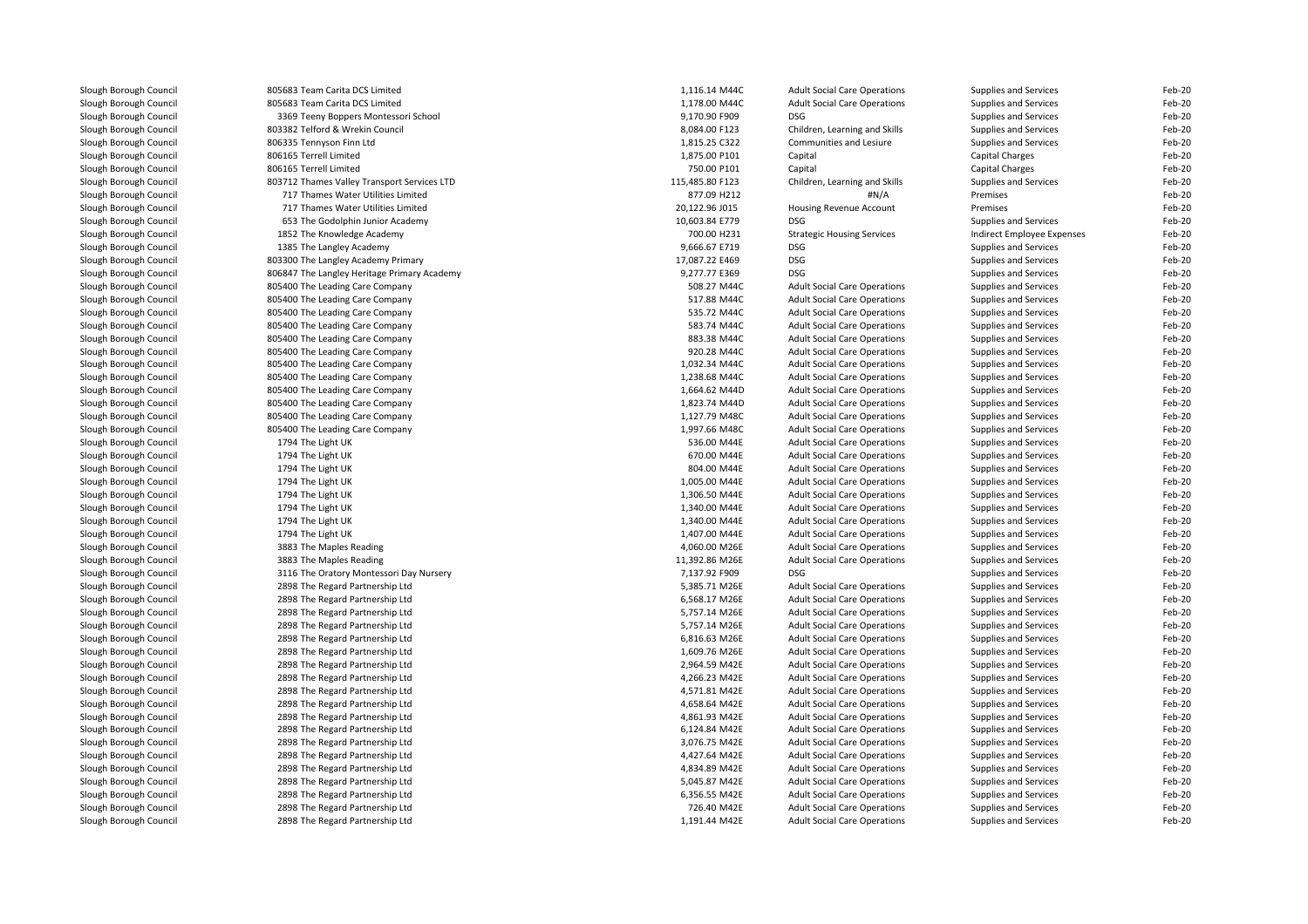| Slough Borough Council | 2898 The Regard Partnership Ltd                                    | 1,500.92 M42E                  | <b>Adult Social Care Operations</b>    | Supplies and Services        | Feb-20 |
|------------------------|--------------------------------------------------------------------|--------------------------------|----------------------------------------|------------------------------|--------|
| Slough Borough Council | 2898 The Regard Partnership Ltd                                    | 4,979.93 M42E                  | <b>Adult Social Care Operations</b>    | Supplies and Services        | Feb-20 |
| Slough Borough Council | 2898 The Regard Partnership Ltd                                    | 1,045.36 M42E                  | <b>Adult Social Care Operations</b>    | Supplies and Services        | Feb-20 |
| Slough Borough Council | 2898 The Regard Partnership Ltd                                    | 1,120.36 M42E                  | <b>Adult Social Care Operations</b>    | Supplies and Services        | Feb-20 |
| Slough Borough Council | 2898 The Regard Partnership Ltd                                    | 1,141.60 M42E                  | <b>Adult Social Care Operations</b>    | Supplies and Services        | Feb-20 |
| Slough Borough Council | 2898 The Regard Partnership Ltd                                    | 4,744.77 M42E                  | <b>Adult Social Care Operations</b>    | Supplies and Services        | Feb-20 |
| Slough Borough Council | 2898 The Regard Partnership Ltd                                    | 4,104.45 M44D                  | <b>Adult Social Care Operations</b>    | Supplies and Services        | Feb-20 |
| Slough Borough Council | 2898 The Regard Partnership Ltd                                    | 4,387.52 M44D                  | <b>Adult Social Care Operations</b>    | Supplies and Services        | Feb-20 |
| Slough Borough Council | 2898 The Regard Partnership Ltd                                    | 661.20 M44D                    | <b>Adult Social Care Operations</b>    | Supplies and Services        | Feb-20 |
| Slough Borough Council | 2898 The Regard Partnership Ltd                                    | 4,938.99 M44E                  | <b>Adult Social Care Operations</b>    | Supplies and Services        | Feb-20 |
| Slough Borough Council | 2898 The Regard Partnership Ltd                                    | 5,081.30 M44E                  | <b>Adult Social Care Operations</b>    | Supplies and Services        | Feb-20 |
| Slough Borough Council | 2898 The Regard Partnership Ltd                                    | 4,960.50 M44E                  | <b>Adult Social Care Operations</b>    | Supplies and Services        | Feb-20 |
| Slough Borough Council | 2898 The Regard Partnership Ltd                                    | 5,125.85 M44E                  | <b>Adult Social Care Operations</b>    | Supplies and Services        | Feb-20 |
| Slough Borough Council | 2898 The Regard Partnership Ltd                                    | 5,273.54 M44E                  | <b>Adult Social Care Operations</b>    | Supplies and Services        | Feb-20 |
| Slough Borough Council | 2898 The Regard Partnership Ltd                                    | 1,210.24 M44E                  | <b>Adult Social Care Operations</b>    | Supplies and Services        | Feb-20 |
| Slough Borough Council | 2898 The Regard Partnership Ltd                                    | 1,245.08 M44E                  | <b>Adult Social Care Operations</b>    | Supplies and Services        | Feb-20 |
| Slough Borough Council | 2209 The Specialist Education Trust                                | 19,333.00 F123                 | Children, Learning and Skills          | Supplies and Services        | Feb-20 |
| Slough Borough Council | 821 The Westgate School                                            | 17,693.55 E789                 | DSG                                    | Supplies and Services        | Feb-20 |
| Slough Borough Council | 807128 The Willows School Academy Trust                            | 8,333.33 F551                  | DSG                                    | Supplies and Services        | Feb-20 |
| Slough Borough Council |                                                                    | 8,333.33 F551                  | <b>DSG</b>                             |                              | Feb-20 |
|                        | 807128 The Willows School Academy Trust<br>805915 Time 4 U Limited | 2,940.66 M42F                  | <b>Adult Social Care Operations</b>    | Supplies and Services        | Feb-20 |
| Slough Borough Council |                                                                    |                                |                                        | Supplies and Services        |        |
| Slough Borough Council | 805915 Time 4 U Limited                                            | 1,526.98 M44F                  | <b>Adult Social Care Operations</b>    | Supplies and Services        | Feb-20 |
| Slough Borough Council | 805915 Time 4 U Limited                                            | 2,989.33 M44F                  | <b>Adult Social Care Operations</b>    | Supplies and Services        | Feb-20 |
| Slough Borough Council | 805915 Time 4 U Limited                                            | 3,381.17 M44F                  | <b>Adult Social Care Operations</b>    | Supplies and Services        | Feb-20 |
| Slough Borough Council | 806360 Tiny Turtles Daycare Nursery Ltd                            | 1,470.00 F550                  | DSG                                    | <b>Supplies and Services</b> | Feb-20 |
| Slough Borough Council | 806360 Tiny Turtles Daycare Nursery Ltd                            | 17,276.77 F909                 | <b>DSG</b>                             | Supplies and Services        | Feb-20 |
| Slough Borough Council | 1051 Tmp (Uk) Ltd                                                  | 914.10 D012                    | Major Infrastructure Projects          | Supplies and Services        | Feb-20 |
| Slough Borough Council | 1051 Tmp (Uk) Ltd                                                  | 1,588.00 D012                  | Major Infrastructure Projects          | <b>Supplies and Services</b> | Feb-20 |
| Slough Borough Council | 1051 Tmp (Uk) Ltd                                                  | 1,939.10 D012                  | Major Infrastructure Projects          | Supplies and Services        | Feb-20 |
| Slough Borough Council | 1051 Tmp (Uk) Ltd                                                  | 750.00 D012                    | Major Infrastructure Projects          | Supplies and Services        | Feb-20 |
| Slough Borough Council | 803194 TMP Worldwide                                               | 1,189.10 B348                  | People                                 | Supplies and Services        | Feb-20 |
| Slough Borough Council | 803194 TMP Worldwide                                               | 2,020.00 B348                  | People                                 | Supplies and Services        | Feb-20 |
| Slough Borough Council | 803194 TMP Worldwide                                               | 3,587.10 B348                  | People                                 | Supplies and Services        | Feb-20 |
| Slough Borough Council | 171 Toad Hall Nursery                                              | 21,690.57 F909                 | DSG                                    | Supplies and Services        | Feb-20 |
| Slough Borough Council | 805562 Tobias Eastwood                                             | 735.00 C322                    | Communities and Lesiure                | Supplies and Services        | Feb-20 |
| Slough Borough Council | 1782 Top Mill Ltd                                                  | 570.00 M81D                    | <b>Adult Social Care Operations</b>    | Supplies and Services        | Feb-20 |
| Slough Borough Council | 2432 Tracsis Traffic Data Limited                                  | 5,640.00 D015                  | Planning and Transport                 | Supplies and Services        | Feb-20 |
| Slough Borough Council | 1476 Transport For London - London Buses                           | 781.10 D512                    | Major Infrastructure Projects          | Supplies and Services        | Feb-20 |
| Slough Borough Council | 803458 Treloars                                                    | 27,134.16 F462                 | <b>DSG</b>                             | Supplies and Services        | Feb-20 |
| Slough Borough Council | 803458 Treloars                                                    | 27,134.16 F462                 | <b>DSG</b>                             | Supplies and Services        | Feb-20 |
| Slough Borough Council | 803458 Treloars                                                    | 27,134.16 F462                 | DSG                                    | Supplies and Services        | Feb-20 |
| Slough Borough Council | 804863 Trinity College London                                      | 1,100.00 C104                  | Communities and Lesiure                | Indirect Employee Expenses   | Feb-20 |
| Slough Borough Council | 2288 Trowers & Hamlins                                             | 13,669.94 J006                 | Housing Revenue Account                | <b>Supplies and Services</b> | Feb-20 |
| Slough Borough Council | 2288 Trowers & Hamlins                                             | 23,254.00 J006                 | Housing Revenue Account                | Supplies and Services        | Feb-20 |
| Slough Borough Council | 942 Turning Point                                                  | $-6,201.70$ A04C               | Adult Social Care Commissioning        | Supplies and Services        | Feb-20 |
| Slough Borough Council | 942 Turning Point                                                  | -620.17 A04C                   | <b>Adult Social Care Commissioning</b> | Supplies and Services        | Feb-20 |
| Slough Borough Council | 942 Turning Point                                                  | 6,666.67 A04C                  | <b>Adult Social Care Commissioning</b> | Supplies and Services        | Feb-20 |
| Slough Borough Council | 942 Turning Point                                                  | 6,666.67 A04C                  | <b>Adult Social Care Commissioning</b> | Supplies and Services        | Feb-20 |
| Slough Borough Council | 4025 Uk Naric                                                      | 1,300.00 F210                  | Communities and Lesiure                | Indirect Employee Expenses   | Feb-20 |
| Slough Borough Council | 577 Upton Park Hotel                                               | 1,820.00 M80F                  | <b>Adult Social Care Operations</b>    | Supplies and Services        | Feb-20 |
| Slough Borough Council | 577 Upton Park Hotel                                               | 1,820.00 M80F                  | <b>Adult Social Care Operations</b>    | Supplies and Services        | Feb-20 |
| Slough Borough Council | 577 Upton Park Hotel                                               | 1,820.00 M80F                  | <b>Adult Social Care Operations</b>    | <b>Supplies and Services</b> | Feb-20 |
| Slough Borough Council | 577 Upton Park Hotel                                               | 1,820.00 M80F                  | <b>Adult Social Care Operations</b>    | Supplies and Services        | Feb-20 |
| Slough Borough Council | 577 Upton Park Hotel                                               | 1,820.00 M80F                  | <b>Adult Social Care Operations</b>    | Supplies and Services        | Feb-20 |
| Slough Borough Council | 577 Upton Park Hotel                                               | 1,820.00 M80F                  | <b>Adult Social Care Operations</b>    | <b>Supplies and Services</b> | Feb-20 |
|                        |                                                                    |                                |                                        |                              | Feb-20 |
| Slough Borough Council | 577 Upton Park Hotel<br>803251 Vail Williams LLP                   | 3,080.00 H205<br>2,200.00 P193 | <b>Strategic Housing Services</b>      | Supplies and Services        | Feb-20 |
| Slough Borough Council |                                                                    |                                | Capital                                | Capital Charges              |        |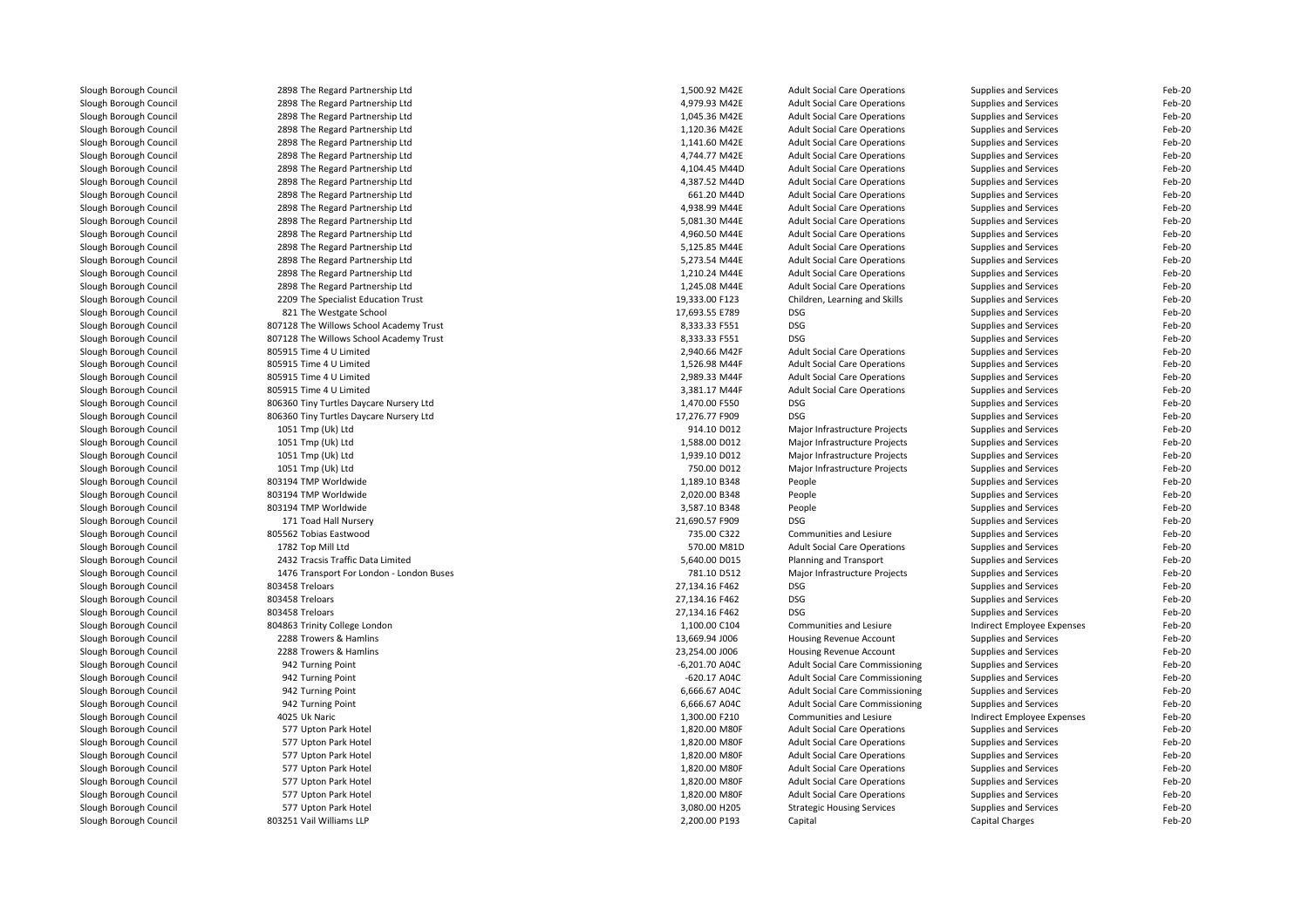| Slough Borough Council                           | 803251 Vail Williams LLP                     | 2,200.00 B079                 | <b>Regeneration Development</b>        | Supplies and Services        | Feb-20           |
|--------------------------------------------------|----------------------------------------------|-------------------------------|----------------------------------------|------------------------------|------------------|
| Slough Borough Council                           | 1212 Virgin Media Ltd                        | 7,809.17 B017                 | Finance                                | Supplies and Services        | Feb-20           |
| Slough Borough Council                           | 1212 Virgin Media Ltd                        | 4,000.00 P084                 | Capital                                | Supplies and Services        | Feb-20           |
| Slough Borough Council                           | 1212 Virgin Media Ltd                        | 16,565.53 B023                | Finance                                | Supplies and Services        | Feb-20           |
| Slough Borough Council                           | 1212 Virgin Media Ltd                        | 1,734.30 B039                 | <b>Customer and Communications</b>     | Supplies and Services        | Feb-20           |
| Slough Borough Council                           | 1212 Virgin Media Ltd                        | 1,716.95 B039                 | <b>Customer and Communications</b>     | Supplies and Services        | Feb-20           |
| Slough Borough Council                           | 2682 Voyage 1 Limited                        | 567.94 M26E                   | <b>Adult Social Care Operations</b>    | Supplies and Services        | Feb-20           |
| Slough Borough Council                           | 2682 Voyage 1 Limited                        | 5,037.33 M26E                 | <b>Adult Social Care Operations</b>    | Supplies and Services        | Feb-20           |
| Slough Borough Council                           | 2682 Voyage 1 Limited                        | 5,124.51 M26E                 | <b>Adult Social Care Operations</b>    | Supplies and Services        | Feb-20           |
| Slough Borough Council                           | 2682 Voyage 1 Limited                        | 6,446.34 M26E                 | <b>Adult Social Care Operations</b>    | Supplies and Services        | Feb-20           |
| Slough Borough Council                           | 2682 Voyage 1 Limited                        | 7,164.91 M26E                 | <b>Adult Social Care Operations</b>    | Supplies and Services        | Feb-20           |
| Slough Borough Council                           | 2682 Voyage 1 Limited                        | 5,016.97 M27F                 | <b>Adult Social Care Operations</b>    | Supplies and Services        | Feb-20           |
| Slough Borough Council                           | 2682 Voyage 1 Limited                        | 6,438.29 M26E                 | <b>Adult Social Care Operations</b>    | Supplies and Services        | Feb-20           |
| Slough Borough Council                           | 2682 Voyage 1 Limited                        | -577.80 M26E                  | <b>Adult Social Care Operations</b>    | <b>External Receipts</b>     | Feb-20           |
| Slough Borough Council                           | 3436 Voyage Ltd                              | 3,345.27 M26E                 | <b>Adult Social Care Operations</b>    | Supplies and Services        | Feb-20           |
| Slough Borough Council                           | 3436 Voyage Ltd                              | 5,354.35 M26E                 | <b>Adult Social Care Operations</b>    | Supplies and Services        | Feb-20           |
| Slough Borough Council                           | 3436 Voyage Ltd                              | 3,201.49 M42E                 | <b>Adult Social Care Operations</b>    | Supplies and Services        | Feb-20           |
| Slough Borough Council                           | 3436 Voyage Ltd                              | 4,665.51 M42E                 | <b>Adult Social Care Operations</b>    | Supplies and Services        | Feb-20           |
| Slough Borough Council                           | 3436 Voyage Ltd                              | 4,798.72 M42E                 | <b>Adult Social Care Operations</b>    | Supplies and Services        | Feb-20           |
| Slough Borough Council                           | 3436 Voyage Ltd                              | 5,051.76 M42E                 | <b>Adult Social Care Operations</b>    | Supplies and Services        | Feb-20           |
| Slough Borough Council                           | 3436 Voyage Ltd                              | 5,078.93 M42E                 | <b>Adult Social Care Operations</b>    | Supplies and Services        | Feb-20           |
| Slough Borough Council                           | 3436 Voyage Ltd                              | 5,531.76 M42E                 | <b>Adult Social Care Operations</b>    | Supplies and Services        | Feb-20           |
| Slough Borough Council                           | 3436 Voyage Ltd                              | 6,179.75 M42E                 | <b>Adult Social Care Operations</b>    | Supplies and Services        | Feb-20           |
| Slough Borough Council                           | 3436 Voyage Ltd                              | 6,645.51 M42E                 | <b>Adult Social Care Operations</b>    | Supplies and Services        | Feb-20           |
| Slough Borough Council                           | 3436 Voyage Ltd                              | 3,613.98 M44C                 | <b>Adult Social Care Operations</b>    | Supplies and Services        | Feb-20           |
| Slough Borough Council                           | 3436 Voyage Ltd                              | 4,167.54 M44C                 | <b>Adult Social Care Operations</b>    | Supplies and Services        | Feb-20           |
|                                                  |                                              |                               | <b>DSG</b>                             |                              |                  |
| Slough Borough Council<br>Slough Borough Council | 2906 Wandsworth Council                      | 15,374.18 F551<br>840.00 F550 | <b>DSG</b>                             | Supplies and Services        | Feb-20<br>Feb-20 |
|                                                  | 1762 Wellingtons For Langley Hall            |                               | <b>DSG</b>                             | Supplies and Services        | Feb-20           |
| Slough Borough Council                           | 1762 Wellingtons For Langley Hall            | 1,470.00 F550                 |                                        | Supplies and Services        |                  |
| Slough Borough Council                           | 1762 Wellingtons For Langley Hall            | 2,210.40 F550                 | <b>DSG</b>                             | Supplies and Services        | Feb-20           |
| Slough Borough Council                           | 1762 Wellingtons For Langley Hall            | 2,895.00 F550                 | <b>DSG</b>                             | Supplies and Services        | Feb-20           |
| Slough Borough Council                           | 1762 Wellingtons For Langley Hall            | 2,895.00 F550                 | <b>DSG</b>                             | Supplies and Services        | Feb-20           |
| Slough Borough Council                           | 1762 Wellingtons For Langley Hall            | 3,684.00 F550                 | <b>DSG</b>                             | Supplies and Services        | Feb-20           |
| Slough Borough Council                           | 1762 Wellingtons For Langley Hall            | 4,620.00 F550                 | <b>DSG</b>                             | Supplies and Services        | Feb-20           |
| Slough Borough Council                           | 1762 Wellingtons For Langley Hall            | 1,737.00 F550                 | <b>DSG</b>                             | Supplies and Services        | Feb-20           |
| Slough Borough Council                           | 1762 Wellingtons For Langley Hall            | 70,373.32 F909                | <b>DSG</b>                             | Supplies and Services        | Feb-20           |
| Slough Borough Council                           | 1649 Western House Primary School            | 26,479.48 E439                | <b>DSG</b>                             | Supplies and Services        | Feb-20           |
| Slough Borough Council                           | 806793 Westworks Procurement Limited         | 3,000.00 P208                 | Capital                                | Capital Charges              | Feb-20           |
| Slough Borough Council                           | 806793 Westworks Procurement Limited         | 3,000.00 P208                 | Capital                                | Capital Charges              | Feb-20           |
| Slough Borough Council                           | 807073 Whistl UK Limited                     | 758.46 K077                   | <b>Building Management</b>             | Supplies and Services        | Feb-20           |
| Slough Borough Council                           | 807073 Whistl UK Limited                     | 1,638.93 K077                 | <b>Building Management</b>             | Supplies and Services        | Feb-20           |
| Slough Borough Council                           | 3628 White Leaf Care Ltd                     | 4,379.32 M26E                 | <b>Adult Social Care Operations</b>    | Supplies and Services        | Feb-20           |
| Slough Borough Council                           | 1753 Willow Primary School                   | 10,478.22 E499                | <b>DSG</b>                             | Supplies and Services        | Feb-20           |
| Slough Borough Council                           | 805209 Wilsons Horticultural Maintenance Ltd | 1,993.87 D750                 | Direct Service Organisation (DSO)      | Supplies and Services        | Feb-20           |
| Slough Borough Council                           | 805209 Wilsons Horticultural Maintenance Ltd | 2,129.06 D750                 | Direct Service Organisation (DSO)      | Supplies and Services        | Feb-20           |
| Slough Borough Council                           | 1419 Windmill Resource Centre                | 11,961.60 A02C                | <b>Adult Social Care Commissioning</b> | Supplies and Services        | Feb-20           |
| Slough Borough Council                           | 321 Windowflowers Limited                    | 3,500.00 P871                 | Capital                                | <b>Capital Charges</b>       | Feb-20           |
| Slough Borough Council                           | 1475 Windowflowers Ltd                       | 4,900.00 P871                 | Capital                                | Capital Charges              | Feb-20           |
| Slough Borough Council                           | 1475 Windowflowers Ltd                       | 2,400.00 B009                 | Finance                                | Supplies and Services        | Feb-20           |
| Slough Borough Council                           | 804807 Windsar Care Centre Ltd               | 3,107.14 M15D                 | <b>Adult Social Care Operations</b>    | Supplies and Services        | Feb-20           |
| Slough Borough Council                           | 804807 Windsar Care Centre Ltd               | 3,210.71 M15D                 | <b>Adult Social Care Operations</b>    | Supplies and Services        | Feb-20           |
| Slough Borough Council                           | 804807 Windsar Care Centre Ltd               | 6,214.29 M15D                 | <b>Adult Social Care Operations</b>    | <b>Supplies and Services</b> | Feb-20           |
| Slough Borough Council                           | 804807 Windsar Care Centre Ltd               | 3,065.71 M15F                 | <b>Adult Social Care Operations</b>    | Supplies and Services        | Feb-20           |
| Slough Borough Council                           | 804807 Windsar Care Centre Ltd               | 3,314.29 M17C                 | <b>Adult Social Care Operations</b>    | Supplies and Services        | Feb-20           |
| Slough Borough Council                           | 804807 Windsar Care Centre Ltd               | 3,107.14 M17C                 | <b>Adult Social Care Operations</b>    | <b>Supplies and Services</b> | Feb-20           |
| Slough Borough Council                           | 804807 Windsar Care Centre Ltd               | 3,210.71 M17C                 | <b>Adult Social Care Operations</b>    | Supplies and Services        | Feb-20           |
| Slough Borough Council                           | 804807 Windsar Care Centre Ltd               | 3,210.71 M17C                 | <b>Adult Social Care Operations</b>    | Supplies and Services        | Feb-20           |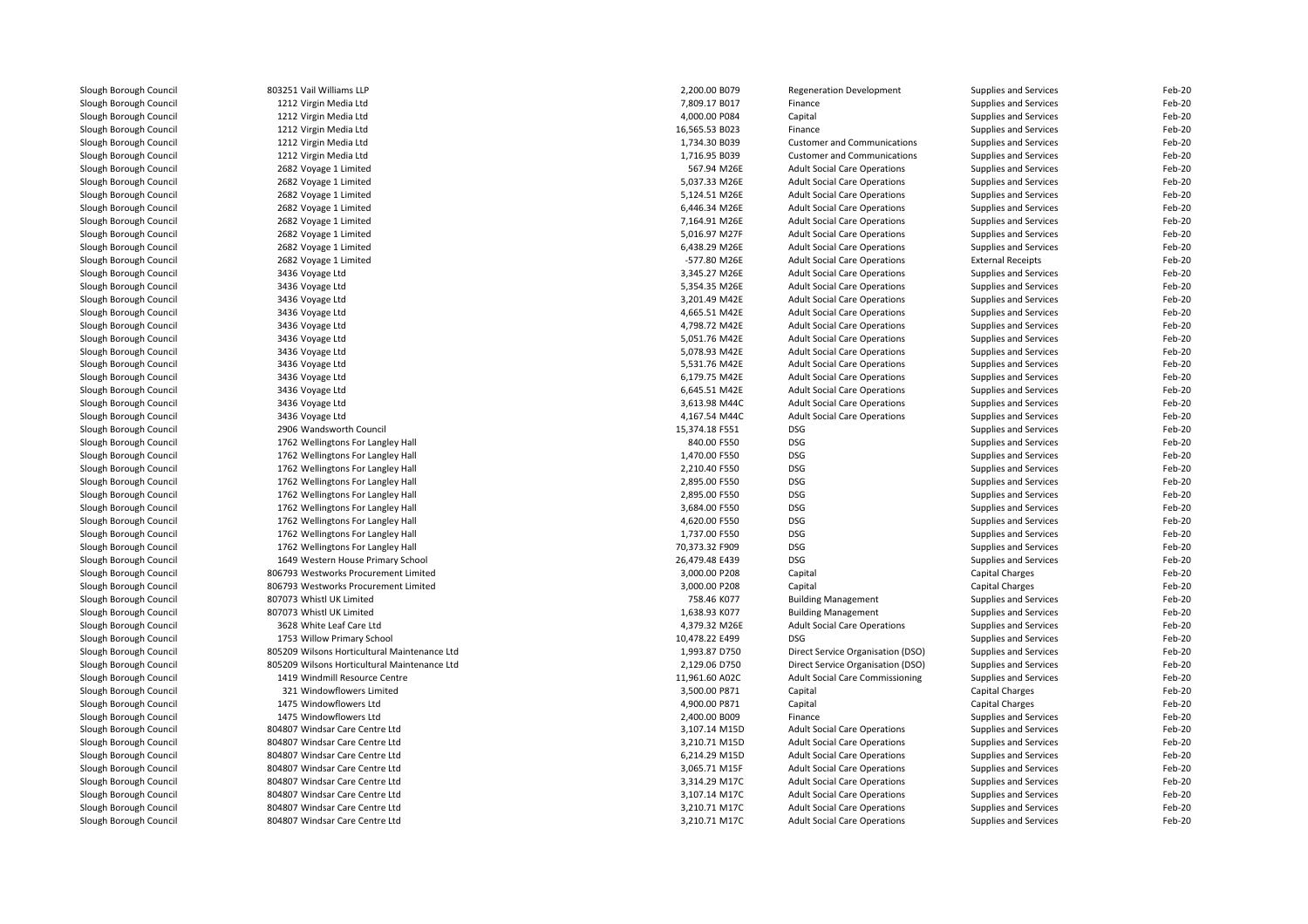| Slough Borough Council | 804807 Windsar Care Centre Ltd                       | 3,210.71 M17C  | <b>Adult Social Care Operations</b> | Supplies and Services | Feb-20 |
|------------------------|------------------------------------------------------|----------------|-------------------------------------|-----------------------|--------|
| Slough Borough Council | 804807 Windsar Care Centre Ltd                       | 3,314.29 M17C  | <b>Adult Social Care Operations</b> | Supplies and Services | Feb-20 |
| Slough Borough Council | 804807 Windsar Care Centre Ltd                       | 2,514.29 M17C  | <b>Adult Social Care Operations</b> | Supplies and Services | Feb-20 |
| Slough Borough Council | 804807 Windsar Care Centre Ltd                       | 3,210.71 M17C  | <b>Adult Social Care Operations</b> | Supplies and Services | Feb-20 |
| Slough Borough Council | 804807 Windsar Care Centre Ltd                       | 3,107.14 M18C  | <b>Adult Social Care Operations</b> | Supplies and Services | Feb-20 |
| Slough Borough Council | 804807 Windsar Care Centre Ltd                       | 3,107.14 M18C  | <b>Adult Social Care Operations</b> | Supplies and Services | Feb-20 |
| Slough Borough Council | 804807 Windsar Care Centre Ltd                       | 3,210.71 M18C  | <b>Adult Social Care Operations</b> | Supplies and Services | Feb-20 |
| Slough Borough Council | 804807 Windsar Care Centre Ltd                       | 3,210.71 M18C  | <b>Adult Social Care Operations</b> | Supplies and Services | Feb-20 |
| Slough Borough Council | 804807 Windsar Care Centre Ltd                       | 3,210.71 M18C  | <b>Adult Social Care Operations</b> | Supplies and Services | Feb-20 |
| Slough Borough Council | 804807 Windsar Care Centre Ltd                       | 3,107.14 M18C  | <b>Adult Social Care Operations</b> | Supplies and Services | Feb-20 |
| Slough Borough Council | 804807 Windsar Care Centre Ltd                       | 3,210.71 M18C  | <b>Adult Social Care Operations</b> | Supplies and Services | Feb-20 |
| Slough Borough Council | 804807 Windsar Care Centre Ltd                       | 3,107.14 M25C  | <b>Adult Social Care Operations</b> | Supplies and Services | Feb-20 |
| Slough Borough Council | 804807 Windsar Care Centre Ltd                       | -3,300.00 M27C | <b>Adult Social Care Operations</b> | Supplies and Services | Feb-20 |
| Slough Borough Council | 804807 Windsar Care Centre Ltd                       | 3,000.00 M27C  | <b>Adult Social Care Operations</b> | Supplies and Services | Feb-20 |
| Slough Borough Council | 804807 Windsar Care Centre Ltd                       | 3,100.00 M27C  | <b>Adult Social Care Operations</b> | Supplies and Services | Feb-20 |
| Slough Borough Council | 804807 Windsar Care Centre Ltd                       | 3,521.43 M27C  | <b>Adult Social Care Operations</b> | Supplies and Services | Feb-20 |
| Slough Borough Council | 804807 Windsar Care Centre Ltd                       | 3,210.71 M29C  | <b>Adult Social Care Operations</b> | Supplies and Services | Feb-20 |
| Slough Borough Council | 804807 Windsar Care Centre Ltd                       | 917.85 M29C    | <b>Adult Social Care Operations</b> | Supplies and Services | Feb-20 |
| Slough Borough Council | 804807 Windsar Care Centre Ltd                       | 2,989.29 M29C  | <b>Adult Social Care Operations</b> | Supplies and Services | Feb-20 |
| Slough Borough Council | 3604 Windsar Care Ltd                                | 3,107.14 M15F  | <b>Adult Social Care Operations</b> | Supplies and Services | Feb-20 |
| Slough Borough Council | 3604 Windsar Care Ltd                                | 3,210.71 M15F  | <b>Adult Social Care Operations</b> | Supplies and Services | Feb-20 |
| Slough Borough Council | 3604 Windsar Care Ltd                                | 1,864.29 M17C  | <b>Adult Social Care Operations</b> | Supplies and Services | Feb-20 |
| Slough Borough Council | 3604 Windsar Care Ltd                                | 2,900.00 M17C  | <b>Adult Social Care Operations</b> | Supplies and Services | Feb-20 |
| Slough Borough Council | 3604 Windsar Care Ltd                                | 3,107.14 M17C  | <b>Adult Social Care Operations</b> | Supplies and Services | Feb-20 |
| Slough Borough Council | 3604 Windsar Care Ltd                                | 3,107.14 M17C  | <b>Adult Social Care Operations</b> | Supplies and Services | Feb-20 |
| Slough Borough Council | 3604 Windsar Care Ltd                                | 3,210.71 M17C  | <b>Adult Social Care Operations</b> | Supplies and Services | Feb-20 |
|                        |                                                      |                |                                     |                       | Feb-20 |
| Slough Borough Council | 3604 Windsar Care Ltd                                | 3,314.29 M17C  | <b>Adult Social Care Operations</b> | Supplies and Services | Feb-20 |
| Slough Borough Council | 3604 Windsar Care Ltd                                | 3,314.29 M17C  | <b>Adult Social Care Operations</b> | Supplies and Services |        |
| Slough Borough Council | 3604 Windsar Care Ltd                                | 2,900.00 M18C  | <b>Adult Social Care Operations</b> | Supplies and Services | Feb-20 |
| Slough Borough Council | 3604 Windsar Care Ltd                                | 3,210.71 M18C  | <b>Adult Social Care Operations</b> | Supplies and Services | Feb-20 |
| Slough Borough Council | 3604 Windsar Care Ltd                                | 3,314.29 M18C  | <b>Adult Social Care Operations</b> | Supplies and Services | Feb-20 |
| Slough Borough Council | 3604 Windsar Care Ltd                                | 3.314.29 M18C  | <b>Adult Social Care Operations</b> | Supplies and Services | Feb-20 |
| Slough Borough Council | 3604 Windsar Care Ltd                                | 2,900.00 M25C  | <b>Adult Social Care Operations</b> | Supplies and Services | Feb-20 |
| Slough Borough Council | 3604 Windsar Care Ltd                                | 3,522.42 M25C  | <b>Adult Social Care Operations</b> | Supplies and Services | Feb-20 |
| Slough Borough Council | 3604 Windsar Care Ltd                                | 3,107.14 M25C  | <b>Adult Social Care Operations</b> | Supplies and Services | Feb-20 |
| Slough Borough Council | 3604 Windsar Care Ltd                                | 3,107.14 M26E  | <b>Adult Social Care Operations</b> | Supplies and Services | Feb-20 |
| Slough Borough Council | 804667 Windsor Clinical & Home Care Services Grp Ltd | 2,703.21 M17C  | <b>Adult Social Care Operations</b> | Supplies and Services | Feb-20 |
| Slough Borough Council | 804667 Windsor Clinical & Home Care Services Grp Ltd | 6,692.79 M17C  | <b>Adult Social Care Operations</b> | Supplies and Services | Feb-20 |
| Slough Borough Council | 807103 Witherslack Group                             | 24,659.66 F462 | <b>DSG</b>                          | Supplies and Services | Feb-20 |
| Slough Borough Council | 807103 Witherslack Group                             | 24,659.66 F462 | <b>DSG</b>                          | Supplies and Services | Feb-20 |
| Slough Borough Council | 807103 Witherslack Group                             | 26,769.69 F462 | <b>DSG</b>                          | Supplies and Services | Feb-20 |
| Slough Borough Council | 807103 Witherslack Group                             | 31,788.90 F462 | <b>DSG</b>                          | Supplies and Services | Feb-20 |
| Slough Borough Council | 1589 Wizard Video Productions Limited                | 1,725.00 C322  | Communities and Lesiure             | Supplies and Services | Feb-20 |
| Slough Borough Council | 1245 Wokingham Borough Council                       | 898.45 H251    | Neighbourhood Services              | Supplies and Services | Feb-20 |
| Slough Borough Council | 1245 Wokingham Borough Council                       | 574.60 J006    | Housing Revenue Account             | Supplies and Services | Feb-20 |
| Slough Borough Council | 1245 Wokingham Borough Council                       | 1,733.20 J016  | Housing Revenue Account             | Supplies and Services | Feb-20 |
| Slough Borough Council | 51 Worldwide Education Recruitment                   | 507.50 F144    | Children, Learning and Skills       | <b>Agency Staff</b>   | Feb-20 |
| Slough Borough Council | 51 Worldwide Education Recruitment                   | 536.50 F144    | Children, Learning and Skills       | <b>Agency Staff</b>   | Feb-20 |
| Slough Borough Council | 51 Worldwide Education Recruitment                   | 696.00 F144    | Children, Learning and Skills       | <b>Agency Staff</b>   | Feb-20 |
| Slough Borough Council | 51 Worldwide Education Recruitment                   | 952.02 F175    | Children, Learning and Skills       | <b>Agency Staff</b>   | Feb-20 |
| Slough Borough Council | 51 Worldwide Education Recruitment                   | 1,496.41 F176  | Children, Learning and Skills       | <b>Agency Staff</b>   | Feb-20 |
| Slough Borough Council | 51 Worldwide Education Recruitment                   | 1,559.52 F176  | Children, Learning and Skills       | Agency Staff          | Feb-20 |
| Slough Borough Council | 51 Worldwide Education Recruitment                   | 872.69 F176    | Children, Learning and Skills       | <b>Agency Staff</b>   | Feb-20 |
| Slough Borough Council | 51 Worldwide Education Recruitment                   | 551.31 F186    | Children, Learning and Skills       | <b>Agency Staff</b>   | Feb-20 |
| Slough Borough Council | 51 Worldwide Education Recruitment                   | 574.56 F186    | Children, Learning and Skills       | <b>Agency Staff</b>   | Feb-20 |
| Slough Borough Council | 51 Worldwide Education Recruitment                   | 1,031.36 F186  | Children, Learning and Skills       | <b>Agency Staff</b>   | Feb-20 |
| Slough Borough Council | 51 Worldwide Education Recruitment                   | 708.83 F187    | Children, Learning and Skills       | <b>Agency Staff</b>   | Feb-20 |
|                        |                                                      |                |                                     |                       |        |